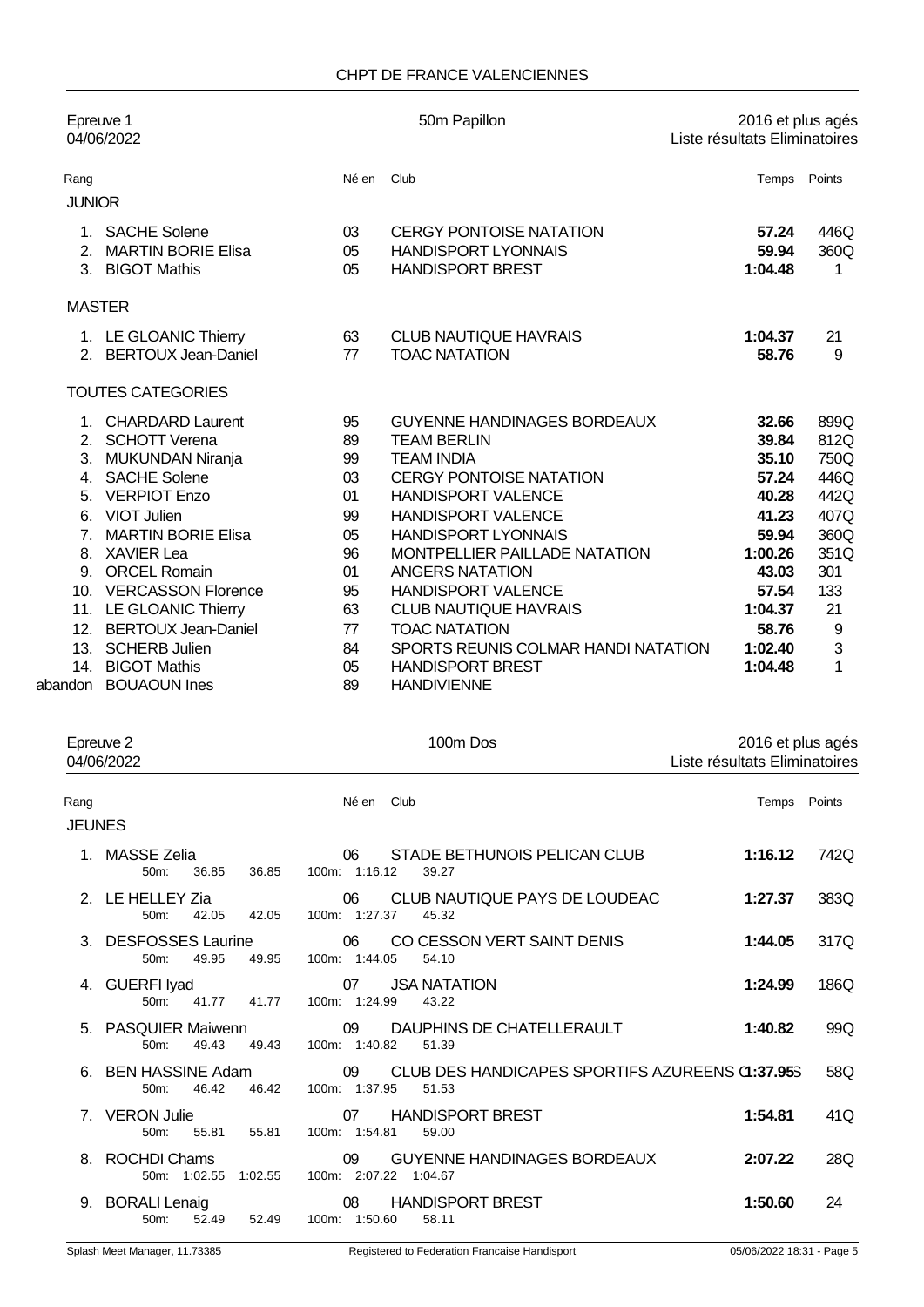# Epreuve 2, Tous, 100m Dos, Eliminatoire, JEUNES

| Rang |                                                         | Né en<br>Club                                                         | Temps   | Points   |
|------|---------------------------------------------------------|-----------------------------------------------------------------------|---------|----------|
|      | 10. JALBY Lucie<br>$50m$ :<br>55.40<br>55.40            | <b>GRENOBLE HANDISPPORT</b><br>08<br>100m: 1:59.52 1:04.12            | 1:59.52 | 4?       |
|      | 11. ALVAREZ MINA Dominique<br>52.82<br>52.82<br>$50m$ : | 09 NEPTUNE CLUB DE FRANCE<br>100m: 1:51.23<br>58.41                   | 1:51.23 |          |
|      | 12. COELHO RENARD Gabriel<br>1:02.77<br>1:02.77<br>50m: | 06<br><b>HANDISPORT MARSEILLE</b><br>100m: 2:15.70 1:12.93            | 2:15.70 | ?        |
|      | <b>BOYER Leandre</b><br>50m: 1:08.84 1:08.84            | SAINT ETIENNE HANDISPORT<br>10<br>100m: 2:23.02 1:14.18               | 2:23.02 | ?        |
|      | <b>HADJERI</b> Senoucy<br>50m 1:13.84 1:13.84           | <b>HANDI NAT REGION NAZAIRIENNE</b><br>06<br>100m: 2:26.81<br>1:12.97 | 2:26.81 | ?        |
|      | <b>DUFOUR Louna</b><br>1:22.36<br>$50m$ :<br>1:22.36    | <b>HANDISPORT BREST</b><br>07<br>100m: 2:43.95<br>1:21.59             | 2:43.95 | $\gamma$ |

### JUNIOR

|               | 1. HAAB Manon<br>$50m$ :             | 36.41                                      |  | 36.41 100m: 1:15.64         | 05 CNBV BELLEGARDE<br>39.23                     | 1:15.64 | 757Q |
|---------------|--------------------------------------|--------------------------------------------|--|-----------------------------|-------------------------------------------------|---------|------|
|               | 2. JALBY Nolan<br>50m:               | 35.60<br>35.60                             |  | 100m: 1:14.61               | 05 GRENOBLE HANDISPPORT<br>39.01                | 1:14.61 | 629Q |
|               | 3. MORCEAU Leane<br>50 <sub>m</sub>  | 38.85<br>38.85                             |  | 100m: 1:19.61               | 03 CAPO LIMOGES NATATION<br>40.76               | 1:19.61 | 605Q |
|               | 4. GRANJUX Dimitri<br>50m: 53.21     |                                            |  | 53.21 100m: 1:47.52 54.31   | 05 HANDICAP SPORTS LOISIRS BONNEVILLE           | 1:47.52 | 552Q |
|               | 5. CHAPUY Selam<br>50 <sub>m</sub> : | 59.67                                      |  | 59.67 100m: 2:01.74 1:02.07 | 05 SAINT ETIENNE HANDISPORT                     | 2:01.74 | 472Q |
|               | 6. GAUTIER Paul                      | 50m: 1:00.15 1:00.15                       |  | 100m: 2:09.15 1:09.00       | 05 ASSOCIATION THIONVILLE HANDISPORT            | 2:09.15 | 129Q |
|               | 7. PASQUIER Lenaick<br>$50m$ :       | 45.49<br>45.49                             |  | 100m: 1:33.94 48.45         | 05 DAUPHINS DE CHATELLERAULT                    | 1:33.94 | 52Q  |
|               | 8. CHARVET Elea<br>$50m$ :           | 57.91 100m: 2:07.73 1:09.82<br>57.91       |  |                             | 02 CENTRE ENTRAINEMENT A LA PERFORMANCE 2:07.73 |         | .5Q  |
|               | 9. DJOUDER Sarra                     | 50m: 1:01.29 1:01.29                       |  | 100m: 2:08.54 1:07.25       | 05 HANDISPORT MARSEILLE                         | 2:08.54 | 4?   |
|               | 10. JULIEN Quentin                   | 50m: 1:14.35 1:14.35 100m: 2:41.21 1:26.86 |  |                             | 04 CLUB HANDISPORT AIXOIS                       | 2:41.21 | 2    |
| <b>MASTER</b> |                                      |                                            |  |                             |                                                 |         |      |

| 1. LE GLOANIC Thierry<br>59.32<br>59.32<br>50m           | <b>CLUB NAUTIQUE HAVRAIS</b><br>63<br>100m: 2:00.66 1:01.34                        | 2:00.66 | 256Q |
|----------------------------------------------------------|------------------------------------------------------------------------------------|---------|------|
| 2. SCARPINATO Patricia<br>55.45<br>$50m$ :<br>55.45      | CLUB DES HANDICAPES SPORTIFS AZUREENS (1:56.305)<br>59<br>100m: 1:56.30<br>1:00.85 |         | 106Q |
| 3. GREFFIER-GROMAIRE Fabrice 68<br>46.89<br>46.89<br>50m | CLUB NAUTIQUE DE NEVERS<br>100m: 1:35.64<br>48.75                                  | 1:35.64 | 45?  |
| 4. LAFITTE Catherine<br>50m: 1:04.71 1:04.71             | <b>CANARDS ROCHELAIS</b><br>68<br>100m: 2:14.36 1:09.65                            | 2:14.36 | 9Q   |
| 5. MACAULEY Pierre<br>50m: 1:00.72<br>1:00.72            | LA ROCHE SUR YON NATATION<br>73.<br>100m: 2:11.40 1:10.68                          | 2:11.40 | 5Q   |
| 6. FAYOLLE Frederic<br>55.28<br>55.28<br>$50m$ :         | Handisport Villefranche Sur Sa<br>74<br>100m: 1:58.66<br>1:03.38                   | 1:58.66 | 4?   |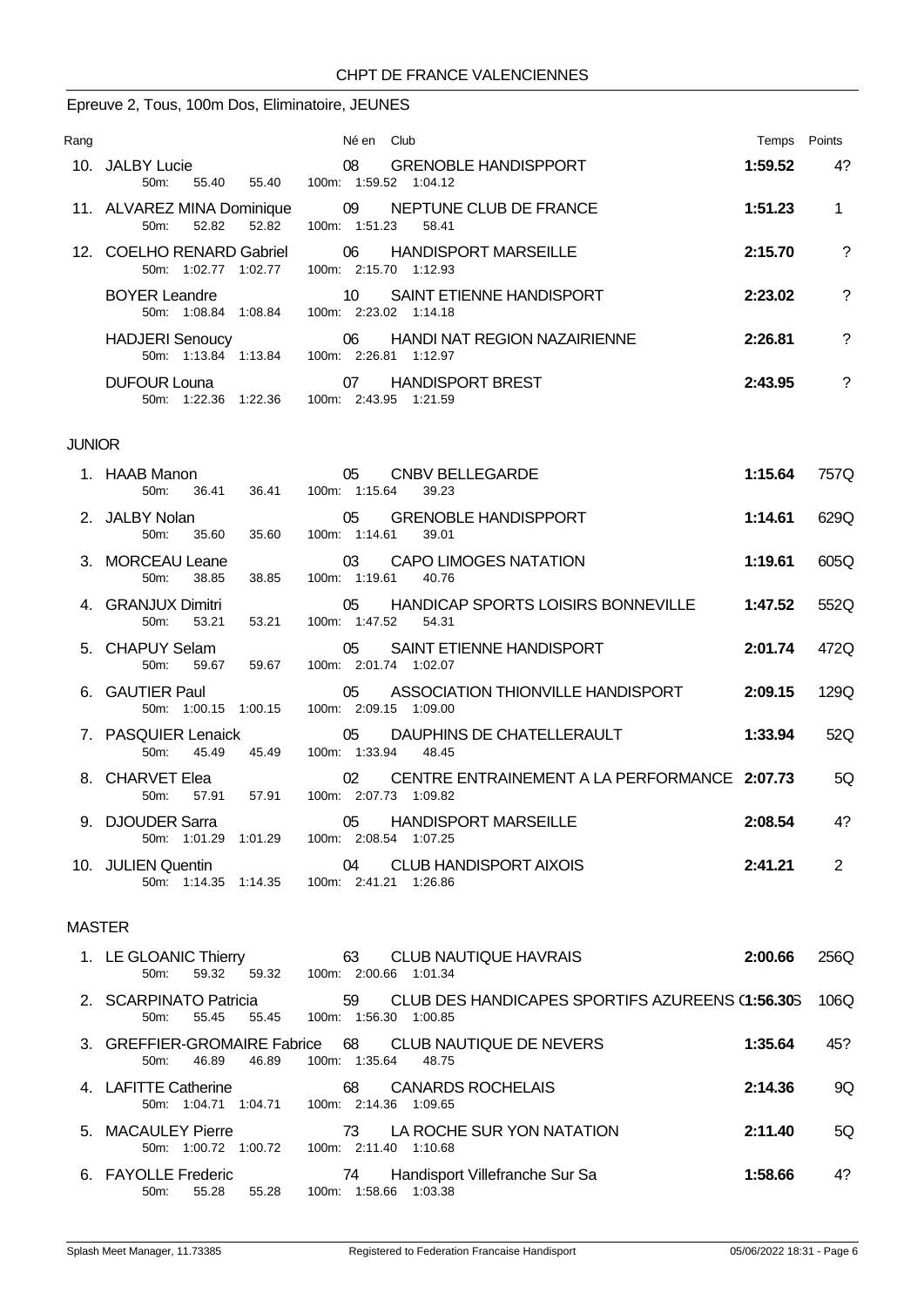# Epreuve 2, Tous, 100m Dos, Eliminatoire, MASTER

| Rang |                                                                | Club<br>Né en                                                      | Temps   | Points |
|------|----------------------------------------------------------------|--------------------------------------------------------------------|---------|--------|
|      | <b>BARRIERE Bruno</b><br>$50m$ :<br>58.78<br>58.78<br>$100m$ : | <b>GUYENNE HANDINAGES BORDEAUX</b><br>65<br>2:00.77<br>1:01.99     | 2:00.77 | ?      |
|      | <b>CATARINO Christophe</b><br>50m: 1:22.47 1:22.47             | ASMF ASSOCIATION HANISPORT DE PARIS<br>74<br>100m: 2:43.87 1:21.40 | 2:43.87 | ?      |
|      | HAMZAOUI Madjeriba<br>50m: 1:31.44 1:31.44                     | <b>GUYENNE HANDINAGES BORDEAUX</b><br>64<br>100m: 3:12.47 1:41.03  | 3:12.47 | ?      |
|      | <b>DEZIER Pierre</b><br>50m: 1:51.49<br>1:51.49<br>100m:       | ASME ASSOCIATION HANISPORT DE PARIS<br>77<br>3:53.43 2:01.94       | 3:53.43 | ?      |
|      | <b>SAVAGE Veronique</b><br>50m: 2:11.85 2:11.85<br>$100m$ :    | ASME ASSOCIATION HANISPORT DE PARIS<br>67<br>2:13.96<br>4:25.81    | 4:25.81 | ?      |

#### TOUTES CATEGORIES

| 1. SCHOTT Verena<br>50m:<br>42.03               |       | 89<br><b>TEAM BERLIN</b><br>42.03 100m: 1:25.36<br>43.33                  | 1:25.36 | 986Q |
|-------------------------------------------------|-------|---------------------------------------------------------------------------|---------|------|
| 2. PIERRE Emeline<br>35.26<br>50 <sub>m</sub> : |       | 99<br>DAUPHINS DE LA SECTION PALOISE<br>35.26 100m: 1:12.80<br>37.54      | 1:12.80 | 842Q |
| 3. LE BRIS Jade<br>50m:                         |       | 01 CEP LORIENT<br>41.76  41.76  100m: 1:25.06  43.30                      | 1:25.06 | 826Q |
| 4. BREUER Janina<br>37.03<br>50m:               | 37.03 | 98 TEAM BERLIN<br>100m: 1:14.90<br>37.87                                  | 1:14.90 | 816Q |
| 5. CHARDARD Laurent<br>50m: 41.04               |       | 95 GUYENNE HANDINAGES BORDEAUX<br>95 GUYENNI<br>41.04 100m: 1:23.08 42.04 | 1:23.08 | 786Q |
| 6. SCHREIBER Jan<br>50m:                        |       | 01 TEAM BERLIN<br>32.45 32.45 100m: 1:07.38 34.93                         | 1:07.38 | 763Q |
| 7. HAAB Manon<br>36.41<br>50m:                  |       | 05 CNBV BELLEGARDE<br>36.41 100m: 1:15.64 39.23                           | 1:15.64 | 757Q |
| 8. MAHIEU Laura<br>50m:<br>44.64                | 44.64 | 99 AQUATRI MONTBARD<br>100m: 1:32.31 47.67                                | 1:32.31 | 748Q |
| 9. MASSE Zelia<br>50m:<br>36.85                 | 36.85 | 06 STADE BETHUNOIS PELICAN CLUB<br>100m: 1:16.12<br>39.27                 | 1:16.12 | 742Q |
| 10. LE BRIS Ronan<br>50m:<br>34.52              | 34.52 | 98 HANDISPORT BREST<br>100m: 1:10.69<br>36.17                             | 1:10.69 | 643  |
| 11. JALBY Nolan<br>50 <sub>m</sub> :<br>35.60   | 35.60 | 05<br><b>GRENOBLE HANDISPPORT</b><br>100m: 1:14.61 39.01                  | 1:14.61 | 629Q |
| 12. MORCEAU Leane<br>50m:<br>38.85              | 38.85 | CAPO LIMOGES NATATION<br>03<br>100m: 1:19.61 40.76                        | 1:19.61 | 605Q |
| 13. GRANJUX Dimitri<br>$50m$ :<br>53.21         | 53.21 | HANDICAP SPORTS LOISIRS BONNEVILLE<br>05<br>100m: 1:47.52 54.31           | 1:47.52 | 552Q |
| 14. VIOT Julien<br>43.92<br>50 <sub>m</sub> :   | 43.92 | 99<br><b>HANDISPORT VALENCE</b><br>100m: 1:32.29 48.37                    | 1:32.29 | 517  |
| 15. CHAPUY Selam<br>50m:<br>59.67               |       | 05 SAINT ETIENNE HANDISPORT<br>59.67 100m: 2:01.74 1:02.07                | 2:01.74 | 472Q |
| 16. MAHISTRE Yohan<br>50m:<br>38.80             | 38.80 | 95 HANDISPORT VALENCE<br>100m: 1:20.14 41.34                              | 1:20.14 | 437  |
| 17. LE HELLEY Zia<br>42.05<br>50m:              | 42.05 | CLUB NAUTIQUE PAYS DE LOUDEAC<br>06<br>100m: 1:27.37 45.32                | 1:27.37 | 383Q |
| 18. DESFOSSES Laurine<br>50m: 49.95             | 49.95 | 06<br>CO CESSON VERT SAINT DENIS<br>100m: 1:44.05 54.10                   | 1:44.05 | 317Q |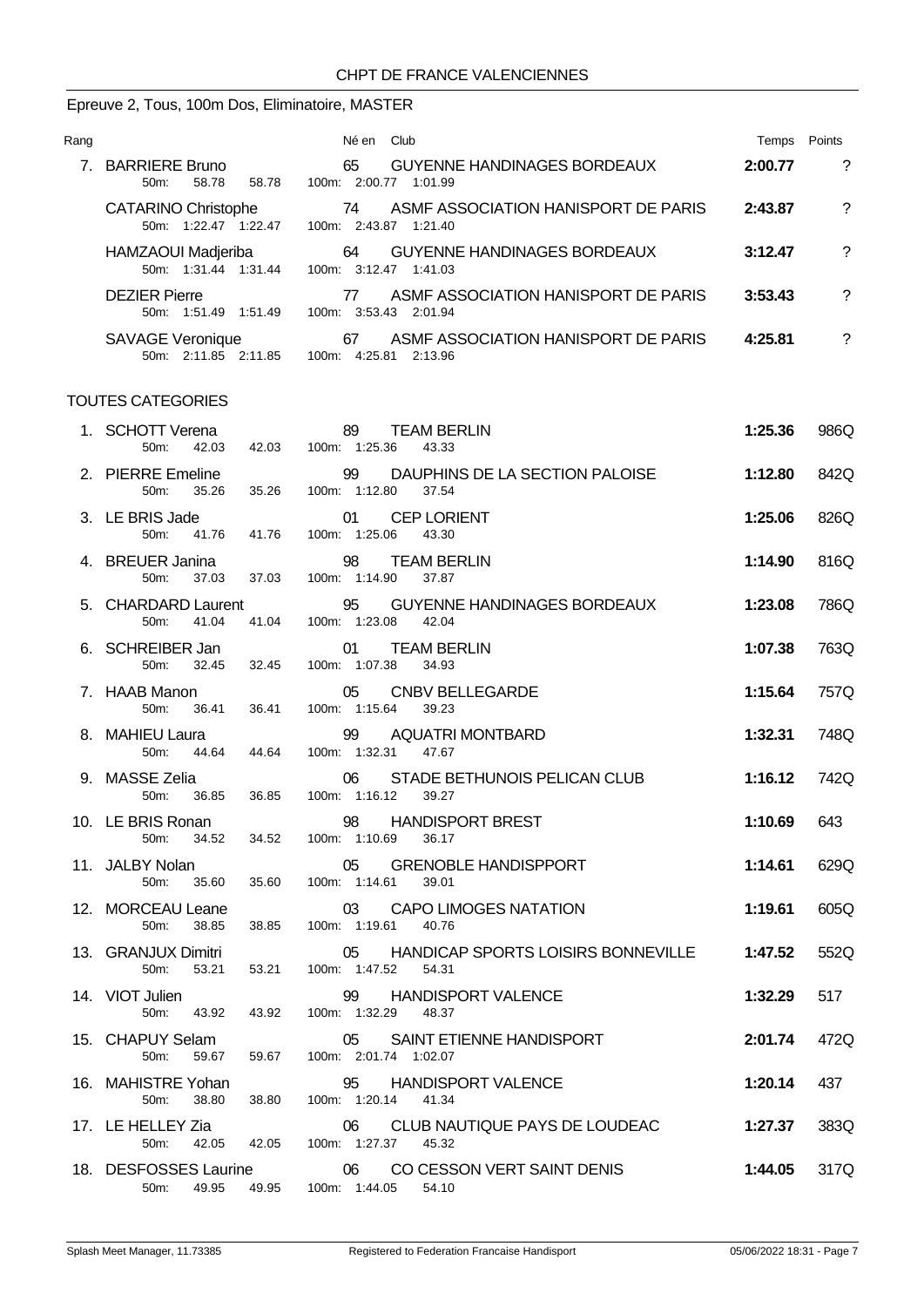# Epreuve 2, Tous, 100m Dos, Eliminatoire, TOUTES CATEGORIES

| Rang | Né en Club                                                                                                                          |                                                  | Points<br>Temps |     |
|------|-------------------------------------------------------------------------------------------------------------------------------------|--------------------------------------------------|-----------------|-----|
|      | 63 CLUB NAUTIQUE HAVRAIS<br>19. LE GLOANIC Thierry<br>100m: 2:00.66 1:01.34<br>50m:<br>59.32<br>59.32                               |                                                  | 2:00.66<br>256Q |     |
|      | 07<br><b>JSA NATATION</b><br>20. GUERFI Iyad<br>50m:<br>41.77 41.77<br>100m: 1:24.99<br>43.22                                       |                                                  | 186Q<br>1:24.99 |     |
|      | 21. PICARD Bruno<br>97<br><b>CANARDS ROCHELAIS</b><br>45.47 45.47<br>50 <sub>m</sub><br>100m: 1:34.56<br>49.09                      |                                                  | 180<br>1:34.56  |     |
|      | 22. ORCEL Romain<br>ANGERS NATATION<br>01<br>50m:<br>48.84<br>48.84<br>100m: 1:40.59<br>51.75                                       |                                                  | 162<br>1:40.59  |     |
|      | 23. GAUTIER Paul<br>ASSOCIATION THIONVILLE HANDISPORT<br>05<br>100m: 2:09.15 1:09.00<br>50m: 1:00.15 1:00.15                        |                                                  | 129Q<br>2:09.15 |     |
|      | 24. HAEFFELE Simon<br>97<br>SPORTS REUNIS COLMAR HANDI NATATION<br>47.12<br>100m: 1:37.55<br>50m:<br>47.12<br>50.43                 |                                                  | 127<br>1:37.55  |     |
|      | 25. SCARPINATO Patricia<br>59 CLUB DES HANDICAPES SPORTIFS AZUREENS (1:56.305<br>100m: 1:56.30 1:00.85<br>55.45<br>55.45<br>$50m$ : |                                                  | 106Q            |     |
|      | 26. PASQUIER Maiwenn<br>09<br>DAUPHINS DE CHATELLERAULT<br>100m: 1:40.82<br>50m:<br>49.43<br>49.43<br>51.39                         |                                                  | 1:40.82         | 99Q |
|      | 27. BEUNAT Fabrice<br>93<br>50m:<br>44.06<br>44.06<br>100m: 1:34.85<br>50.79                                                        | CENTRE ENTRAINEMENT A LA PERFORMANCE 1:34.85     | 91              |     |
|      | 28. BORGELLA Pierre<br>01<br>100m: 1:35.82<br>50m:<br>44.35<br>51.47<br>44.35                                                       | CENTRE ENTRAINEMENT A LA PERFORMANCE 1:35.82     | 79              |     |
|      | 29. BEN HASSINE Adam<br>09<br>46.42<br>100m: 1:37.95<br>50m:<br>46.42<br>51.53                                                      | CLUB DES HANDICAPES SPORTIFS AZUREENS (1:37.953) |                 | 58Q |
|      | 30. PASQUIER Lenaick<br>05<br>DAUPHINS DE CHATELLERAULT<br>100m: 1:33.94<br>50m:<br>45.49<br>45.49<br>48.45                         |                                                  | 1:33.94         | 52Q |
|      | 31. GREFFIER-GROMAIRE Fabrice 68<br>CLUB NAUTIQUE DE NEVERS<br>100m: 1:35.64<br>48.75<br>50m:<br>46.89<br>46.89                     |                                                  | 45?<br>1:35.64  |     |
|      | 92<br>A2CMIEUX<br><b>CHERET Fanny</b><br>50m:<br>50.42<br>50.42<br>100m: 1:46.52<br>56.10                                           |                                                  | 45?<br>1:46.52  |     |
|      | 33. VERON Julie<br><b>HANDISPORT BREST</b><br>07<br>55.81  55.81  100m: 1:54.81<br>50 <sub>m</sub><br>59.00                         |                                                  | 1:54.81         | 41Q |
|      | 34. GUILLAUME RAGAZZINI Johanna 91 ASSOCIATION THIONVILLE HANDISPORT<br>100m: 2:18.94 1:12.96<br>50m: 1:05.98 1:05.98               |                                                  | 2:18.94<br>30   |     |
|      | 35. ROCHDI Chams<br>09 GUYENNE HANDINAGES BORDEAUX<br>50m: 1:02.55 1:02.55 100m: 2:07.22 1:04.67                                    |                                                  | 2:07.22         | 28Q |
|      | 36. BORALI Lenaig 08 HAN<br>50m: 52.49 52.49 100m: 1:50.60<br>08 HANDISPORT BREST<br>58.11                                          |                                                  | 1:50.60<br>24   |     |
|      | 37. DE LUCA Adeline<br>86<br>GUYENNE HANDINAGES BORDEAUX<br>50m: 1:37.63 1:37.63 100m: 3:21.31 1:43.68                              |                                                  | 14<br>3:21.31   |     |
|      | 38. LAFITTE Catherine<br>68 CANARDS ROCHELAIS<br>50m: 1:04.71 1:04.71 100m: 2:14.36 1:09.65                                         |                                                  | 2:14.36         | 9Q  |
|      | 39. CHARVET Elea<br>02 CENTRE ENTRAINEMENT A LA PERFORMANCE 2:07.73<br>57.91  57.91  100m: 2:07.73  1:09.82<br>50m:                 |                                                  |                 | 5Q  |
|      | <b>MACAULEY Pierre</b><br>73 LA ROCHE SUR YON NATATION<br>50m: 1:00.72 1:00.72 100m: 2:11.40 1:10.68                                |                                                  | 2:11.40         | 5Q  |
|      | 41. FAYOLLE Frederic<br>74 Handisport Villefranche Sur Sa<br>100m: 1:58.66 1:03.38<br>55.28<br>55.28<br>50m:                        |                                                  | 1:58.66         | 4?  |
|      | JALBY Lucie<br><b>GRENOBLE HANDISPPORT</b><br>08<br>55.40  55.40  100m: 1:59.52  1:04.12<br>50m:                                    |                                                  | 1:59.52         | 4?  |
|      | <b>DJOUDER Sarra</b><br>05 HANDISPORT MARSEILLE<br>50m: 1:01.29 1:01.29 100m: 2:08.54 1:07.25                                       |                                                  | 2:08.54         | 4?  |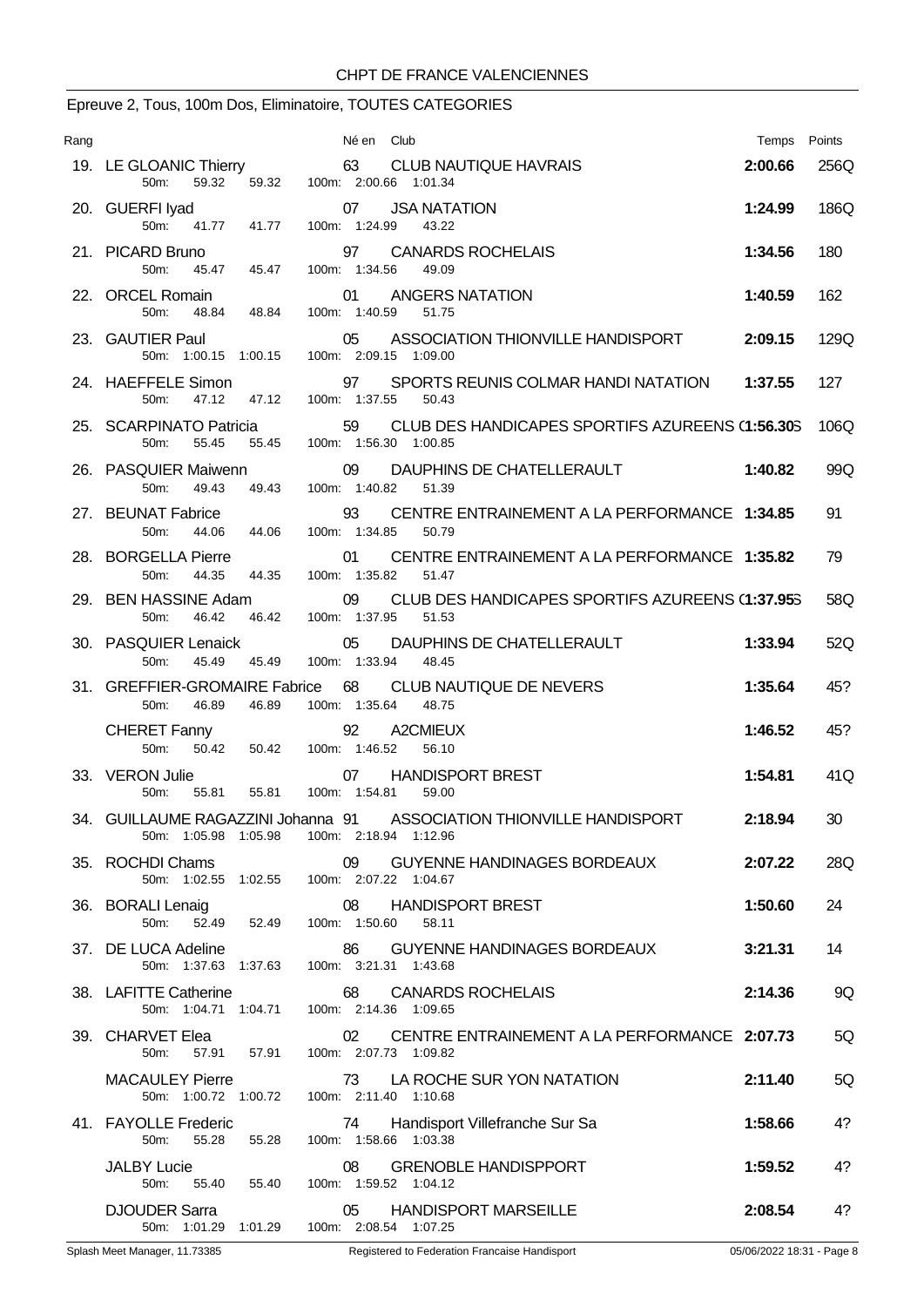## Epreuve 2, Tous, 100m Dos, Eliminatoire, TOUTES CATEGORIES

| Rang |                                                                   | Né en Club                                                           | Temps Points |                |
|------|-------------------------------------------------------------------|----------------------------------------------------------------------|--------------|----------------|
|      | 44. JULIEN Quentin<br>50m: 1:14.35 1:14.35 100m: 2:41.21 1:26.86  | <b>CLUB HANDISPORT AIXOIS</b><br>04                                  | 2:41.21      | $\overline{2}$ |
|      | 45. ALVAREZ MINA Dominique<br>52.82<br>50 <sub>m</sub> :<br>52.82 | 09 NEPTUNE CLUB DE FRANCE<br>100m: 1:51.23<br>58.41                  | 1:51.23      | $\mathbf{1}$   |
| 46.  | <b>BARRIERE Bruno</b><br>58.78<br>$50m$ :<br>58.78                | <b>GUYENNE HANDINAGES BORDEAUX</b><br>65<br>100m: 2:00.77 1:01.99    | 2:00.77      | ?              |
|      | <b>COELHO RENARD Gabriel</b><br>50m: 1:02.77 1:02.77              | 06<br><b>HANDISPORT MARSEILLE</b><br>100m: 2:15.70 1:12.93           | 2:15.70      | ?              |
|      | <b>BOYER Leandre</b><br>50m: 1:08.84 1:08.84                      | 10 <sup>°</sup><br>SAINT ETIENNE HANDISPORT<br>100m: 2:23.02 1:14.18 | 2:23.02      | $\overline{?}$ |
|      | <b>HADJERI</b> Senoucy<br>50m: 1:13.84 1:13.84                    | 06<br><b>HANDI NAT REGION NAZAIRIENNE</b><br>100m: 2:26.81 1:12.97   | 2:26.81      | ?              |
|      | <b>PALLIER Leopoldine</b><br>50m: 1:10.35 1:10.35                 | 94<br>CS CLICHY 92 NATATION<br>100m: 2:36.34 1:25.99                 | 2:36.34      | $\overline{?}$ |
|      | <b>CATARINO Christophe</b><br>50m: 1:22.47 1:22.47                | ASMF ASSOCIATION HANISPORT DE PARIS<br>74<br>100m: 2:43.87 1:21.40   | 2:43.87      | ?              |
|      | <b>DUFOUR Louna</b><br>50m: 1:22.36 1:22.36                       | 07<br><b>HANDISPORT BREST</b><br>100m: 2:43.95 1:21.59               | 2:43.95      | ?              |
|      | HAMZAOUI Madjeriba<br>50m: 1:31.44 1:31.44                        | <b>GUYENNE HANDINAGES BORDEAUX</b><br>64<br>100m: 3:12.47 1:41.03    | 3:12.47      | ?              |
|      | <b>DEZIER Pierre</b><br>50m: 1:51.49 1:51.49                      | ASMF ASSOCIATION HANISPORT DE PARIS<br>77<br>100m: 3:53.43 2:01.94   | 3:53.43      | ?              |
|      | SAVAGE Veronique<br>50m: 2:11.85 2:11.85                          | ASMF ASSOCIATION HANISPORT DE PARIS<br>67<br>100m: 4:25.81 2:13.96   | 4:25.81      | ?              |
|      | disa. MATHIEU Julien                                              | 89<br><b>HANDISPORT LYONNAIS</b>                                     |              |                |

| Epreuve 3<br>04/06/2022 |                          |            | 50m Brasse                        | 2016 et plus agés<br>Liste résultats Eliminatoire |        |
|-------------------------|--------------------------|------------|-----------------------------------|---------------------------------------------------|--------|
| Rang                    |                          | Né en Club |                                   | Temps                                             | Points |
| <b>JUNIOR</b>           |                          |            |                                   |                                                   |        |
|                         | 1. FEIPEL Theo           | 04         | ASSOCIATION THIONVILLE HANDISPORT | 1:48.43                                           | Q      |
| <b>MASTER</b>           |                          |            |                                   |                                                   |        |
|                         | 1. SERRES Sandrine       | 72         | <b>TOAC NATATION</b>              | 1:59.09                                           | 770Q   |
|                         | disq. BILY Didier        | 57         | <b>HANDISPORT SAINTONGE ROYAN</b> |                                                   |        |
|                         | <b>TOUTES CATEGORIES</b> |            |                                   |                                                   |        |
|                         | 1. SERRES Sandrine       | 72         | <b>TOAC NATATION</b>              | 1:59.09                                           | 770Q   |
| $\mathcal{P}$           | MAZOUL Merdhine          | 01         | MONTPELLIER PAILLADE NATATION     | 47.27                                             | 134Q   |
| 3.                      | <b>RABINE Pierre</b>     | 99         | <b>ASPTT NANTES NATATION</b>      | 1:23.02                                           | 89Q    |
| 4.                      | <b>QUINTIN Thomas</b>    | 84         | CS CLICHY 92 NATATION             | 50.67                                             | 66Q    |
| 5.                      | <b>RAMBAUD Marion</b>    | 96         | <b>HANDISPORT MARSEILLE</b>       | 1:50.37                                           | 20Q    |
| 6.                      | <b>FEIPEL Theo</b>       | 04         | ASSOCIATION THIONVILLE HANDISPORT | 1:48.43                                           | Q      |
|                         | disq. BILY Didier        | 57         | <b>HANDISPORT SAINTONGE ROYAN</b> |                                                   |        |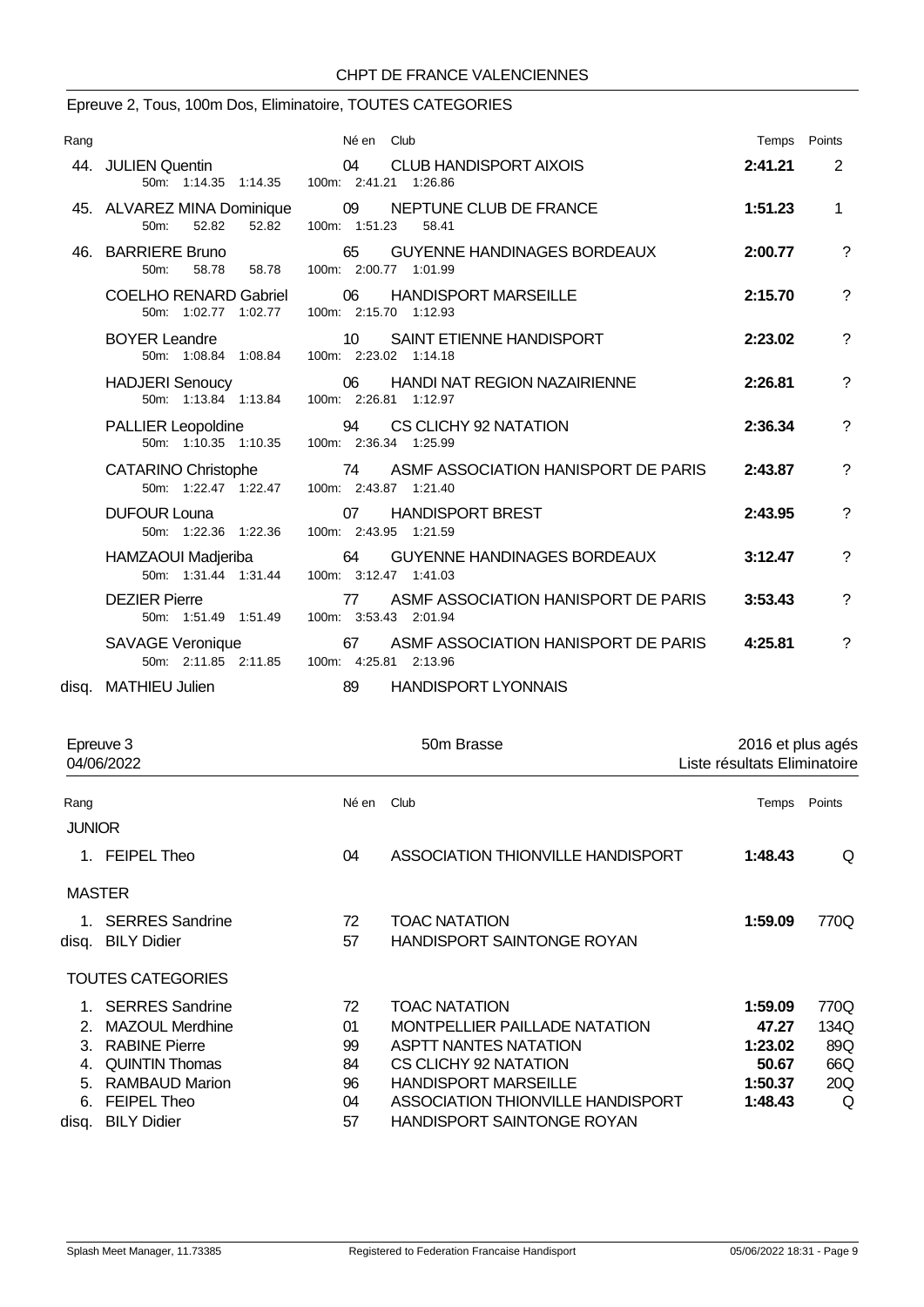### CHPT DE FRANCE VALENCIENNES

|                       | Epreuve 4<br>04/06/2022                                           | 100m Libre                                                                      | 2016 et plus agés<br>Liste résultats Eliminatoires |                |
|-----------------------|-------------------------------------------------------------------|---------------------------------------------------------------------------------|----------------------------------------------------|----------------|
| Rang<br><b>JEUNES</b> |                                                                   | Né en Club                                                                      | Temps Points                                       |                |
|                       | 1. MASSE Zelia<br>50m:<br>30.53<br>30.53                          | STADE BETHUNOIS PELICAN CLUB<br>06<br>100m: 1:04.39<br>33.86                    | 1:04.39                                            | 847Q           |
|                       | 2. LE HELLEY Zia<br>50 <sub>m</sub> :<br>35.61<br>35.61           | CLUB NAUTIQUE PAYS DE LOUDEAC<br>06<br>100m: 1:14.57<br>38.96                   | 1:14.57                                            | 551Q           |
|                       | 3. GUERFI Iyad<br>50m:<br>31.35<br>31.35                          | <b>JSA NATATION</b><br>07<br>100m: 1:06.64<br>35.29                             | 1:06.64                                            | 435Q           |
|                       | 4. DESFOSSES Laurine<br>47.50<br>47.50<br>50m:                    | 06<br>CO CESSON VERT SAINT DENIS<br>100m: 1:36.35<br>48.85                      | 1:36.35                                            | 211Q           |
|                       | 5. PASQUIER Maiwenn<br>50 <sub>m</sub> :<br>41.68<br>41.68        | DAUPHINS DE CHATELLERAULT<br>09<br>100m: 1:29.81<br>48.13                       | 1:29.81                                            | 155Q           |
|                       | 6. BEN HASSINE Adam<br>39.07<br>50 <sub>m</sub> :<br>39.07        | 09<br>CLUB DES HANDICAPES SPORTIFS AZUREENS (1:20.775<br>100m: 1:20.77<br>41.70 |                                                    | 139Q           |
|                       | 7. BEN CHRIF Nawfal<br>37.23<br>50m:<br>37.23                     | 08<br><b>TOAC NATATION</b><br>100m: 1:22.03<br>44.80                            | 1:22.03                                            | 115Q           |
|                       | 8. VERON Julie<br>50m:<br>48.06<br>48.06                          | <b>HANDISPORT BREST</b><br>07<br>100m: 1:37.62<br>49.56                         | 1:37.62                                            | 107Q           |
|                       | 9. BORALI Lenaig<br>50 <sub>m</sub> :<br>43.91<br>43.91           | <b>HANDISPORT BREST</b><br>08<br>100m: 1:31.78<br>47.87                         | 1:31.78                                            | 106            |
|                       | 10. ROCHDI Chams<br>51.35<br>50m:<br>51.35                        | 09<br><b>GUYENNE HANDINAGES BORDEAUX</b><br>100m: 1:47.20<br>55.85              | 1:47.20                                            | 69             |
|                       | 11. ALVAREZ MINA Dominique<br>50 <sub>m</sub> :<br>40.93<br>40.93 | NEPTUNE CLUB DE FRANCE<br>09<br>100m: 1:25.93<br>45.00                          | 1:25.93                                            | 22             |
|                       | 12. RERIBALLAH Liana<br>47.17<br>47.17<br>50m:                    | ASSOCIATION THIONVILLE HANDISPORT<br>10<br>100m: 1:45.13<br>57.96               | 1:45.13                                            | 20             |
|                       | 13. JALBY Lucie<br>$50m$ :<br>51.86<br>51.86                      | <b>GRENOBLE HANDISPPORT</b><br>08<br>100m: 1:56.61 1:04.75                      | 1:56.61                                            | $\overline{2}$ |
|                       | 14. DUFOUR Louna<br>50m: 1:00.36 1:00.36                          | <b>HANDISPORT BREST</b><br>07<br>100m: 2:03.41 1:03.05                          | 2:03.41                                            |                |
|                       | <b>HADJERI Senoucy</b><br>59.99<br>50m:<br>59.99                  | 06<br>HANDI NAT REGION NAZAIRIENNE<br>100m: 2:06.12 1:06.13                     | 2:06.12                                            |                |
|                       | <b>AOUAD Lina</b><br>50m: 1:00.54 1:00.54                         | <b>CNBV BELLEGARDE</b><br>11<br>100m: 2:07.80 1:07.26                           | 2:07.80                                            |                |
|                       | disq. KUHNI Natasha                                               | 07<br><b>HANDISPORT LYONNAIS</b>                                                |                                                    |                |
| <b>JUNIOR</b>         |                                                                   |                                                                                 |                                                    |                |
|                       | 1. TOURNAY Marion<br>50m:<br>30.31<br>30.31                       | <b>CANETT 66 NATATION</b><br>05<br>100m: 1:04.24<br>33.93                       | 1:04.24                                            | 879Q           |
|                       | 2. PAULI Agathe<br>50m:<br>35.03<br>35.03                         | 03<br>HANDISPORT ANTIBES MEDITERRANNEE<br>100m: 1:10.79<br>35.76                | 1:10.79                                            | 783Q           |
|                       | 3. DENAYER Hector<br>50m:<br>28.49<br>28.49                       | <b>HANDISPORT SELESTAT</b><br>05<br>100m: 59.20<br>30.71                        | 59.20                                              | 748Q           |
|                       | 4. MAZET VIGNAUD Luan<br>34.12<br>34.12<br>50m:                   | MONTPELLIER PAILLADE NATATION<br>03<br>100m: 1:11.78<br>37.66                   | 1:11.78                                            | 643Q           |
|                       | 5. VIEIRA Quentin<br>50m:<br>28.75<br>28.75                       | RC BRON DECINES NATATION<br>04<br>100m: 1:00.49 31.74                           | 1:00.49                                            | 619Q           |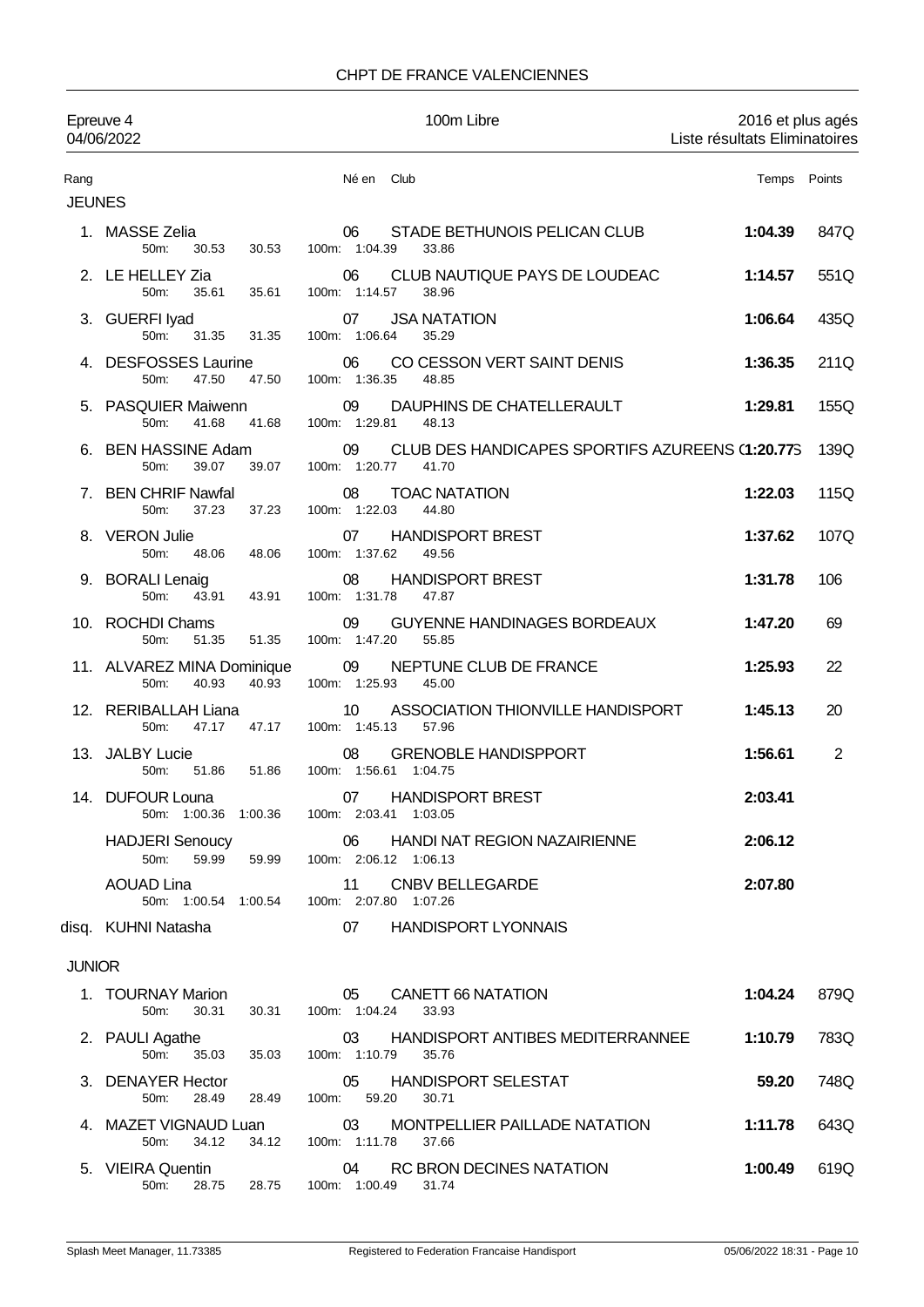# Epreuve 4, Tous, 100m Libre, Eliminatoire, JUNIOR

| Rang          |                                                                                  | Né en Club                                                                  | Temps              | Points       |
|---------------|----------------------------------------------------------------------------------|-----------------------------------------------------------------------------|--------------------|--------------|
|               | 6. JALBY Nolan<br>50 <sub>m</sub> :<br>30.87<br>30.87                            | 05<br><b>GRENOBLE HANDISPPORT</b><br>100m: 1:06.31<br>35.44                 | 1:06.31            | 612Q         |
|               | 7. MORCEAU Leane<br>100m: 1:10.95<br>34.53<br>50m:<br>34.53                      | 03<br><b>CAPO LIMOGES NATATION</b><br>36.42                                 | 1:10.95            | 585Q         |
|               | 8. RAYS Amadeo<br>50 <sub>m</sub> :<br>36.93<br>36.93                            | LA ROCHE SUR YON NATATION<br>03<br>100m: 1:15.15<br>38.22                   | 1:15.15            | 386?         |
|               | 9. GRANJUX Dimitri<br>100m: 1:33.56<br>50 <sub>m</sub> :<br>45.11<br>45.11       | HANDICAP SPORTS LOISIRS BONNEVILLE<br>05<br>48.45                           | 1:33.56            | 343          |
|               | 10. CHAPUY Selam<br>05<br>100m: 1:57.15<br>58.62 58.62<br>50 <sub>m</sub>        | SAINT ETIENNE HANDISPORT<br>58.53                                           | 1:57.15            | 186          |
|               | 44.62<br>44.62<br>50 <sub>m</sub> :                                              | 11. VERMEERSCH Jason 02 AMSLF SPORTS ET HANDICAPS<br>100m: 1:33.31 48.69    | 1:33.31            | 87           |
|               | 12. CHARVET Elea<br>50m: 46.94 46.94                                             | 02<br>CENTRE ENTRAINEMENT A LA PERFORMANCE 1:47.06<br>100m: 1:47.06 1:00.12 |                    | 32           |
|               | MARTIN BORIE Elisa<br>50m: 1:07.33 1:07.33 100m: 2:15.79 1:08.46                 | 05<br><b>HANDISPORT LYONNAIS</b>                                            | 2:15.79            | 32           |
|               | 14. FLEURY Laurine<br>100m: 1:46.08<br>50 <sub>m</sub><br>47.66<br>47.66         | 03<br>MONTPELLIER PAILLADE NATATION<br>58.42                                | 1:46.08            | 13           |
|               | 15. GAUTIER Paul<br>05                                                           | ASSOCIATION THIONVILLE HANDISPORT                                           | 2:04.53            | 5            |
| <b>MASTER</b> |                                                                                  |                                                                             |                    |              |
|               | 1. SUPIOT Claire<br>68<br>32.78<br>32.78<br>100m: 1:06.61<br>50m:                | ANGERS NATATION<br>33.83                                                    | 1:06.61            | 900Q         |
|               | 2. SMETANINE David<br>3. POURET Katia<br>100m: 1:40.56<br>50m:<br>46.47<br>46.47 | 74 GRENOBLE ALP 38<br>72<br><b>DAUPHINS LURONS</b><br>54.09                 | 1:29.42<br>1:40.56 | 817Q<br>519Q |
|               | 4. GREFFIER-GROMAIRE Fabrice<br>36.30<br>36.30<br>50m:                           | 68<br>CLUB NAUTIQUE DE NEVERS<br>100m: 1:16.26<br>39.96                     | 1:16.26            | 160Q         |
|               | 38.91<br>100m: 1:22.97<br>38.91<br>50m:                                          | 5. LE DRAOULLEC Xavier 61 AMSLF SPORTS ET HANDICAPS<br>44.06                | 1:22.97            | 41Q          |
|               | 6. SENIGRA Melisa<br>50 <sub>m</sub> :<br>48.46<br>100m: 1:41.50<br>48.46        | 76 CLUB DE NATATION SPORTIVE LES ALBATROS 1:41.50<br>53.04                  |                    | 35?          |
|               | 7. BERTOUX Jean-Daniel<br>50.15<br>50.15<br>100m: 1:46.05<br>50m:                | <b>TOAC NATATION</b><br>77<br>55.90                                         | 1:46.05            | 29Q          |
|               | 8. CHEVREUIL Nicole<br>55<br>100m: 1:45.32<br>50m:<br>49.13<br>49.13             | HANDI NAT REGION NAZAIRIENNE<br>56.19                                       | 1:45.32            | 19Q          |
|               | 9. LAFITTE Catherine<br>68<br>50m:<br>53.93<br>53.93                             | <b>CANARDS ROCHELAIS</b><br>100m: 1:58.57 1:04.64                           | 1:58.57            | 15           |
|               | 10. TRIN Antoine<br>75<br>50m:<br>100m: 1:34.25<br>45.30<br>45.30                | <b>TOAC NATATION</b><br>48.95                                               | 1:34.25            | 2            |
|               | 11. BARRIERE Bruno<br>65<br>100m: 1:35.71<br>50m:<br>44.69<br>44.69              | GUYENNE HANDINAGES BORDEAUX<br>51.02                                        | 1:35.71            | $\mathbf 1$  |
|               | 12. CATARINO Christophe<br>55.65<br>50m:<br>55.65                                | 74 ASME ASSOCIATION HANISPORT DE PARIS<br>100m: 2:00.11 1:04.46             | 2:00.11            |              |
|               | <b>MACAULEY Pierre</b><br>50m:<br>58.23<br>58.23                                 | 73 LA ROCHE SUR YON NATATION<br>100m: 2:19.28 1:21.05                       | 2:19.28            |              |
|               | HAMZAOUI Madjeriba<br>50m: 1:31.52 1:31.52 100m: 3:13.73 1:42.21                 | 64<br>GUYENNE HANDINAGES BORDEAUX                                           | 3:13.73            |              |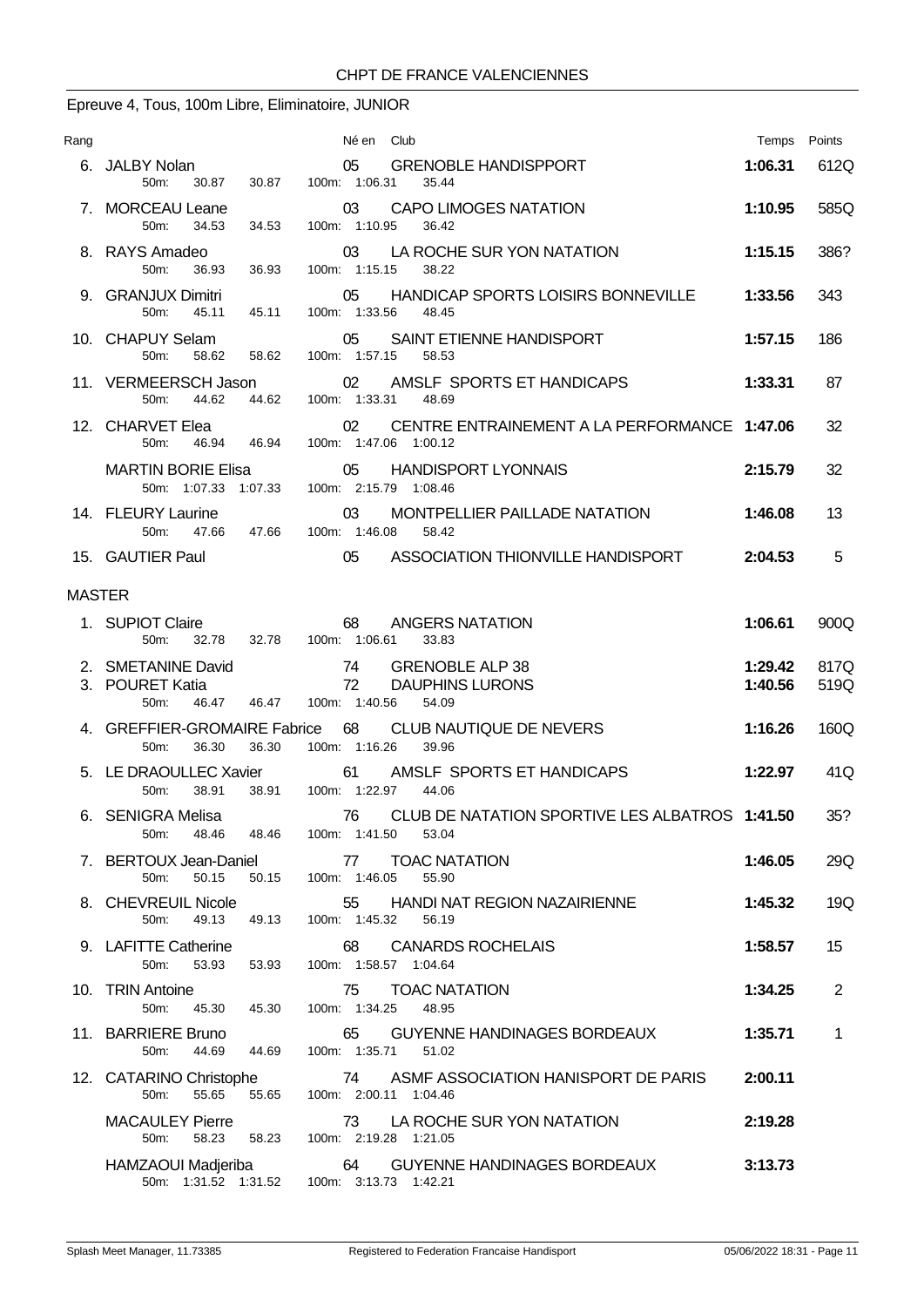# Epreuve 4, 100m Libre, Eliminatoire

### TOUTES CATEGORIES

| 2. SUPIOT Claire<br>50m:                  |                                                                                                                                                                                                                                                                           |                                                                                                     |                                                                                                                                                                                                             |                                                                                                                                                         |
|-------------------------------------------|---------------------------------------------------------------------------------------------------------------------------------------------------------------------------------------------------------------------------------------------------------------------------|-----------------------------------------------------------------------------------------------------|-------------------------------------------------------------------------------------------------------------------------------------------------------------------------------------------------------------|---------------------------------------------------------------------------------------------------------------------------------------------------------|
|                                           |                                                                                                                                                                                                                                                                           | 68 ANGERS NATATION<br>32.78  32.78  100m: 1:06.61<br>33.83                                          | 1:06.61                                                                                                                                                                                                     | 900Q                                                                                                                                                    |
| 3. TOURNAY Marion<br>50m:<br>30.31        | 30.31                                                                                                                                                                                                                                                                     | 05 CANETT 66 NATATION<br>100m: 1:04.24<br>33.93                                                     | 1:04.24                                                                                                                                                                                                     | 879Q                                                                                                                                                    |
| 50m:<br>31.39                             | 31.39                                                                                                                                                                                                                                                                     | 99 DAUPHINS DE LA SECTION PALOISE<br>100m: 1:04.32<br>32.93                                         | 1:04.32                                                                                                                                                                                                     | 877Q                                                                                                                                                    |
|                                           |                                                                                                                                                                                                                                                                           | 06 STADE BETHUNOIS PELICAN CLUB<br>100m: 1:04.39<br>33.86                                           | 1:04.39                                                                                                                                                                                                     | 847Q                                                                                                                                                    |
| 50m:<br>33.24                             |                                                                                                                                                                                                                                                                           | 100m: 1:07.08<br>33.84                                                                              | 1:29.42<br>1:07.08                                                                                                                                                                                          | 817Q<br>795Q                                                                                                                                            |
| 50m:                                      | 35.03                                                                                                                                                                                                                                                                     | 03<br>100m: 1:10.79<br>35.76                                                                        |                                                                                                                                                                                                             | 783Q                                                                                                                                                    |
| 50m:                                      |                                                                                                                                                                                                                                                                           | 05 HANDISPORT SELESTAT<br>100m: 59.20<br>30.71                                                      | 59.20                                                                                                                                                                                                       | 748Q                                                                                                                                                    |
| 30.34<br>50m:                             |                                                                                                                                                                                                                                                                           | 00 HANDISPORT BREST<br>100m: 1:03.17<br>32.83                                                       | 1:03.17                                                                                                                                                                                                     | 737                                                                                                                                                     |
| 50m:<br>34.12                             |                                                                                                                                                                                                                                                                           | 03<br>MONTPELLIER PAILLADE NATATION<br>100m: 1:11.78<br>37.66                                       | 1:11.78                                                                                                                                                                                                     | 643Q                                                                                                                                                    |
| 50m:                                      |                                                                                                                                                                                                                                                                           | 04 RC BRON DECINES NATATION<br>100m: 1:00.49 31.74                                                  | 1:00.49                                                                                                                                                                                                     | 619Q                                                                                                                                                    |
| 50m:<br>30.87                             |                                                                                                                                                                                                                                                                           | 05 GRENOBLE HANDISPPORT<br>100m: 1:06.31<br>35.44                                                   | 1:06.31                                                                                                                                                                                                     | 612Q                                                                                                                                                    |
| 50m:<br>34.53                             | 34.53                                                                                                                                                                                                                                                                     | <b>CAPO LIMOGES NATATION</b><br>03<br>100m: 1:10.95<br>36.42                                        | 1:10.95                                                                                                                                                                                                     | 585Q                                                                                                                                                    |
| 32.05<br>50m:                             | 32.05                                                                                                                                                                                                                                                                     | 95<br><b>HANDISPORT VALENCE</b><br>100m: 1:07.34 35.29                                              | 1:07.34                                                                                                                                                                                                     | 571                                                                                                                                                     |
| 50m:<br>35.61                             |                                                                                                                                                                                                                                                                           | CLUB NAUTIQUE PAYS DE LOUDEAC<br>06<br>100m: 1:14.57<br>38.96                                       | 1:14.57                                                                                                                                                                                                     | 551Q                                                                                                                                                    |
| 46.47<br>$50m$ :                          |                                                                                                                                                                                                                                                                           | 72 DAUPHINS LURONS<br>54.09                                                                         | 1:40.56                                                                                                                                                                                                     | 519Q                                                                                                                                                    |
| 50m:                                      |                                                                                                                                                                                                                                                                           | 99<br>AQUATRI MONTBARD<br>100m: 1:29.57<br>47.45                                                    | 1:29.57                                                                                                                                                                                                     | 468                                                                                                                                                     |
| 50m:                                      |                                                                                                                                                                                                                                                                           | <b>JSA NATATION</b><br>07<br>35.29                                                                  | 1:06.64                                                                                                                                                                                                     | 435Q                                                                                                                                                    |
| 50 <sub>m</sub> :<br>31.53                |                                                                                                                                                                                                                                                                           | 88<br><b>HANDPHYCLUB DIJON</b><br>100m: 1:05.43<br>33.90                                            | 1:05.43                                                                                                                                                                                                     | 407                                                                                                                                                     |
| 50m:<br>43.69                             | 43.69                                                                                                                                                                                                                                                                     | 100m: 1:38.52<br>54.83                                                                              | 1:38.52                                                                                                                                                                                                     | 392                                                                                                                                                     |
| 50m:                                      |                                                                                                                                                                                                                                                                           | 79<br>ANGERS NATATION<br>37.72                                                                      | 1:12.09                                                                                                                                                                                                     | 386?                                                                                                                                                    |
|                                           |                                                                                                                                                                                                                                                                           | LA ROCHE SUR YON NATATION<br>03                                                                     | 1:15.15                                                                                                                                                                                                     | 386?                                                                                                                                                    |
| RAYS Amadeo<br>50 <sub>m</sub> :<br>36.93 | 36.93                                                                                                                                                                                                                                                                     | 100m: 1:15.15<br>38.22                                                                              |                                                                                                                                                                                                             |                                                                                                                                                         |
| 24. PICARD Bruno<br>50m:<br>35.38         | 35.38                                                                                                                                                                                                                                                                     | 97<br><b>CANARDS ROCHELAIS</b><br>100m: 1:15.80<br>40.42                                            | 1:15.80                                                                                                                                                                                                     | 363                                                                                                                                                     |
|                                           | 4. PIERRE Emeline<br>6. SMETANINE David<br>8. PAULI Agathe<br>10. CORNIC Mael<br>13. JALBY Nolan<br>14. MORCEAU Leane<br>15. MAHISTRE Yohan<br>16. LE HELLEY Zia<br>17. POURET Katia<br>18. MAHIEU Laura<br>19. GUERFI Iyad<br>20. TALLON Matthieu<br>22. ROBELET Antoine | 5. MASSE Zelia<br>35.03<br>9. DENAYER Hector<br>28.49 28.49<br>30.34<br>12. VIEIRA Quentin<br>30.87 | 50m: 30.53 30.53<br>74 GRENOBLE ALP 38<br>7. LORANDI Elodie<br>33.24<br>11. MAZET VIGNAUD Luan<br>34.12<br>28.75 28.75<br>35.61<br>46.47 100m: 1:40.56<br>42.12 42.12<br>31.35 31.35 100m: 1:06.64<br>31.53 | 89 HANDISPORT ANTIBES MEDITERRANNEE<br>HANDISPORT ANTIBES MEDITERRANNEE 1:10.79<br>21. GUILLAUME RAGAZZINI Johanna 91 ASSOCIATION THIONVILLE HANDISPORT |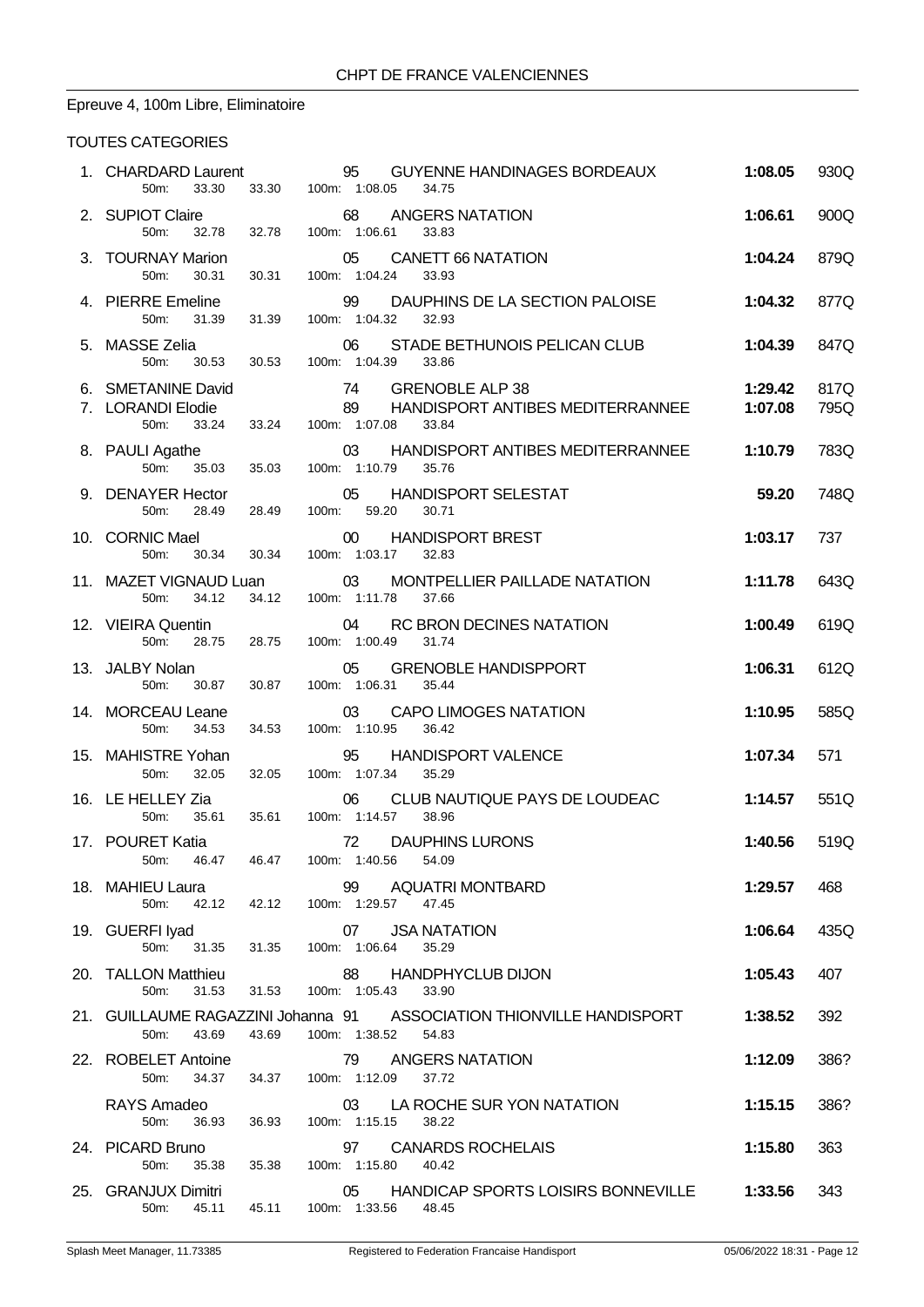# Epreuve 4, Tous, 100m Libre, Eliminatoire, TOUTES CATEGORIES

| Rang |                                                                         | Né en Club                                                                                                            | Temps Points |      |
|------|-------------------------------------------------------------------------|-----------------------------------------------------------------------------------------------------------------------|--------------|------|
|      | 26. COUSIN Cassandre<br>40.80<br>50m:<br>40.80                          | 99 HANDISPORT VALENCE<br>100m: 1:24.47<br>43.67                                                                       | 1:24.47      | 263  |
|      | 27. DESFOSSES Laurine<br>47.50<br>50m:<br>47.50                         | 06<br>CO CESSON VERT SAINT DENIS<br>100m: 1:36.35<br>48.85                                                            | 1:36.35      | 211Q |
|      | 28. CHAPUY Selam<br>50 <sub>m</sub><br>58.62                            | 05 SAINT ETIENNE HANDISPORT<br>58.62 100m: 1:57.15 58.53                                                              | 1:57.15      | 186  |
|      | 29. GREFFIER-GROMAIRE Fabrice 68<br>36.30<br>36.30<br>50m:              | <b>CLUB NAUTIQUE DE NEVERS</b><br>100m: 1:16.26<br>39.96                                                              | 1:16.26      | 160Q |
|      | 30. PASQUIER Maiwenn<br>50m:<br>41.68                                   | 09<br>DAUPHINS DE CHATELLERAULT<br>41.68  100m: 1:29.81<br>48.13                                                      | 1:29.81      | 155Q |
|      |                                                                         | 31. BEN HASSINE Adam 09 CLUB DES HANDICAPES SPORTIFS AZUREENS (1:20.775 139Q)<br>50m: 39.07 39.07 100m: 1:20.77 41.70 |              |      |
|      | 32. LAURENT Elise<br>50m:<br>44.59<br>44.59                             | 92<br><b>HANDISPORT VALENCE</b><br>100m: 1:36.54<br>51.95                                                             | 1:36.54      | 121  |
|      | 33. XAVIER Lea<br>50 <sub>m</sub> :<br>56.49 56.49                      | 96<br>MONTPELLIER PAILLADE NATATION<br>100m: 2:02.62 1:06.13                                                          | 2:02.62      | 119  |
|      | 37.23<br>37.23<br>50m:                                                  | 34. BEN CHRIF Nawfal <b>68 COAC NATATION</b><br>100m: 1:22.03 44.80                                                   | 1:22.03      | 115Q |
|      | 35. VERON Julie<br>50m:<br>48.06 48.06                                  | 07 HANDISPORT BREST<br>100m: 1:37.62<br>49.56                                                                         | 1:37.62      | 107Q |
|      | 36. BORALI Lenaig<br>43.91 43.91<br>50 <sub>m</sub>                     | 08<br><b>HANDISPORT BREST</b><br>100m: 1:31.78<br>47.87                                                               | 1:31.78      | 106  |
|      | 38.50<br>50m:<br>38.50                                                  | 37. BORGELLA Pierre 01 CENTRE ENTRAINEMENT A LA PERFORMANCE 1:22.73<br>100m: 1:22.73 44.23                            |              | 104  |
|      | 38. VERMEERSCH Jason<br>50m: 44.62<br>44.62                             | 02 AMSLF SPORTS ET HANDICAPS<br>100m: 1:33.31<br>48.69                                                                | 1:33.31      | 87   |
|      | 39. ROCHDI Chams<br>51.35 51.35<br>50m:                                 | 09<br><b>GUYENNE HANDINAGES BORDEAUX</b><br>100m: 1:47.20<br>55.85                                                    | 1:47.20      | 69   |
|      | 38.91<br>38.91<br>50m:                                                  | 40. LE DRAOULLEC Xavier 61 AMSLF SPORTS ET HANDICAPS<br>100m: 1:22.97 44.06                                           | 1:22.97      | 41Q  |
|      | 41. SENIGRA Melisa<br>50m:<br>48.46<br>48.46                            | 76 CLUB DE NATATION SPORTIVE LES ALBATROS 1:41.50<br>100m: 1:41.50 53.04                                              |              | 35?  |
|      | <b>BOUAOUN Ines</b><br>50m:<br>54.93 54.93                              | 89 HANDIVIENNE<br>100m: 1:57.70 1:02.77                                                                               | 1:57.70      | 35?  |
|      | 43. CHARVET Elea<br>50m:<br>46.94 46.94                                 | CENTRE ENTRAINEMENT A LA PERFORMANCE 1:47.06<br>02<br>100m: 1:47.06 1:00.12                                           |              | 32   |
|      | <b>MARTIN BORIE Elisa</b><br>50m: 1:07.33 1:07.33 100m: 2:15.79 1:08.46 | 05 HANDISPORT LYONNAIS                                                                                                | 2:15.79      | 32   |
|      | 50m:<br>50.15<br>50.15                                                  | 45. BERTOUX Jean-Daniel 77 TOAC NATATION<br>100m: 1:46.05<br>55.90                                                    | 1:46.05      | 29Q  |
|      | 46. ALVAREZ MINA Dominique<br>40.93<br>40.93<br>50m:                    | 09<br>NEPTUNE CLUB DE FRANCE<br>100m: 1:25.93<br>45.00                                                                | 1:25.93      | 22   |
|      | 47. RERIBALLAH Liana<br>50m:                                            | 10 ASSOCIATION THIONVILLE HANDISPORT<br>47.17 47.17 100m: 1:45.13 57.96                                               | 1:45.13      | 20   |
|      | 48. CHEVREUIL Nicole<br>50m:<br>49.13<br>49.13                          | 55 HANDI NAT REGION NAZAIRIENNE<br>100m: 1:45.32<br>56.19                                                             | 1:45.32      | 19Q  |
|      | 49. LAFITTE Catherine<br>50m:<br>53.93<br>53.93                         | <b>CANARDS ROCHELAIS</b><br>68<br>100m: 1:58.57 1:04.64                                                               | 1:58.57      | 15   |
|      | 50. FLEURY Laurine<br>50m:                                              | 03<br>MONTPELLIER PAILLADE NATATION<br>47.66  47.66  100m: 1:46.08  58.42                                             | 1:46.08      | 13   |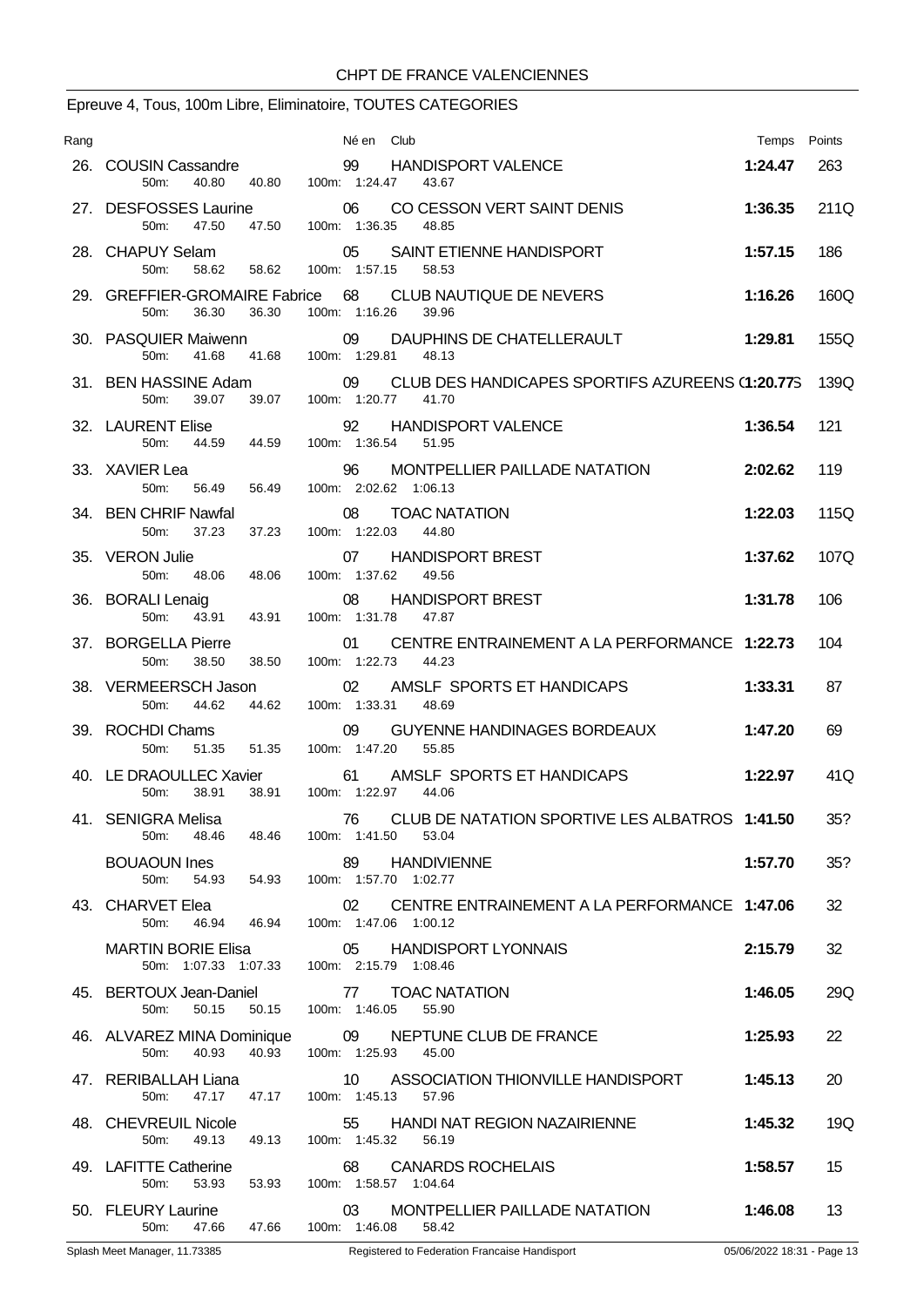### Epreuve 4, Tous, 100m Libre, Eliminatoire, TOUTES CATEGORIES

| Rang |                                                                      | Né en Club                                                                                      | Temps Points                                      |
|------|----------------------------------------------------------------------|-------------------------------------------------------------------------------------------------|---------------------------------------------------|
| 52.  | 51. GAUTIER Paul<br><b>TRIN Antoine</b><br>$50m$ :<br>45.30<br>45.30 | 05<br>ASSOCIATION THIONVILLE HANDISPORT<br>75<br><b>TOAC NATATION</b><br>100m: 1:34.25<br>48.95 | 2:04.53<br>5<br>2<br>1:34.25                      |
|      | <b>JALBY Lucie</b><br>50m:<br>51.86<br>51.86                         | <b>GRENOBLE HANDISPPORT</b><br>08<br>100m: 1:56.61 1:04.75                                      | 1:56.61<br>2                                      |
|      | 54. BARRIERE Bruno<br>50m:<br>44.69<br>44.69                         | <b>GUYENNE HANDINAGES BORDEAUX</b><br>65<br>100m: 1:35.71<br>51.02                              | 1:35.71<br>1                                      |
|      | 55. CATARINO Christophe<br>50m:<br>55.65<br>55.65                    | ASMF ASSOCIATION HANISPORT DE PARIS<br>74<br>100m: 2:00.11 1:04.46                              | 2:00.11                                           |
|      | <b>DUFOUR Louna</b><br>50m: 1:00.36 1:00.36                          | <b>HANDISPORT BREST</b><br>07<br>100m: 2:03.41 1:03.05                                          | 2:03.41                                           |
|      | <b>HADJERI Senoucy</b><br>$50m$ :<br>59.99<br>59.99                  | 06<br><b>HANDI NAT REGION NAZAIRIENNE</b><br>100m: 2:06.12 1:06.13                              | 2:06.12                                           |
|      | <b>AOUAD Lina</b><br>50m: 1:00.54 1:00.54                            | 11<br><b>CNBV BELLEGARDE</b><br>100m: 2:07.80 1:07.26                                           | 2:07.80                                           |
|      | <b>MACAULEY Pierre</b><br>58.23<br>50m:<br>58.23                     | LA ROCHE SUR YON NATATION<br>73<br>100m: 2:19.28 1:21.05                                        | 2:19.28                                           |
|      | <b>CAPAROS AUDIGIER Lea</b><br>50m: 1:07.41 1:07.41                  | <b>HANDISPORT VALENCE</b><br>00 <sup>1</sup><br>100m: 2:30.76 1:23.35                           | 2:30.76                                           |
|      | HAMZAOUI Madjeriba                                                   | <b>GUYENNE HANDINAGES BORDEAUX</b><br>64<br>50m: 1:31.52 1:31.52 100m: 3:13.73 1:42.21          | 3:13.73                                           |
|      | disq. KUHNI Natasha                                                  | 07<br><b>HANDISPORT LYONNAIS</b>                                                                |                                                   |
|      | Epreuve 5<br>04/06/2022                                              | 150m 3 nages                                                                                    | 2016 et plus agés<br>Liste résultats Eliminatoire |
| Rang |                                                                      | Club<br>Né en                                                                                   | Temps<br>Points                                   |

JUNIOR

1. FEIPEL Theo 04 ASSOCIATION THIONVILLE HANDISPORT **4:20.94** 16Q 50m: 1:15.54 1:15.54 100m: 3:06.53 1:50.99

#### TOUTES CATEGORIES

| 1. MATTEI Clara      | <b>HANDISPORT MARSEILLE</b><br>95              | 4:05.86 | 373Q |
|----------------------|------------------------------------------------|---------|------|
| 50m: 1:23.85 1:23.85 | 100m: 2:54.54 1:30.69<br>150m: 4:05.86 1:11.32 |         |      |
| 2. FEIPEL Theo       | ASSOCIATION THIONVILLE HANDISPORT              | 4:20.94 | 16Q  |
| 50m: 1:15.54 1:15.54 | 100m. 3:06.53 1:50.99<br>150m: 4:20.94 1:14.41 |         |      |

|               | Epreuve 6<br>04/06/2022                          |                   |               | 200m 4 nages                 |       |                 |                                          |                    | 2016 et plus agés<br>Liste résultats Eliminatoires |                  |        |  |
|---------------|--------------------------------------------------|-------------------|---------------|------------------------------|-------|-----------------|------------------------------------------|--------------------|----------------------------------------------------|------------------|--------|--|
| Rang          |                                                  |                   | Club<br>Né en |                              |       |                 |                                          |                    |                                                    | Temps            | Points |  |
| <b>JEUNES</b> |                                                  |                   |               |                              |       |                 |                                          |                    |                                                    |                  |        |  |
|               | <b>MASSE Zelia</b><br>34.13<br>50 <sub>m</sub> : | 34.13<br>100m:    | 06<br>1:18.50 | 44.37                        | 200m: | 2:48.13 1:29.63 | STADE BETHUNOIS PELICAN CLUB             |                    |                                                    | 2:48.13          | 736Q   |  |
|               | 2. LE HELLEY Zia<br>$50m$ :<br>40.31             | 40.31<br>100m:    | 06<br>1:27.35 | 47.04                        | 150m: | 2:32.54         | CLUB NAUTIQUE PAYS DE LOUDEAC<br>1:05.19 | 200m:              | 3:15.03                                            | 3:15.03<br>42.49 | 259Q   |  |
| 3.            | <b>GUERFI Iyad</b><br>35.41<br>$50m$ :           | 35.41<br>$100m$ : | 07<br>1:23.87 | <b>JSA NATATION</b><br>48.46 | 150m: | 2:16.48         | 52.61                                    | 200 <sub>m</sub> : | 2:56.98                                            | 2:56.98<br>40.50 | 156Q   |  |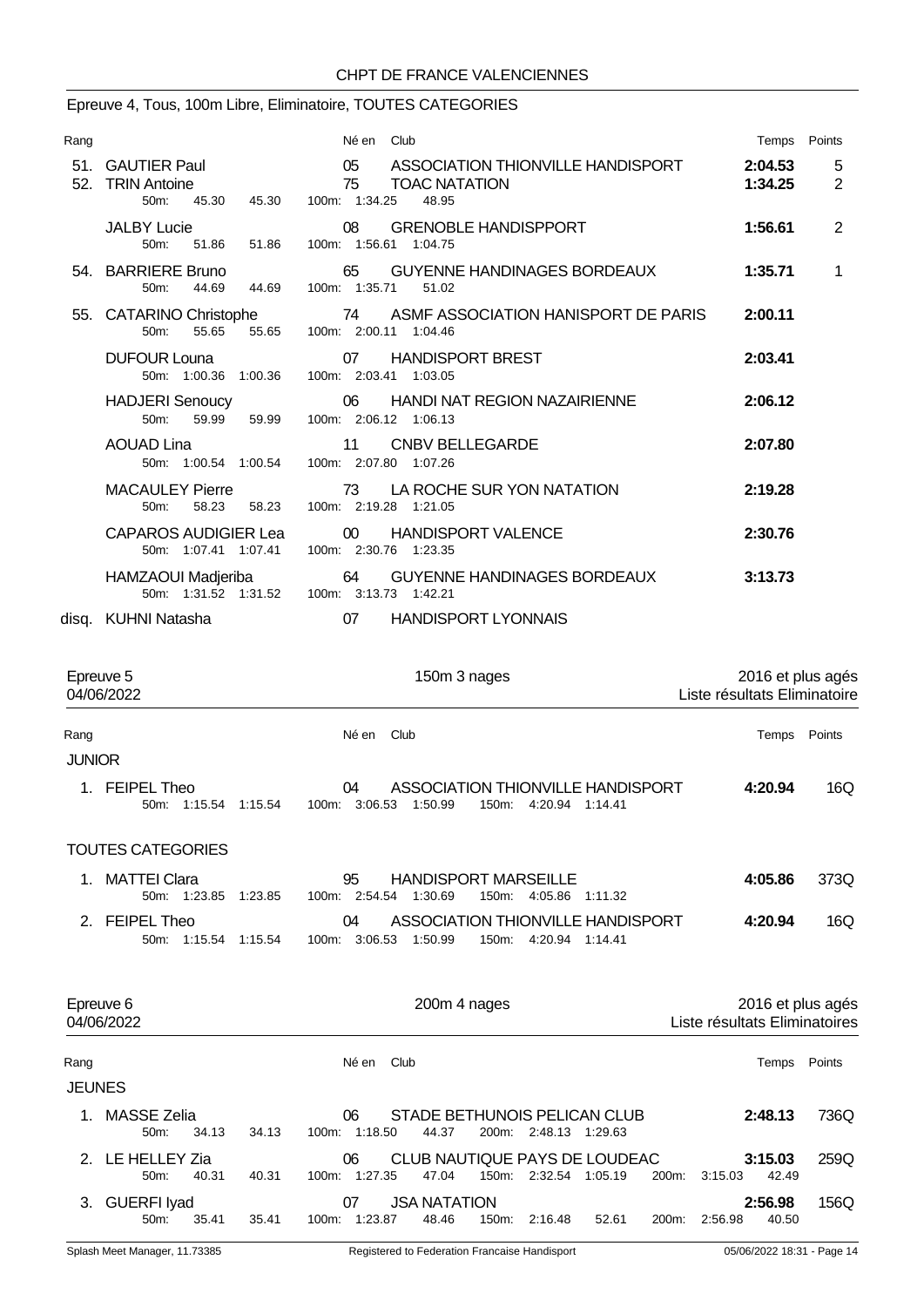#### Epreuve 6, Tous, 200m 4 nages, Eliminatoire, JEUNES

| Rang          |                                                           | Né en Club                                                                                               | Temps Points                      |      |
|---------------|-----------------------------------------------------------|----------------------------------------------------------------------------------------------------------|-----------------------------------|------|
|               | 4. DESFOSSES Laurine 06<br>52.73<br>50 <sub>m</sub>       | CO CESSON VERT SAINT DENIS<br>150m: 2:56.44 1:08.41<br>52.73 100m: 1:48.03<br>55.30                      | 3:46.01<br>200m: 3:46.01 49.57    | 152Q |
|               | 5. KUHNI Natasha<br>$50m$ :<br>51.67<br>51.67             | 07<br><b>HANDISPORT LYONNAIS</b><br>100m: 1:49.02<br>57.35<br>150m: 2:52.93 1:03.91                      | 3:40.06<br>200m: 3:40.06 47.13    | 39Q  |
|               | 6. PASQUIER Maiwenn<br>59.66<br>59.66<br>50m:             | DAUPHINS DE CHATELLERAULT<br>$\sim$ 09<br>100m: 1:58.01<br>58.35<br>150m: 3:06.70 1:08.69                | 3:57.89<br>200m: 3:57.89 51.19    | 9Q   |
|               | <b>VERON Julie</b><br>56.26<br>50 <sub>m</sub> :<br>56.26 | <b>HANDISPORT BREST</b><br>07<br>100m: 1:59.43 1:03.17<br>150m: 3:12.96 1:13.53                          | 4:08.02<br>200m: 4:08.02 55.06    | 9Q   |
|               | 8. BORALI Lenaig<br>50m: 54.48 54.48                      | 08<br><b>HANDISPORT BREST</b><br>100m: 1:57.45 1:02.97 150m: 3:12.77 1:15.32                             | 4:06.64<br>200m: 4:06.64 53.87    | 6Q   |
|               | 9. JALBY Lucie                                            | 08<br><b>GRENOBLE HANDISPPORT</b><br>150m: 3:46.03 1:35.88<br>50m: 1:04.59 1:04.59 100m: 2:10.15 1:05.56 | 4:56.86<br>200m: 4:56.86 1:10.83  |      |
|               | <b>DUFOUR Louna</b>                                       | <b>HANDISPORT BREST</b><br>07<br>50m: 1:14.10  1:14.10  100m: 2:46.51  1:32.41<br>150m: 4:11.35 1:24.84  | 5:16.52<br>200m: 5:16.52 1:05.17  |      |
|               | disq. BOYER Leandre                                       | $\sim$ 10<br>SAINT ETIENNE HANDISPORT                                                                    |                                   |      |
| <b>JUNIOR</b> |                                                           |                                                                                                          |                                   |      |
|               | 1. HAAB Manon<br>33.60<br>50 <sub>m</sub> :<br>33.60      | CNBV BELLEGARDE<br>05<br>100m: 1:16.94<br>150m: 2:10.86 53.92<br>43.34                                   | 2:47.77<br>200m: 2:47.77<br>36.91 | 742Q |
|               | 2. DENAYER Hector<br>32.65<br>50m:<br>32.65               | HANDISPORT SELESTAT<br>05<br>100m: 1:13.08<br>150m: 1:54.78<br>41.70<br>40.43                            | 2:29.48<br>200m: 2:29.48<br>34.70 | 639Q |
|               | 3. PAULI Agathe<br>$50m$ :<br>38.58<br>38.58              | HANDISPORT ANTIBES MEDITERRANNEE<br>03<br>100m: 1:25.13<br>150m: 2:22.74<br>46.55<br>57.61               | 3:00.14<br>200m: 3:00.14<br>37.40 | 604  |
|               | 4. SACHE Solene<br>56.95<br>50 <sub>m</sub><br>56.95      | <b>CERGY PONTOISE NATATION</b><br>03<br>100m: 1:55.01<br>58.06<br>150m: 3:07.53 1:12.52                  | 4:05.62<br>200m: 4:05.62<br>58.09 | 516  |
|               | 5. MAZET VIGNAUD Luan                                     | $\sim$ 03<br>MONTPELLIER PAILLADE NATATION                                                               | 3:00.36                           | 480  |

| 6. CHAPUY Selam |                     |  | SAINT ETIENNE HANDISPORT |                       |  |  |  |                       |  |                       | 4:36.94 |  |  |
|-----------------|---------------------|--|--------------------------|-----------------------|--|--|--|-----------------------|--|-----------------------|---------|--|--|
|                 | 50m 1:17.91 1:17.91 |  |                          | 100m: 2:21.20 1:03.29 |  |  |  | 150m: 3:36.69 1:15.49 |  | 200m: 4:36.94 1:00.25 |         |  |  |

|                |       | 50m: 1:17.91 1:17.91 | 100m: 2:21.20 1:03.29 |                                             |  |  |                     |         |    |
|----------------|-------|----------------------|-----------------------|---------------------------------------------|--|--|---------------------|---------|----|
| 7. RAYS Amadeo |       |                      |                       | 03 LA ROCHE SUR YON NATATION                |  |  |                     | 3:35.78 | 26 |
| 50m:           | 50.11 | 50.11                |                       | 100m: 1.50.75 1.00.64 150m: 2.54.28 1.03.53 |  |  | 200m: 3:35.78 41.50 |         |    |
|                |       |                      |                       |                                             |  |  |                     | 4:04.00 |    |
| 50m:           | 55.08 | 55.08                |                       | 100m: 1:46.30 51.22 150m: 3:11.53 1:25.23   |  |  | 200m: 4:04.00 52.47 |         |    |
|                |       |                      |                       |                                             |  |  |                     |         |    |

## BIGOT Mathis 05 HANDISPORT BREST **4:50.82** 50m: 1:04.29 1:04.29 100m: 2:22.82 1:18.53 150m: 3:50.11 1:27.29 200m: 4:50.82 1:00.71

50m: 38.05 38.05 100m: 1:24.19 46.14 150m: 2:19.07 54.88 200m: 3:00.36 41.29

### MASTER

| 1. GREFFIER-GROMAIRE Fabrice 68 CLUB NAUTIQUE DE NEVERS                                |       |                                            |                                                                 |  |  |                     | 3:14.28 | 50 |
|----------------------------------------------------------------------------------------|-------|--------------------------------------------|-----------------------------------------------------------------|--|--|---------------------|---------|----|
| 43.41<br>50m:                                                                          | 43.41 | 100m: 1:37.93  54.52  150m: 2:32.14  54.21 |                                                                 |  |  | 200m: 3:14.28 42.14 |         |    |
| 2. LE GLOANIC Thierry                                                                  |       | 63 CLUB NAUTIQUE HAVRAIS                   |                                                                 |  |  |                     | 5:02.94 | -5 |
| 50m: 1:12.15 1:12.15 100m: 2:19.60 1:07.45 150m: 3:55.25 1:35.65 200m: 5:02.94 1:07.69 |       |                                            |                                                                 |  |  |                     |         |    |
| 3. SENIGRA Melisa                                                                      |       |                                            | 76 CLUB DE NATATION SPORTIVE LES ALBATROS 4:28.38               |  |  |                     |         |    |
| 50m: 1:02.41 1:02.41                                                                   |       |                                            | 100m: 2:10.79 1:08.38 150m: 3:30.71 1:19.92 200m: 4:28.38 57.67 |  |  |                     |         |    |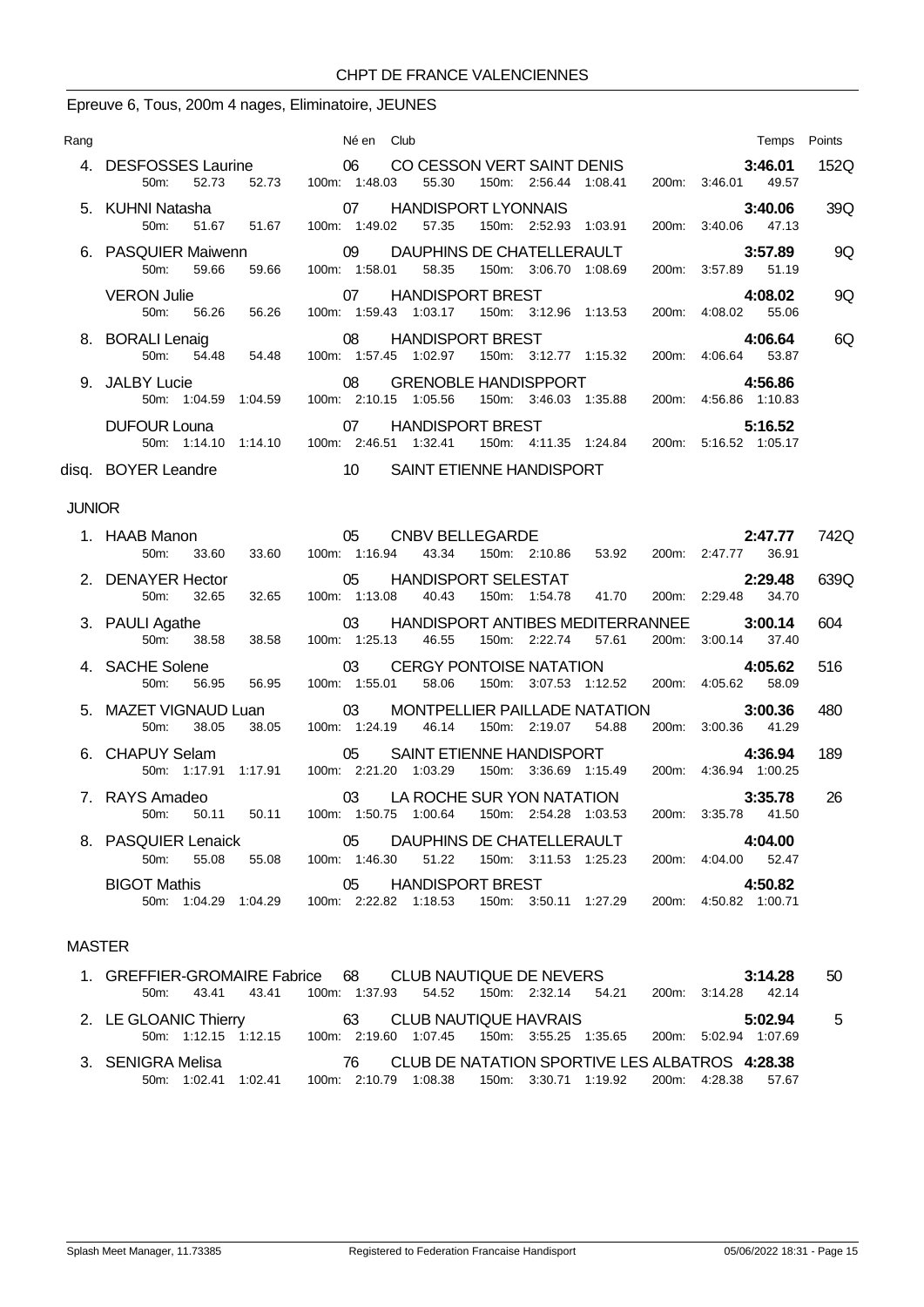# Epreuve 6, 200m 4 nages, Eliminatoire

### TOUTES CATEGORIES

| 1. SCHOTT Verena<br>42.04<br>50m:                                                                                                                             | 89 TEAM BERLIN<br>42.04 100m: 1:28.02 45.98 15                                                                  |               |    |                                         |                       | 150m: 2:24.58  56.56  200m: 3:08.15  43.57                                                      |                     | 3:08.15 | 913Q |
|---------------------------------------------------------------------------------------------------------------------------------------------------------------|-----------------------------------------------------------------------------------------------------------------|---------------|----|-----------------------------------------|-----------------------|-------------------------------------------------------------------------------------------------|---------------------|---------|------|
| 2. BREUER Janina                                                                                                                                              |                                                                                                                 |               |    |                                         |                       |                                                                                                 |                     | 2:40.26 | 811Q |
| 50m:                                                                                                                                                          |                                                                                                                 |               |    |                                         |                       |                                                                                                 |                     |         |      |
| 3. HAAB Manon<br>33.60<br>50m:                                                                                                                                | 33.60                                                                                                           |               |    |                                         |                       | 05 CNBV BELLEGARDE<br>100m: 1:16.94  43.34  150m: 2:10.86  53.92  200m: 2:47.77  36.91          |                     | 2:47.77 | 742Q |
| 4. MASSE Zelia<br>50m:<br>34.13                                                                                                                               | 34.13                                                                                                           | 100m: 1:18.50 | 06 | 44.37                                   | 200m: 2:48.13 1:29.63 | STADE BETHUNOIS PELICAN CLUB                                                                    | 2:48.13             |         | 736Q |
| 5. SCHREIBER Jan<br>50m:<br>31.39                                                                                                                             | 01 TEA<br>31.39 100m: 1:09.32                                                                                   |               |    | 01 TEAM BERLIN                          |                       | <b>2:25.60</b><br>37.93   150m: 1:51.86   42.54   200m: 2:25.60   37.93   150m: 1:51.86   42.54 |                     | 2:25.60 | 717Q |
| 6. DENAYER Hector<br>32.65<br>50m:                                                                                                                            | 32.65                                                                                                           |               |    | 100m: 1:13.08  40.43  150m: 1:54.78     |                       | 05 HANDISPORT SELESTAT<br>41.70                                                                 | 200m: 2:29.48 34.70 | 2:29.48 | 639Q |
| 7. LE BRIS Ronan                                                                                                                                              |                                                                                                                 |               | 98 | <b>HANDISPORT BREST</b>                 |                       | 2:29.58<br>150m: 1:55.08 44.61 200m: 2:29.58 34.50                                              |                     |         | 637Q |
| 50m:<br>31.59                                                                                                                                                 | 31.59 100m: 1:10.47                                                                                             |               |    | 38.88                                   |                       |                                                                                                 |                     |         | 635Q |
|                                                                                                                                                               |                                                                                                                 |               |    |                                         |                       |                                                                                                 |                     |         |      |
| 9. PAULI Agathe<br>38.58<br>50m:                                                                                                                              | 38.58                                                                                                           |               |    | 100m: 1:25.13 46.55 150m: 2:22.74 57.61 |                       | 03 HANDISPORT ANTIBES MEDITERRANNEE 3:00.14                                                     | 200m: 3:00.14 37.40 |         | 604  |
| 10. SACHE Solene<br>50m:<br>56.95                                                                                                                             | 56.95  100m: 1:55.01  58.06                                                                                     |               | 03 |                                         |                       | CERGY PONTOISE NATATION 4:05.62<br>55.01 58.06 150m: 3:07.53 1:12.52 200m: 4:05.62 58.09        |                     |         | 516  |
| <b>11. MAZET VIGNAUD Luan</b> 03 MONTPELLIER PAILLADE NATATION <b>3:00.36</b><br>50m: 38.05 38.05 100m: 1:24.19 46.14 150m: 2:19.07 54.88 200m: 3:00.36 41.29 |                                                                                                                 |               |    |                                         |                       |                                                                                                 | 200m: 3:00.36 41.29 |         | 480  |
| 12. VIOT Julien<br>50m:<br>42.89                                                                                                                              | 42.89                                                                                                           | 100m: 1:34.63 |    | 99 HANDISPORT VALENCE                   |                       | 51.74  150m: 2:36.17  1:01.54  200m: 3:20.77  44.60                                             |                     | 3:20.77 | 424  |
| 13. VERPIOT Enzo<br>50m:<br>38.96                                                                                                                             | 38.96                                                                                                           | 100m: 1:30.19 | 01 | HANDISPORT VALENCE<br>51.23             |                       | 150m: 2:27.45 57.26 200m: 3:13.55 46.10                                                         |                     | 3:13.55 | 384  |
| 14. LE HELLEY Zia                                                                                                                                             | 06 CLUB NAUTIQUE PAYS DE LOUDEAC 3:15.03<br>40.31 100m: 1:27.35 47.04 150m: 2:32.54 1:05.19 200m: 3:15.03 42.49 |               |    |                                         |                       |                                                                                                 |                     |         | 259Q |
| 50m: 40.31<br>15. CHAPUY Selam                                                                                                                                |                                                                                                                 |               | 05 |                                         |                       | SAINT ETIENNE HANDISPORT                                                                        |                     | 4:36.94 | 189  |
| 50m: 1:17.91                                                                                                                                                  | 1:17.91  100m: 2:21.20  1:03.29  150m: 3:36.69  1:15.49  200m: 4:36.94  1:00.25                                 |               |    |                                         |                       |                                                                                                 |                     |         |      |
| 16. TALLON Matthieu<br>50m:<br>36.94                                                                                                                          | 88 HANDPHYCLUB DIJON 2:52.55<br>36.94 100m: 1:24.19 47.25 150m: 2:10.89 46.70 200m: 2:52.55 41.66               |               |    |                                         |                       |                                                                                                 |                     | 2:52.55 | 184  |
| 17. GUERFI Iyad 07 JSA NATATION<br>50m: 35.41 35.41 100m: 1:23.87 48.46 150m: 2:16.48 52.61 200m: 2:56.98 40.50                                               |                                                                                                                 |               |    |                                         |                       |                                                                                                 |                     | 2:56.98 | 156Q |
| 18. DESFOSSES Laurine 66 CO CESSON VERT SAINT DENIS 3:46.01<br>50m: 52.73                                                                                     | 52.73  100m: 1:48.03  55.30  150m: 2:56.44  1:08.41  200m: 3:46.01  49.57                                       |               |    |                                         |                       |                                                                                                 |                     |         | 152Q |
| 19. GREFFIER-GROMAIRE Fabrice 68 CLUB NAUTIQUE DE NEVERS 3:14.28<br>50m: 43.41 43.41 100m: 1:37.93 54.52 150m: 2:32.14 54.21 200m: 3:14.28 42.14              |                                                                                                                 |               |    |                                         |                       |                                                                                                 |                     |         | 50   |
|                                                                                                                                                               |                                                                                                                 |               |    |                                         |                       |                                                                                                 | 200m: 3:14.28 42.14 |         |      |
|                                                                                                                                                               |                                                                                                                 |               |    |                                         |                       |                                                                                                 |                     |         | 39Q  |
| 21. RAYS Amadeo <b>3:35.78</b><br>50.11 50.11 100m: 1:50.75 1:00.64 150m: 2:54.28 1:03.53 200m: 3:35.78 41.50                                                 |                                                                                                                 |               |    |                                         |                       |                                                                                                 |                     |         | 26   |
| 22. MATHIEU Julien 69 HANDISPORT LYONNAIS<br>50m:                                                                                                             | 44.82  44.82  100m: 1:43.91  59.09  150m: 2:48.38  1:04.47  200m: 3:30.11  41.73                                |               |    |                                         |                       |                                                                                                 |                     | 3:30.11 | 18   |
| 23. HAEFFELE Simon<br>50m:                                                                                                                                    | 51.02 51.02 100m: 1:41.00 49.98 150m: 2:49.02 1:08.02 200m: 3:39.55 50.53                                       |               |    |                                         |                       | 97 SPORTS REUNIS COLMAR HANDI NATATION 3:39.55                                                  |                     |         | 17   |
| 24. PASQUIER Maiwenn <b>69 DAUPHINS DE CHATELLERAULT</b>                                                                                                      |                                                                                                                 |               |    |                                         |                       |                                                                                                 |                     | 3:57.89 | 9Q   |
| 50m: 59.66 59.66 100m: 1:58.01 58.35 150m: 3:06.70 1:08.69 200m: 3:57.89 51.19                                                                                |                                                                                                                 |               |    |                                         |                       |                                                                                                 |                     |         |      |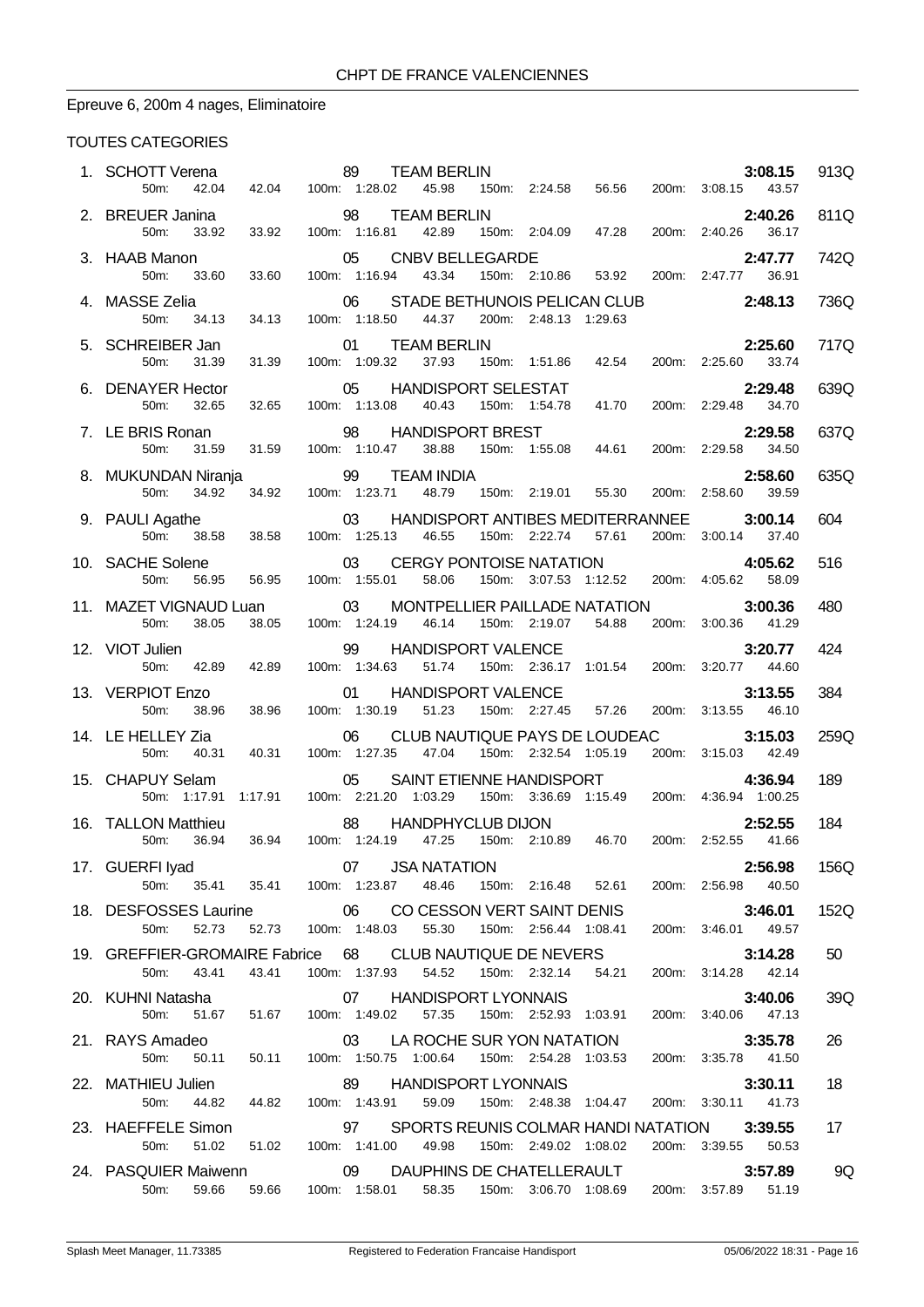# Epreuve 6, Tous, 200m 4 nages, Eliminatoire, TOUTES CATEGORIES

| Rang |                                                                                  | Né en Club | Temps Points                                                                                                                                       |    |
|------|----------------------------------------------------------------------------------|------------|----------------------------------------------------------------------------------------------------------------------------------------------------|----|
|      | $50m$ :<br>56.26                                                                 |            | 24. VERON Julie <b>1988 COVERTS OF THANDISPORT BREST</b><br>4:08.02<br>56.26  100m: 1:59.43  1:03.17  150m: 3:12.96  1:13.53  200m: 4:08.02  55.06 | 9Q |
|      | 26. BORALI Lenaig 08<br>50m: 54.48 54.48                                         |            | HANDISPORT BREST FOR THE STATE STATES TO A STATE STATES.<br>4:06.64<br>100m: 1:57.45 1:02.97<br>150m: 3:12.77 1:15.32<br>200m: 4:06.64 53.87       | 6Q |
|      | 44.23 44.23<br>$50m$ :                                                           |            | 27. WADOUX Gregory 80 SPORTS REUNIS COLMAR HANDI NATATION 3:40.22<br>100m: 1:42.74 58.51<br>150m: 2:52.87 1:10.13<br>200m: 3:40.22<br>47.35        | 5  |
|      |                                                                                  |            | LE GLOANIC Thierry 63 CLUB NAUTIQUE HAVRAIS<br>5:02.94<br>50m: 1:12.15 1:12.15 100m: 2:19.60 1:07.45 150m: 3:55.25 1:35.65 200m: 5:02.94 1:07.69   | 5  |
|      | 55.08<br>$50m$ :                                                                 |            | 29. PASQUIER Lenaick  (05 DAUPHINS DE CHATELLERAULT A:04.00<br>55.08 100m: 1:46.30 51.22<br>150m: 3:11.53 1:25.23<br>200m: 4:04.00 52.47           |    |
|      | <b>SENIGRA Melisa</b><br>50m: 1:02.41 1:02.41 100m: 2:10.79 1:08.38              |            | 76 CLUB DE NATATION SPORTIVE LES ALBATROS 4:28.38<br>150m: 3:30.71 1:19.92<br>200m: 4:28.38<br>57.67                                               |    |
|      | <b>BIGOT Mathis</b>                                                              |            | 05 HANDISPORT BREST<br>4:50.82<br>50m: 1:04.29 1:04.29 100m: 2:22.82 1:18.53 150m: 3:50.11 1:27.29 200m: 4:50.82 1:00.71                           |    |
|      | $\sim$ 08<br><b>JALBY Lucie</b><br>50m: 1:04.59  1:04.59  100m: 2:10.15  1:05.56 |            | <b>GRENOBLE HANDISPPORT</b><br>4:56.86<br>150m: 3:46.03 1:35.88<br>200m: 4:56.86 1:10.83                                                           |    |
|      | 50m: 1:14.10  1:14.10  100m: 2:46.51  1:32.41                                    |            | DUFOUR Louna <b>DUFOUR Louna OT</b> HANDISPORT BREST<br>5:16.52<br>150m: 4:11.35 1:24.84<br>200m: 5:16.52 1:05.17                                  |    |
|      | disg. BOYER Leandre                                                              |            | 10 SAINT ETIENNE HANDISPORT                                                                                                                        |    |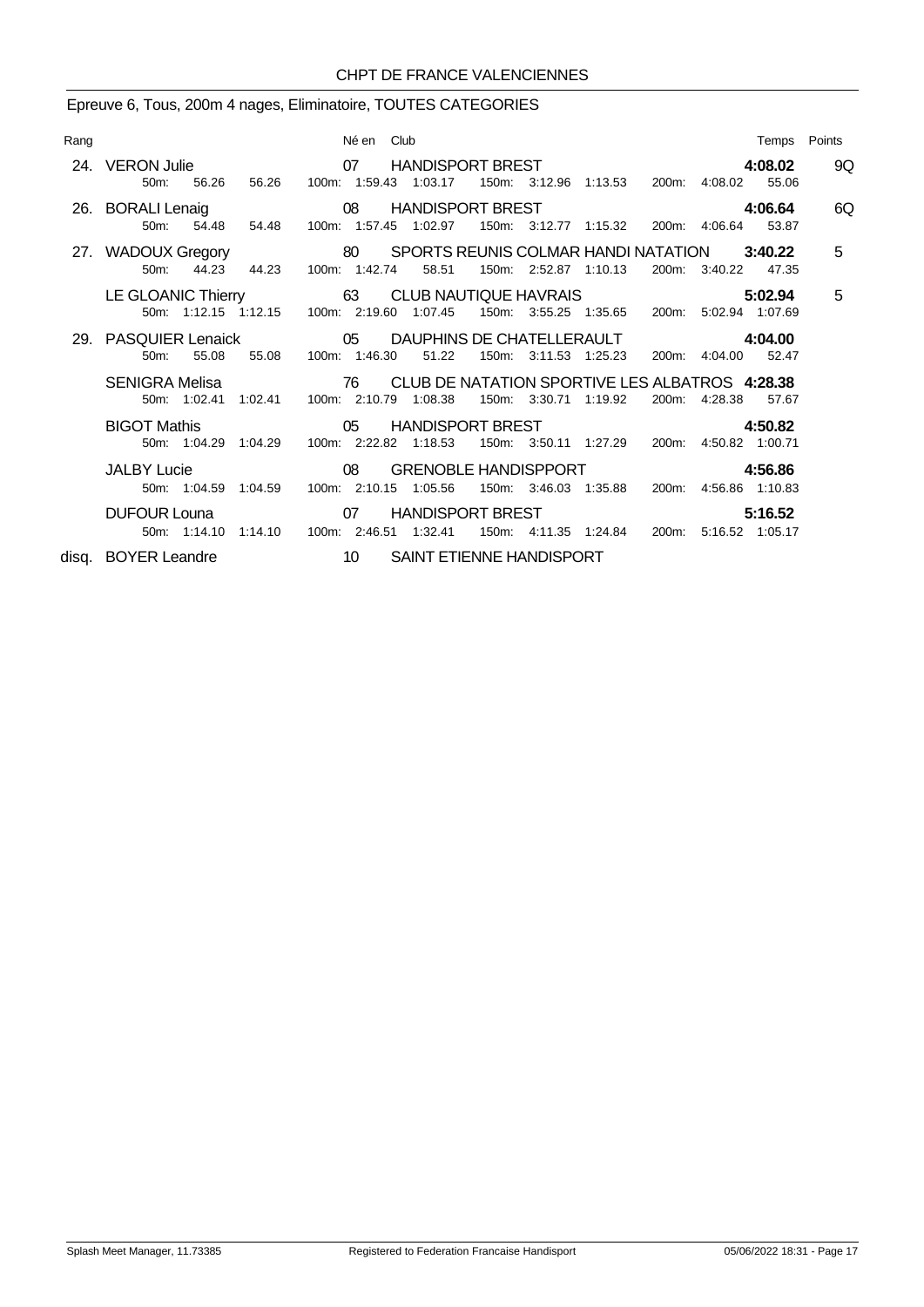### CHPT DE FRANCE VALENCIENNES

| Epreuve 1                                        | 04/06/2022                                                                                                                                                      | 50m Papillon                                                                                                                                                                                                                                      | <b>TOUTES CATEGORIES</b><br>Liste résultats Finale          |                                               |
|--------------------------------------------------|-----------------------------------------------------------------------------------------------------------------------------------------------------------------|---------------------------------------------------------------------------------------------------------------------------------------------------------------------------------------------------------------------------------------------------|-------------------------------------------------------------|-----------------------------------------------|
| Rang                                             |                                                                                                                                                                 | Né en<br>Club                                                                                                                                                                                                                                     | Temps                                                       | Points                                        |
| 1.<br>3.<br>5.<br>$7_{\scriptscriptstyle{\sim}}$ | <b>CHARDARD Laurent</b><br>2. SCHOTT Verena<br><b>MUKUNDAN Niranja</b><br>4. VERPIOT Enzo<br><b>SACHE Solene</b><br>6. VIOT Julien<br><b>MARTIN BORIE Elisa</b> | 95<br><b>GUYENNE HANDINAGES BORDEAUX</b><br>89<br><b>TEAM BERLIN</b><br>99<br><b>TEAM INDIA</b><br><b>HANDISPORT VALENCE</b><br>01<br><b>CERGY PONTOISE NATATION</b><br>03<br><b>HANDISPORT VALENCE</b><br>99<br><b>HANDISPORT LYONNAIS</b><br>05 | 31.66<br>39.71<br>34.61<br>38.52<br>54.99<br>40.22<br>58.86 | 948<br>818<br>779<br>544<br>524<br>463<br>393 |
|                                                  | 8. XAVIER Lea                                                                                                                                                   | MONTPELLIER PAILLADE NATATION<br>96                                                                                                                                                                                                               | 1:00.63                                                     | 340                                           |
|                                                  | Epreuve 2<br>04/06/2022                                                                                                                                         | 100m Dos                                                                                                                                                                                                                                          | 2016 et plus agés<br>Liste résultats Finales                |                                               |
| Rang                                             |                                                                                                                                                                 | Club<br>Né en                                                                                                                                                                                                                                     | Temps                                                       | Points                                        |
| <b>MASTER</b>                                    |                                                                                                                                                                 |                                                                                                                                                                                                                                                   |                                                             |                                               |
|                                                  | 1. LE GLOANIC Thierry<br>50m:<br>58.05<br>58.05                                                                                                                 | 63<br><b>CLUB NAUTIQUE HAVRAIS</b><br>100m: 2:00.32 1:02.27                                                                                                                                                                                       | 2:00.32                                                     | 263                                           |
| 2.                                               | <b>SCARPINATO Patricia</b><br>50m:<br>54.94<br>54.94                                                                                                            | CLUB DES HANDICAPES SPORTIFS AZUREENS (1:55.27S)<br>59<br>100m: 1:55.27 1:00.33                                                                                                                                                                   |                                                             | 118                                           |
| 3.                                               | <b>GREFFIER-GROMAIRE Fabrice</b><br>50m:<br>47.10<br>47.10                                                                                                      | 68<br>CLUB NAUTIQUE DE NEVERS<br>100m: 1:35.19<br>48.09                                                                                                                                                                                           | 1:35.19                                                     | 49                                            |
|                                                  | 4. LAFITTE Catherine<br>50m: 1:05.84 1:05.84                                                                                                                    | <b>CANARDS ROCHELAIS</b><br>68<br>100m: 2:13.61<br>1:07.77                                                                                                                                                                                        | 2:13.61                                                     | 11                                            |
| 5.                                               | <b>MACAULEY Pierre</b><br>50m:<br>59.01<br>59.01                                                                                                                | LA ROCHE SUR YON NATATION<br>73<br>100m: 2:09.79<br>1:10.78                                                                                                                                                                                       | 2:09.79                                                     | 7                                             |
| 6.                                               | <b>FAYOLLE Frederic</b><br>50m:<br>56.22<br>56.22                                                                                                               | Handisport Villefranche Sur Sa<br>74<br>100m: 1:59.36 1:03.14                                                                                                                                                                                     | 1:59.36                                                     | 3                                             |
|                                                  | 7. BARRIERE Bruno<br>HAMZAOUI Madjeriba<br>50m: 1:31.15 1:31.15                                                                                                 | 65<br><b>GUYENNE HANDINAGES BORDEAUX</b><br>64<br><b>GUYENNE HANDINAGES BORDEAUX</b><br>100m: 3:11.79                                                                                                                                             | 2:00.51<br>3:11.79                                          |                                               |
| <b>JEUNES</b>                                    |                                                                                                                                                                 |                                                                                                                                                                                                                                                   |                                                             |                                               |
|                                                  | 1. MASSE Zelia<br>36.02<br>50m:<br>36.02                                                                                                                        | STADE BETHUNOIS PELICAN CLUB<br>06<br>100m: 1:14.73<br>38.71                                                                                                                                                                                      | 1:14.73                                                     | 785                                           |
|                                                  | 2. LE HELLEY Zia<br>50m:<br>42.73<br>42.73                                                                                                                      | CLUB NAUTIQUE PAYS DE LOUDEAC<br>06<br>100m: 1:27.77<br>45.04                                                                                                                                                                                     | 1:27.77                                                     | 372                                           |
|                                                  | 3. DESFOSSES Laurine<br>50 <sub>m</sub><br>49.14<br>49.14                                                                                                       | CO CESSON VERT SAINT DENIS<br>06<br>100m: 1:43.91<br>54.77                                                                                                                                                                                        | 1:43.91                                                     | 320                                           |
|                                                  | 4. GUERFI Iyad<br>50m:<br>39.63<br>39.63                                                                                                                        | 07<br><b>JSA NATATION</b><br>100m: 1:20.98<br>41.35                                                                                                                                                                                               | 1:20.98                                                     | 288                                           |
|                                                  | 5. PASQUIER Maiwenn                                                                                                                                             | 09 DAUPHINS DE CHATELLERAULT                                                                                                                                                                                                                      | 1:47.83                                                     | 37                                            |
|                                                  | 6. ROCHDI Chams<br>59.75<br>50m:<br>59.75                                                                                                                       | 09<br>GUYENNE HANDINAGES BORDEAUX<br>100m: 2:05.26 1:05.51                                                                                                                                                                                        | 2:05.26                                                     | 36                                            |
|                                                  | 7. BEN HASSINE Adam<br>47.88<br>47.88<br>$50m$ :                                                                                                                | CLUB DES HANDICAPES SPORTIFS AZUREENS (1:41.135<br>09<br>100m: 1:41.13<br>53.25                                                                                                                                                                   |                                                             | 35                                            |
|                                                  | 8. VERON Julie<br>50m:<br>57.52<br>57.52                                                                                                                        | <b>HANDISPORT BREST</b><br>07<br>100m: 1:58.60 1:01.08                                                                                                                                                                                            | 1:58.60                                                     | 23                                            |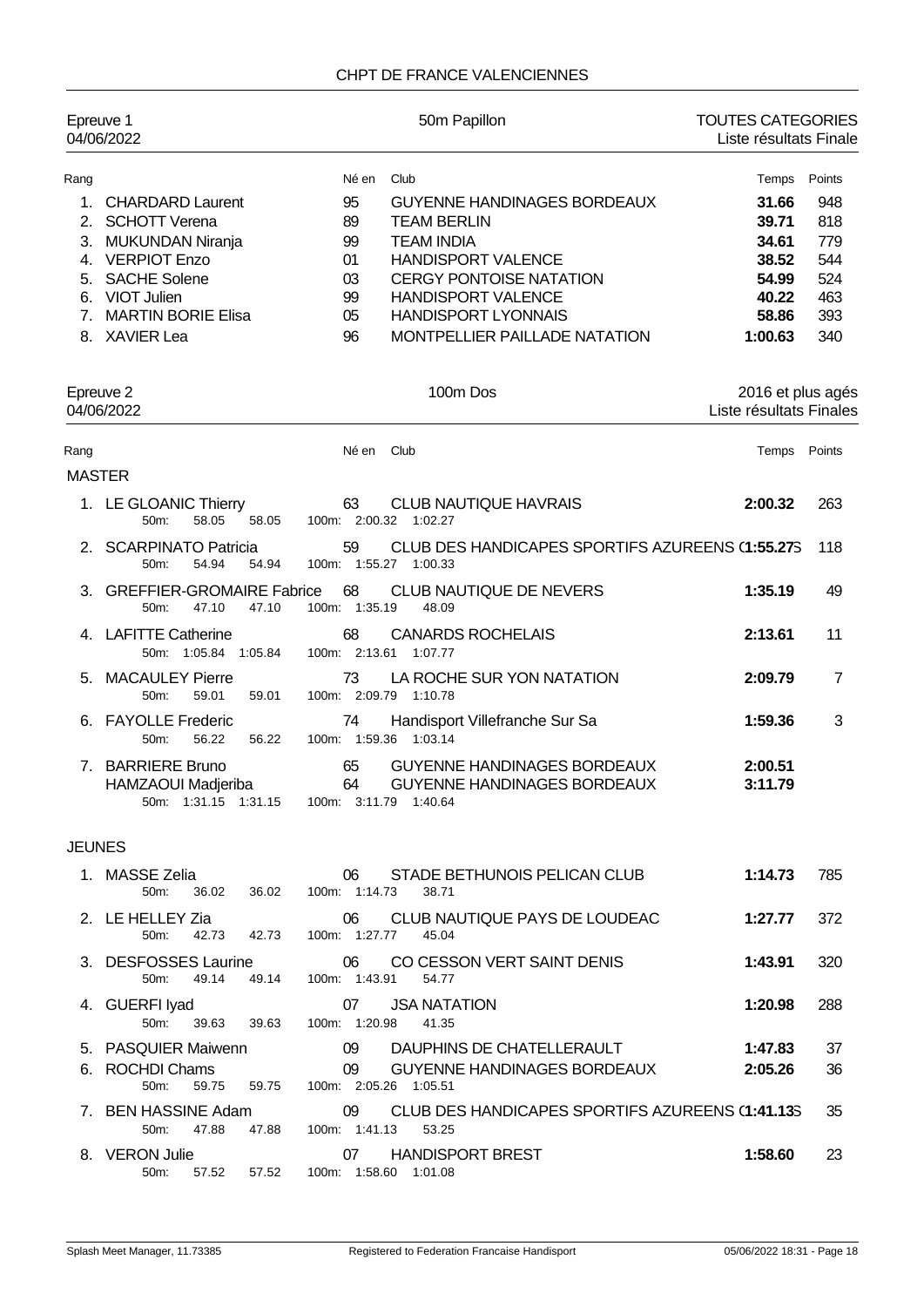# Epreuve 2, 100m Dos, Finale

### JUNIOR

|    | 1. JALBY Nolan<br>35.22<br>$50m$ :           | 35.22   | 05<br><b>GRENOBLE HANDISPPORT</b><br>100m: 1:12.95<br>37.73                 | 1:12.95 | 687 |
|----|----------------------------------------------|---------|-----------------------------------------------------------------------------|---------|-----|
|    | 2. MORCEAU Leane<br>50 <sub>m</sub><br>39.48 | 39.48   | CAPO LIMOGES NATATION<br>03<br>100m: 1:19.58<br>40.10                       | 1:19.58 | 606 |
|    | 3. GRANJUX Dimitri<br>51.91<br>50m:          | 51.91   | HANDICAP SPORTS LOISIRS BONNEVILLE<br>05<br>100m: 1:46.53 54.62             | 1:46.53 | 576 |
|    | 4. CHAPUY Selam<br>59.40<br>$50m$ :          | 59.40   | SAINT ETIENNE HANDISPORT<br>05<br>100m: 2:00.57 1:01.17                     | 2:00.57 | 498 |
|    | 5. GAUTIER Paul<br>50m:<br>59.19             | 59.19   | 05<br>ASSOCIATION THIONVILLE HANDISPORT<br>100m: 2:06.74 1:07.55            | 2:06.74 | 159 |
|    | 6. PASQUIER Lenaick<br>44.18<br>$50m$ :      | 44.18   | 05 DAUPHINS DE CHATELLERAULT<br>100m: 1:31.10<br>46.92                      | 1:31.10 | 82  |
|    | 7. CHARVET Elea<br>57.24<br>$50m$ :          | 57.24   | CENTRE ENTRAINEMENT A LA PERFORMANCE 2:01.99<br>02<br>100m: 2:01.99 1:04.75 |         | 13  |
| 8. | <b>DJOUDER Sarra</b><br>50m:<br>1:00.30      | 1:00.30 | 05<br><b>HANDISPORT MARSEILLE</b><br>100m: 2:10.52 1:10.22                  | 2:10.52 | 3   |

## TOUTES CATEGORIES FINALE A

| 1. SCHOTT Verena<br>41.99<br>50m        | 41.99 | 89<br><b>TEAM BERLIN</b><br>100m: 1:24.59<br>42.60          | 1:24.59 | 999 |
|-----------------------------------------|-------|-------------------------------------------------------------|---------|-----|
| 2. PIERRE Emeline<br>35.51<br>$50m$ :   | 35.51 | 99 DAUPHINS DE LA SECTION PALOISE<br>100m: 1:12.75<br>37.24 | 1:12.75 | 844 |
| 3. LE BRIS Jade<br>42.57<br>$50m$ :     | 42.57 | <b>CEP LORIENT</b><br>01<br>100m: 1:25.36<br>42.79          | 1:25.36 | 818 |
| 4. CHARDARD Laurent<br>40.87<br>$50m$ : | 40.87 | 100m: 1:23.13<br>42.26                                      | 1:23.13 | 785 |
| 5. BREUER Janina<br>37.40<br>$50m$ :    | 37.40 | 98<br><b>TEAM BERLIN</b><br>100m: 1:16.05<br>38.65          | 1:16.05 | 782 |
| 6. MAHIEU Laura<br>44.34<br>50m:        | 44.34 | AQUATRI MONTBARD<br>99<br>100m: 1:31.40<br>47.06            | 1:31.40 | 771 |
| 7. SCHREIBER Jan<br>32.50<br>50m        | 32.50 | <b>TEAM BERLIN</b><br>01<br>100m: 1:08.04<br>35.54          | 1:08.04 | 740 |
| 8. HAAB Manon<br>$50m$ :<br>36.81       | 36.81 | 05<br>CNBV BELLEGARDE<br>100m: 1:17.16<br>40.35             | 1:17.16 | 709 |

| Epreuve 3<br>04/06/2022 |                    |       | 50m Brasse                        | <b>TOUTES CATEGORIES</b><br>Liste résultats Finale |        |
|-------------------------|--------------------|-------|-----------------------------------|----------------------------------------------------|--------|
| Rang                    |                    | Né en | Club                              | Temps                                              | Points |
|                         | 1. SERRES Sandrine | 72    | <b>TOAC NATATION</b>              | 2:04.15                                            | 693    |
|                         | 2. RABINE Pierre   | 99    | <b>ASPTT NANTES NATATION</b>      | 1:22.43                                            | 95     |
|                         | 3. RAMBAUD Marion  | 96    | <b>HANDISPORT MARSEILLE</b>       | 1:39.77                                            | 60     |
|                         | 4. FEIPEL Theo     | 04    | ASSOCIATION THIONVILLE HANDISPORT | 1:49.03                                            |        |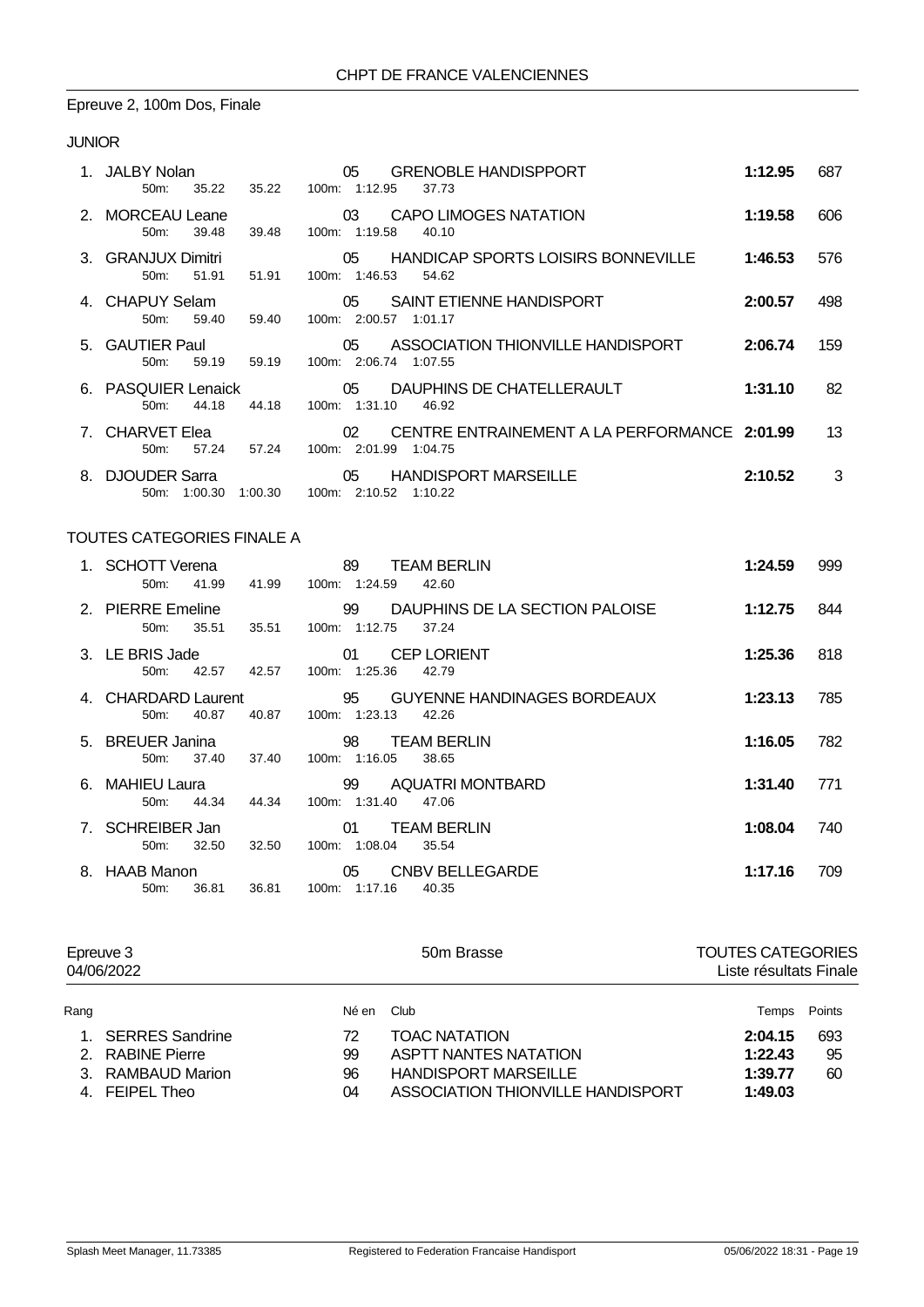### CHPT DE FRANCE VALENCIENNES

|                       | Epreuve 4<br>04/06/2022                                  |                                               |                             | 100m Libre                                                | 2016 et plus agés<br>Liste résultats Finales |        |
|-----------------------|----------------------------------------------------------|-----------------------------------------------|-----------------------------|-----------------------------------------------------------|----------------------------------------------|--------|
| Rang<br><b>MASTER</b> |                                                          |                                               | Né en Club                  |                                                           | Temps                                        | Points |
|                       | 1. POURET Katia<br>50 <sub>m</sub> :<br>45.88            | 45.88                                         | 72<br>100m: 1:37.28         | <b>DAUPHINS LURONS</b><br>51.40                           | 1:37.28                                      | 600    |
|                       | 2. GREFFIER-GROMAIRE Fabrice<br>50m:<br>36.01            | 36.01                                         | 68<br>100m: 1:16.58         | CLUB NAUTIQUE DE NEVERS<br>40.57                          | 1:16.58                                      | 153    |
|                       | 3. BERTOUX Jean-Daniel<br>50m:<br>48.56                  | 48.56                                         | 77<br>100m: 1:42.68         | <b>TOAC NATATION</b><br>54.12                             | 1:42.68                                      | 50     |
|                       | 4. LE DRAOULLEC Xavier<br>50m:<br>39.46                  | 39.46                                         | 61<br>100m: 1:22.40         | AMSLF SPORTS ET HANDICAPS<br>42.94                        | 1:22.40                                      | 46     |
|                       | 5. SENIGRA Melisa<br>50m:<br>46.97                       | 46.97                                         | 76<br>100m: 1:41.06         | CLUB DE NATATION SPORTIVE LES ALBATROS 1:41.06<br>54.09   |                                              | 37     |
|                       | 6. CHEVREUIL Nicole<br>50m:<br>50.12                     | 50.12                                         | 55<br>100m: 1:45.94         | <b>HANDI NAT REGION NAZAIRIENNE</b><br>55.82              | 1:45.94                                      | 17     |
|                       | 7. LAFITTE Catherine<br>50m:<br>54.36                    | 54.36                                         | 68<br>100m: 1:59.45 1:05.09 | <b>CANARDS ROCHELAIS</b>                                  | 1:59.45                                      | 13     |
|                       | 8. TRIN Antoine<br>50m:<br>42.97                         | 42.97                                         | 75<br>100m: 1:31.84         | <b>TOAC NATATION</b><br>48.87                             | 1:31.84                                      | 5      |
| <b>JEUNES</b>         |                                                          |                                               |                             |                                                           |                                              |        |
|                       | 1. GUERFI lyad<br>50m:<br>30.32                          | 30.32                                         | 07<br>100m: 1:04.26         | <b>JSA NATATION</b><br>33.94                              | 1:04.26                                      | 534    |
|                       | 2. LE HELLEY Zia<br>50m:<br>35.71                        | 35.71                                         | 06<br>100m: 1:15.12         | CLUB NAUTIQUE PAYS DE LOUDEAC<br>39.41                    | 1:15.12                                      | 533    |
|                       | 3. DESFOSSES Laurine<br>50m:<br>47.15                    | 47.15                                         | 06<br>100m: 1:35.97         | CO CESSON VERT SAINT DENIS<br>48.82                       | 1:35.97                                      | 218    |
|                       | 4. BEN HASSINE Adam<br>38.60<br>50m:                     | 38.60                                         | 09<br>100m: 1:21.50         | CLUB DES HANDICAPES SPORTIFS AZUREENS (1:21.505)<br>42.90 |                                              | 125    |
|                       | 5. BEN CHRIF Nawfal<br>37.69<br>50m:                     | 08 TOAC NATATION<br>37.69 100m: 1:21.82 44.13 |                             |                                                           | 1:21.82                                      | 119    |
|                       | 6. BORALI Lenaig<br>42.60 42.60<br>50m:                  |                                               | 100m: 1:31.35 48.75         | 08 HANDISPORT BREST                                       | 1:31.35                                      | 112    |
|                       | 7. VERON Julie<br>50 <sub>m</sub> :<br>46.86 46.86       |                                               | 100m: 1:37.54               | 07 HANDISPORT BREST<br>50.68                              | 1:37.54                                      | 108    |
|                       | 43.83<br>50m:                                            | 43.83                                         | 100m: 1:33.77 49.94         | 8. PASQUIER Maiwenn 09 DAUPHINS DE CHATELLERAULT          | 1:33.77                                      | 98     |
| <b>JUNIOR</b>         |                                                          |                                               |                             |                                                           |                                              |        |
|                       | 1. DENAYER Hector<br>28.76 28.76<br>50m:                 |                                               | 100m: 58.89                 | 05 HANDISPORT SELESTAT<br>30.13                           | 58.89                                        | 761    |
|                       | 2. VIEIRA Quentin<br>29.10<br>$50m$ :                    | 29.10                                         | 100m: 59.81                 | 04 RC BRON DECINES NATATION<br>30.71                      | 59.81                                        | 649    |
|                       | 3. JALBY Nolan<br>50 <sub>m</sub> :<br>31.74 31.74       |                                               | 05<br>100m: 1:05.77         | <b>GRENOBLE HANDISPPORT</b><br>34.03                      | 1:05.77                                      | 634    |
|                       | 50m:                                                     | 34.53 34.53 100m: 1:12.08 37.55               |                             | 4. MAZET VIGNAUD Luan 03 MONTPELLIER PAILLADE NATATION    | 1:12.08                                      | 633    |
|                       | 5. MORCEAU Leane<br>50m: 34.47 34.47 100m: 1:11.07 36.60 |                                               |                             | 03 CAPO LIMOGES NATATION                                  | 1:11.07                                      | 581    |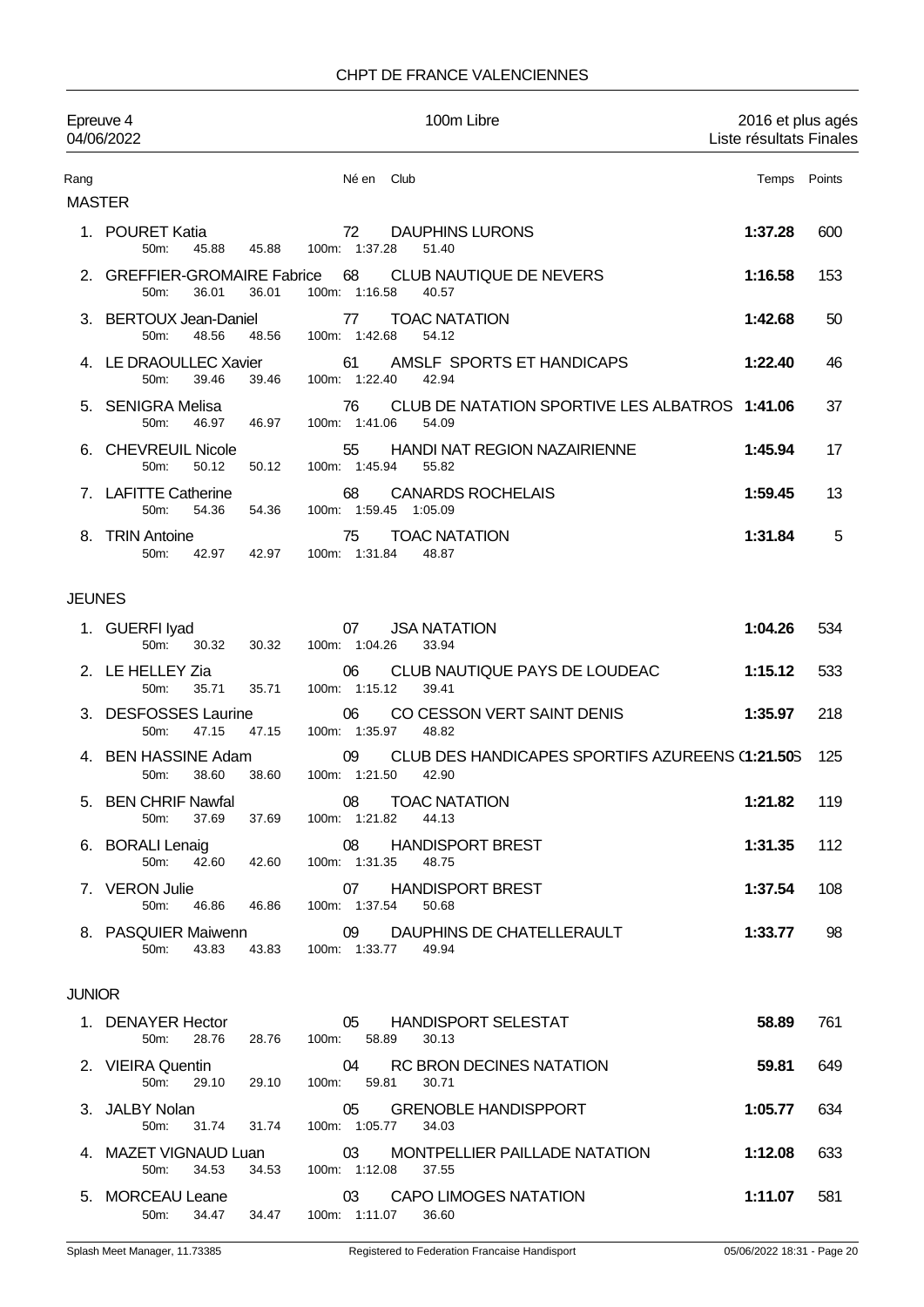# Epreuve 4, Tous, 100m Libre, Finale, JUNIOR

| Rang |                                            |       | Né en<br>Club                                                         | Temps   | Points |
|------|--------------------------------------------|-------|-----------------------------------------------------------------------|---------|--------|
|      | 6. RAYS Amadeo<br>37.05<br>$50m$ :         | 37.05 | LA ROCHE SUR YON NATATION<br>03<br>100m: 1:16.11<br>39.06             | 1:16.11 | 353    |
|      | <b>GRANJUX Dimitri</b><br>46.86<br>$50m$ : | 46.86 | HANDICAP SPORTS LOISIRS BONNEVILLE<br>05<br>1:36.22<br>100m:<br>49.36 | 1:36.22 | -275   |
|      | 8. CHAPUY Selam<br>57.62<br>50m            | 57.62 | SAINT ETIENNE HANDISPORT<br>05<br>1:58.37<br>100m:<br>1:00.75         | 1:58.37 | 170    |

## TOUTES CATEGORIES

| 1. CHARDARD Laurent<br>33.20<br>50m:   | 33.20 | 95<br>GUYENNE HANDINAGES BORDEAUX<br>100m: 1:07.92<br>34.72      | 1:07.92 | 933 |
|----------------------------------------|-------|------------------------------------------------------------------|---------|-----|
| 2. TOURNAY Marion<br>50m:<br>29.69     | 29.69 | CANETT 66 NATATION<br>05<br>100m: 1:02.45<br>32.76               | 1:02.45 | 927 |
| 3. SUPIOT Claire<br>32.64<br>$50m$ :   | 32.64 | 68<br>ANGERS NATATION<br>100m: 1:07.16<br>34.52                  | 1:07.16 | 885 |
| 4. MASSE Zelia<br>30.61<br>$50m$ :     | 30.61 | STADE BETHUNOIS PELICAN CLUB<br>06.<br>100m: 1:03.48<br>32.87    | 1:03.48 | 874 |
| 5. PIERRE Emeline<br>31.02<br>$50m$ :  | 31.02 | 99<br>DAUPHINS DE LA SECTION PALOISE<br>100m: 1:04.61<br>33.59   | 1:04.61 | 868 |
| 6. PAULI Agathe<br>32.93<br>$50m$ :    | 32.93 | HANDISPORT ANTIBES MEDITERRANNEE<br>03<br>100m: 1:07.90<br>34.97 | 1:07.90 | 866 |
| 7. SMETANINE David<br>42.11<br>$50m$ : | 42.11 | <b>GRENOBLE ALP 38</b><br>74<br>100m: 1:28.36<br>46.25           | 1:28.36 | 843 |
| 8. LORANDI Elodie<br>32.29<br>50m:     | 32.29 | HANDISPORT ANTIBES MEDITERRANNEE<br>89<br>100m: 1:06.55<br>34.26 | 1:06.55 | 811 |

|      | Epreuve 5<br>04/06/2022                | 150m 3 nages                                                                                       | <b>TOUTES CATEGORIES</b><br>Liste résultats Finale |        |  |  |
|------|----------------------------------------|----------------------------------------------------------------------------------------------------|----------------------------------------------------|--------|--|--|
| Rang |                                        | Club<br>Né en                                                                                      | Temps                                              | Points |  |  |
| 1.   | MATTEI Clara<br>50m: 1:25.45 1:25.45   | <b>HANDISPORT MARSEILLE</b><br>95<br>100m: 2:55.10 1:29.65<br>150m:<br>4:05.88<br>1:10.78          | 4:05.88                                            | 373    |  |  |
|      | 2. FEIPEL Theo<br>50m: 1:16.98 1:16.98 | ASSOCIATION THIONVILLE HANDISPORT<br>04<br>1:51.58<br>150m:<br>4:20.77 1:12.21<br>3:08.56<br>100m: | 4:20.77                                            | 16     |  |  |

|      | Epreuve 6<br>04/06/2022           |       |       |       | 200m 4 nages  |                                |       |         |         |                    | 2016 et plus agés<br>Liste résultats Finales |         |        |
|------|-----------------------------------|-------|-------|-------|---------------|--------------------------------|-------|---------|---------|--------------------|----------------------------------------------|---------|--------|
|      |                                   |       |       |       |               |                                |       |         |         |                    |                                              |         |        |
| Rang |                                   |       |       |       | Club<br>Né en |                                |       |         |         |                    |                                              | Temps   | Points |
|      | <b>TOUTES CATEGORIES FINALE B</b> |       |       |       |               |                                |       |         |         |                    |                                              |         |        |
| 1.   | MUKUNDAN Niranja                  |       |       |       | 99            | <b>TEAM INDIA</b>              |       |         |         |                    |                                              | 2:57.29 | 658    |
|      | $50m$ :                           | 35.32 | 35.32 |       | 100m: 1:22.32 | 47.00                          | 150m: | 2:17.91 | 55.59   | 200 <sub>m</sub> : | 2:57.29                                      | 39.38   |        |
| 2    | MAZET VIGNAUD Luan                |       |       |       | 03            | MONTPELLIER PAILLADE NATATION  |       |         |         |                    |                                              | 3:00.84 | 472    |
|      | 50m:                              | 37.82 | 37.82 | 100m: | 1:25.10       | 47.28                          | 150m: | 2:21.12 | 56.02   | 200m:              | 3:00.84                                      | 39.72   |        |
|      | VIOT Julien                       |       |       |       | 99            | <b>HANDISPORT VALENCE</b>      |       |         |         |                    |                                              | 3:17.71 | 472    |
|      | $50m$ :                           | 42.59 | 42.59 | 100m: | 1:32.51       | 49.92                          | 150m: | 2:34.15 | 1:01.64 | 200 <sub>m</sub> : | 3:17.71                                      | 43.56   |        |
|      | 4. SACHE Solene                   |       |       |       | 03            | <b>CERGY PONTOISE NATATION</b> |       |         |         |                    |                                              | 4:09.51 | 469    |
|      | 50 <sub>m</sub> :                 | 56.90 | 56.90 | 100m: | 1:56.19       | 59.29                          | 150m: | 3:13.01 | 1:16.82 | 200 <sub>m</sub> : | 4:09.51                                      | 56.50   |        |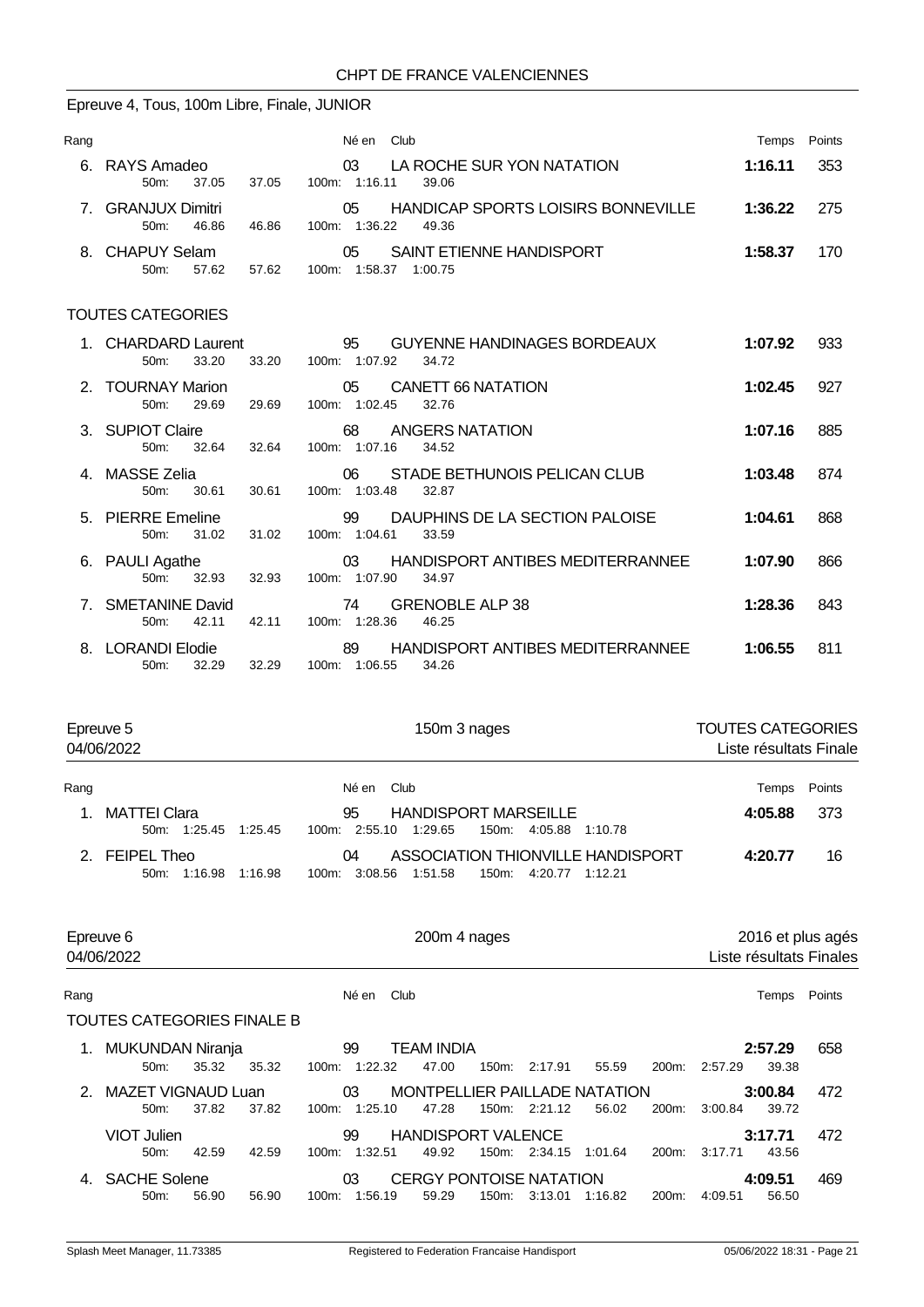## Epreuve 6, Tous, 200m 4 nages, Finale, TOUTES CATEGORIES FINALE B

| Rang |                                  |                  | Né en          | Club                     |       |               |         |       |               | Temps   | Points |
|------|----------------------------------|------------------|----------------|--------------------------|-------|---------------|---------|-------|---------------|---------|--------|
| 5.   | <b>VERPIOT Enzo</b>              |                  | 01             | HANDISPORT VALENCE       |       |               |         |       |               | 3:11.46 | 417    |
|      | 38.80<br>50m                     | 38.80            | $100m$ 1:29.70 | 50.90                    |       | 150m: 2:25.37 | 55.67   |       | 200m: 3:11.46 | 46.09   |        |
|      | 6. TALLON Matthieu               |                  | 88             | <b>HANDPHYCLUB DIJON</b> |       |               |         |       |               | 2:50.44 | 213    |
|      | $50m$ :<br>35.42                 | 35.42<br>100m:   | 1:21.80        | 46.38                    | 150m: | 2:08.65       | 46.85   | 200m: | 2:50.44       | 41.79   |        |
|      | 7. CHAPUY Selam                  |                  | 05             | SAINT ETIENNE HANDISPORT |       |               |         |       |               | 4:38.16 | 180    |
|      | 1:18.70<br>$50m$ :               | 100m:<br>1:18.70 | 2:21.09        | 1:02.39                  | 150m: | 3:37.60       | 1:16.51 | 200m  | 4:38.16       | 1:00.56 |        |
| 8.   | <b>GREFFIER-GROMAIRE Fabrice</b> |                  | 68             | CLUB NAUTIQUE DE NEVERS  |       |               |         |       |               | 3:15.81 | 43     |
|      | $50m$ :<br>42.72                 | 42.72<br>100m:   | 1:36.58        | 53.86                    | 150m: | 2:33.14       | 56.56   | 200m: | 3:15.81       | 42.67   |        |

#### JEUNES

| 1. LE HELLEY Zia                                               |              |                                    |                      |               | 06 CLUB NAUTIQUE PAYS DE LOUDEAC |                       |                             |                                     | 3:13.10                             |         | 284             |
|----------------------------------------------------------------|--------------|------------------------------------|----------------------|---------------|----------------------------------|-----------------------|-----------------------------|-------------------------------------|-------------------------------------|---------|-----------------|
| 50 <sub>m</sub> :                                              | 40.18        |                                    | 40.18  100m: 1:26.38 |               | 46.20                            |                       | 150m: 2:31.39 1:05.01       |                                     | 200m: 3:13.10                       | 41.71   |                 |
| 2. GUERFI Iyad                                                 |              |                                    |                      |               | 155 USA NATATION                 |                       |                             |                                     |                                     | 2:48.31 | 276             |
|                                                                |              | 50m: 33.50 33.50                   |                      | 100m: 1:19.80 | 46.30                            |                       |                             |                                     | 150m: 2:10.46 50.66 200m: 2:48.31   | 37.85   |                 |
| 3. DESFOSSES Laurine 600 06 CO CESSON VERT SAINT DENIS 3:45.51 |              |                                    |                      |               |                                  |                       |                             |                                     |                                     |         | 156             |
| $50m$ :                                                        | 53.74        | 53.74                              |                      | 100m: 1:48.45 | 54.71                            |                       | 150m: 2:54.64 1:06.19       |                                     | 200m: 3:45.51                       | 50.87   |                 |
| 4. KUHNI Natasha                                               |              |                                    |                      |               | 07 HANDISPORT LYONNAIS 3:36.64   |                       |                             |                                     |                                     |         | - 52            |
| 50m:                                                           | 49.83        | 49.83                              |                      | 100m: 1:46.43 | 56.60                            |                       |                             |                                     | 150m: 2:48.67 1:02.24 200m: 3:36.64 | 47.97   |                 |
| 5. PASQUIER Maiwenn 09 DAUPHINS DE CHATELLERAULT 4:00.68       |              |                                    |                      |               |                                  |                       |                             |                                     |                                     |         | $\overline{7}$  |
|                                                                |              | 50m: 1:02.24 1:02.24 100m: 1:59.63 |                      |               | 57.39                            | 200m: 4:00.68 2:01.05 |                             |                                     |                                     |         |                 |
| <b>BORALI Lenaig</b>                                           |              |                                    |                      |               | 08 HANDISPORT BREST              |                       |                             |                                     | 4:04.83                             |         | $\overline{7}$  |
| $50m$ :                                                        | 55.67        | 55.67                              |                      |               | 100m: 1:58.21 1:02.54            |                       |                             |                                     | 150m: 3:12.24 1:14.03 200m: 4:04.83 | 52.59   |                 |
| 7. VERON Julie                                                 |              |                                    |                      |               | 07 HANDISPORT BREST              |                       |                             |                                     |                                     | 4:11.53 | $6\overline{6}$ |
| $50m$ :                                                        | 57.74        | 57.74                              |                      | 100m: 2:01.61 | 1:03.87                          |                       | 150m: 3:17.87 1:16.26 200m: |                                     | 4:11.53                             | 53.66   |                 |
| 8. JALBY Lucie                                                 |              | $\sim$ 08                          |                      |               | GRENOBLE HANDISPPORT 5:04.61     |                       |                             |                                     |                                     |         |                 |
|                                                                | 50m: 1:07.42 | 1:07.42  100m: 2:15.65             |                      |               | 1:08.23                          |                       |                             | 150m: 3:56.08 1:40.43 200m: 5:04.61 |                                     | 1:08.53 |                 |

### TOUTES CATEGORIES FINALE A

| 1. SCHOTT Verena  |       |           | 89                                          | <b>TEAM BERLIN</b> |                                       |             |       |               | 3:09.54 | 898 |
|-------------------|-------|-----------|---------------------------------------------|--------------------|---------------------------------------|-------------|-------|---------------|---------|-----|
| 50m:              | 41.92 | 41.92     | 100m: 1:28.25                               | 46.33              | 150m: 2:27.07 58.82                   |             | 200m: | 3:09.54       | 42.47   |     |
| 2. BREUER Janina  |       |           |                                             | <b>TEAM BERLIN</b> |                                       |             |       |               | 2:40.19 | 812 |
| 50 <sub>m</sub>   | 33.53 | 33.53     | 100m: 1:15.63                               | 42.10              | 150m: 2:04.48 48.85                   |             |       | 200m: 2:40.19 | 35.71   |     |
| 3. MASSE Zelia    |       |           | 06 STADE BETHUNOIS PELICAN CLUB 2:44.82     |                    |                                       |             |       |               |         | 788 |
| 50m:              | 33.32 | 33.32     | 100m: 1:15.90                               | 42.58              | 150m: 2:07.41                         | 51.51       | 200m: | 2:44.82       | 37.41   |     |
| 4. PAULI Agathe   |       |           | 03 HANDISPORT ANTIBES MEDITERRANNEE 2:51.16 |                    |                                       |             |       |               |         | 748 |
| 50m               | 35.37 | 35.37     | 100m: 1:19.87                               | 44.50              | 150m: 2:13.89                         | 54.02       | 200m: | 2:51.16       | 37.27   |     |
| 5. HAAB Manon     |       |           | 05                                          | CNBV BELLEGARDE    |                                       |             |       |               | 2:47.89 | 740 |
| 50m:              | 34.09 | 34.09     | 100m: 1:17.60                               | 43.51              | 150m: 2:10.70                         | 53.10       | 200m: | 2:47.89       | 37.19   |     |
| 6. SCHREIBER Jan  |       |           | 01                                          | <b>TEAM BERLIN</b> |                                       |             |       |               | 2:25.15 | 726 |
| 50m:              | 31.58 | 31.58     | 100m: 1:09.08                               | 37.50              | 150m: 1:51.46                         | 42.38       | 200m: | 2:25.15       | 33.69   |     |
| 7. DENAYER Hector |       |           | 05 HANDISPORT SELESTAT                      |                    |                                       |             |       |               | 2:25.80 | 713 |
| 50m:              | 32.23 | 32.23     | 100m: 1:11.64                               | 39.41              | 150m: 1:52.86                         | 41.22 200m: |       | 2:25.80       | 32.94   |     |
| 8. LE BRIS Ronan  |       | $\sim$ 98 |                                             |                    | HANDISPORT BREST FOR THE STATE STATES |             |       |               | 2:29.54 | 638 |
| 50m:              | 31.39 | 31.39     | 100m: 1:10.17                               | 38.78              | 150m: 1:55.03                         | 44.86       | 200m: | 2:29.54       | 34.51   |     |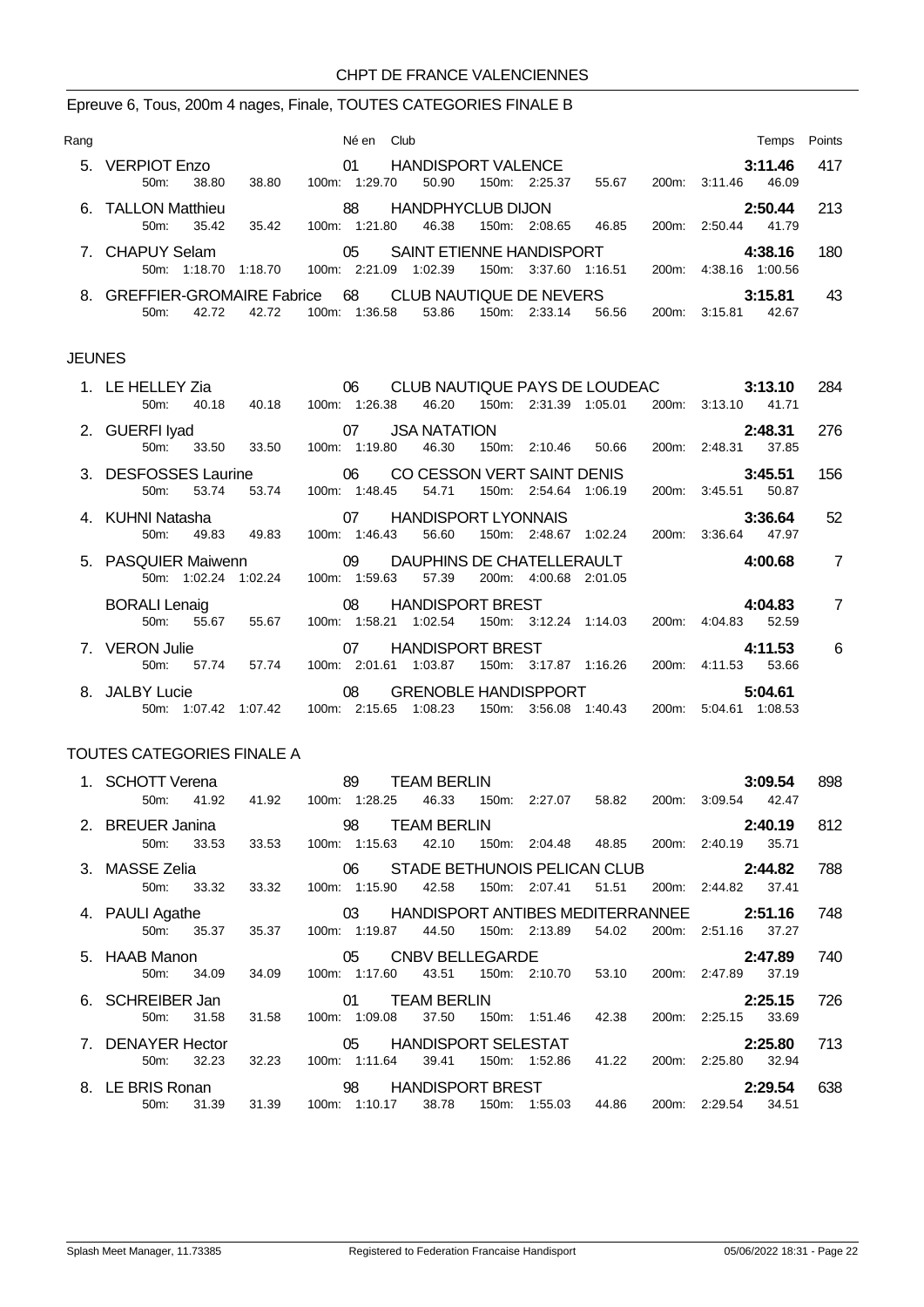### CHPT DE FRANCE VALENCIENNES

|                                                 | Epreuve 7<br>04/06/2022                                                                                                                                                                                                                                                                                                                                                                                 |          |                                                                                                    |                                             | 4 x 100m 4 nages                                                                                                                                                                                                                                                                                                                                                                                                                                                                                    |                               | 2016 et plus agés                                                                                                                            | Liste résultats                                                                                               |
|-------------------------------------------------|---------------------------------------------------------------------------------------------------------------------------------------------------------------------------------------------------------------------------------------------------------------------------------------------------------------------------------------------------------------------------------------------------------|----------|----------------------------------------------------------------------------------------------------|---------------------------------------------|-----------------------------------------------------------------------------------------------------------------------------------------------------------------------------------------------------------------------------------------------------------------------------------------------------------------------------------------------------------------------------------------------------------------------------------------------------------------------------------------------------|-------------------------------|----------------------------------------------------------------------------------------------------------------------------------------------|---------------------------------------------------------------------------------------------------------------|
| Rang                                            |                                                                                                                                                                                                                                                                                                                                                                                                         |          | Né en                                                                                              | Club                                        |                                                                                                                                                                                                                                                                                                                                                                                                                                                                                                     |                               | Temps                                                                                                                                        | Points                                                                                                        |
|                                                 | <b>TOUTES CATEGORIES</b>                                                                                                                                                                                                                                                                                                                                                                                |          |                                                                                                    |                                             |                                                                                                                                                                                                                                                                                                                                                                                                                                                                                                     |                               |                                                                                                                                              |                                                                                                               |
|                                                 | 1. 4 x 100 4 nages<br><b>MAHISTRE Yohan</b><br><b>VERPIOT Enzo</b>                                                                                                                                                                                                                                                                                                                                      | 95<br>01 | 37.87<br>1:11.46                                                                                   | 1:19.54<br>2:32.38                          | <b>HANDISPORT VALENCE</b><br>CAPAROS AUDIGIER Lea<br><b>COUSIN Cassandre</b>                                                                                                                                                                                                                                                                                                                                                                                                                        | 39.22<br>00<br>99<br>39.72    | 6:48.82<br>1:33.26<br>1:23.64                                                                                                                |                                                                                                               |
|                                                 | Epreuve 8<br>05/06/2022                                                                                                                                                                                                                                                                                                                                                                                 |          |                                                                                                    |                                             | 50m Libre                                                                                                                                                                                                                                                                                                                                                                                                                                                                                           | Liste résultats Eliminatoires | 2016 et plus agés                                                                                                                            |                                                                                                               |
| Rang                                            |                                                                                                                                                                                                                                                                                                                                                                                                         |          | Né en                                                                                              | Club                                        |                                                                                                                                                                                                                                                                                                                                                                                                                                                                                                     |                               | Temps                                                                                                                                        | Points                                                                                                        |
| <b>JEUNES</b>                                   |                                                                                                                                                                                                                                                                                                                                                                                                         |          |                                                                                                    |                                             |                                                                                                                                                                                                                                                                                                                                                                                                                                                                                                     |                               |                                                                                                                                              |                                                                                                               |
| 2.<br>3.<br>4.<br>5.<br>8.<br>14.<br>15.<br>16. | 1. MASSE Zelia<br>LE HELLEY Zia<br><b>GUERFI Iyad</b><br><b>DESFOSSES Laurine</b><br><b>BEN HASSINE Adam</b><br>6. BEN CHRIF Nawfal<br>7. BORALI Lenaig<br><b>VERON Julie</b><br>9. KUHNI Natasha<br>10. PASQUIER Maiwenn<br>11. ROCHDI Chams<br>12. ALVAREZ MINA Dominique<br>13. RERIBALLAH Liana<br><b>JALBY Lucie</b><br><b>COELHO RENARD Gabriel</b><br><b>DUFOUR Louna</b><br>17. HADJERI Senoucy |          | 06<br>06<br>07<br>06<br>09<br>08<br>08<br>07<br>07<br>09<br>09<br>09<br>10<br>08<br>06<br>07<br>06 | <b>JSA NATATION</b><br><b>TOAC NATATION</b> | STADE BETHUNOIS PELICAN CLUB<br>CLUB NAUTIQUE PAYS DE LOUDEAC<br>CO CESSON VERT SAINT DENIS<br>CLUB DES HANDICAPES SPORTIFS AZUREENS CA35.19S<br><b>HANDISPORT BREST</b><br><b>HANDISPORT BREST</b><br><b>HANDISPORT LYONNAIS</b><br>DAUPHINS DE CHATELLERAULT<br><b>GUYENNE HANDINAGES BORDEAUX</b><br>NEPTUNE CLUB DE FRANCE<br>ASSOCIATION THIONVILLE HANDISPORT<br><b>GRENOBLE HANDISPPORT</b><br><b>HANDISPORT MARSEILLE</b><br><b>HANDISPORT BREST</b><br><b>HANDI NAT REGION NAZAIRIENNE</b> |                               | 29.64<br>34.45<br>30.08<br>41.17<br>35.53<br>39.36<br>42.54<br>40.04<br>42.41<br>47.99<br>36.49<br>45.04<br>49.94<br>50.12<br>56.00<br>54.27 | 847Q<br>573Q<br>490Q<br>371Q<br>255Q<br>234Q<br>218Q<br>195Q<br>165<br>140<br>102<br>84<br>72<br>16<br>3<br>1 |
| <b>JUNIOR</b>                                   | 1. PAULI Agathe<br>2. HAAB Manon                                                                                                                                                                                                                                                                                                                                                                        |          | 03<br>05                                                                                           |                                             | HANDISPORT ANTIBES MEDITERRANNEE<br><b>CNBV BELLEGARDE</b>                                                                                                                                                                                                                                                                                                                                                                                                                                          |                               | 32.31<br>30.90                                                                                                                               | 803Q<br>763Q                                                                                                  |
| 6.                                              | 3. DENAYER Hector<br>4. MAZET VIGNAUD Luan<br>5. JALBY Nolan<br><b>MORCEAU Leane</b><br>7. VIEIRA Quentin                                                                                                                                                                                                                                                                                               |          | 05<br>03<br>05<br>03<br>04                                                                         |                                             | HANDISPORT SELESTAT<br>MONTPELLIER PAILLADE NATATION<br><b>GRENOBLE HANDISPPORT</b><br><b>CAPO LIMOGES NATATION</b><br>RC BRON DECINES NATATION                                                                                                                                                                                                                                                                                                                                                     |                               | 27.31<br>32.87<br>29.87<br>31.96<br>27.99                                                                                                    | 744Q<br>683Q<br>681Q<br>626Q<br>623Q                                                                          |
| 8.                                              | <b>GRANJUX Dimitri</b><br>9. RAYS Amadeo<br>10. SACHE Solene<br>11. VERMEERSCH Jason                                                                                                                                                                                                                                                                                                                    |          | 05<br>03<br>03<br>02                                                                               |                                             | HANDICAP SPORTS LOISIRS BONNEVILLE<br>LA ROCHE SUR YON NATATION<br><b>CERGY PONTOISE NATATION</b><br>AMSLF SPORTS ET HANDICAPS                                                                                                                                                                                                                                                                                                                                                                      |                               | 42.82<br>35.66<br>52.46<br>41.22                                                                                                             | 337?<br>306<br>256<br>128                                                                                     |
|                                                 | 12. MARTIN BORIE Elisa<br>13. CHARVET Elea<br>14. FLEURY Laurine<br>15. DJOUDER Sarra                                                                                                                                                                                                                                                                                                                   |          | 05<br>02<br>03<br>05                                                                               |                                             | <b>HANDISPORT LYONNAIS</b><br>CENTRE ENTRAINEMENT A LA PERFORMANCE<br>MONTPELLIER PAILLADE NATATION<br><b>HANDISPORT MARSEILLE</b>                                                                                                                                                                                                                                                                                                                                                                  |                               | 58.86<br>46.54<br>44.50<br>49.72                                                                                                             | 85<br>77<br>61<br>32                                                                                          |
|                                                 | 16. BIGOT Mathis<br>17. ALY SAID Hanna<br>18. FEIPEL Theo                                                                                                                                                                                                                                                                                                                                               |          | 05<br>03<br>04                                                                                     |                                             | <b>HANDISPORT BREST</b><br>ASSOCIATION THIONVILLE HANDISPORT<br>ASSOCIATION THIONVILLE HANDISPORT                                                                                                                                                                                                                                                                                                                                                                                                   |                               | 50.04<br>1:14.50<br>1:05.53                                                                                                                  | 11<br>8<br>5                                                                                                  |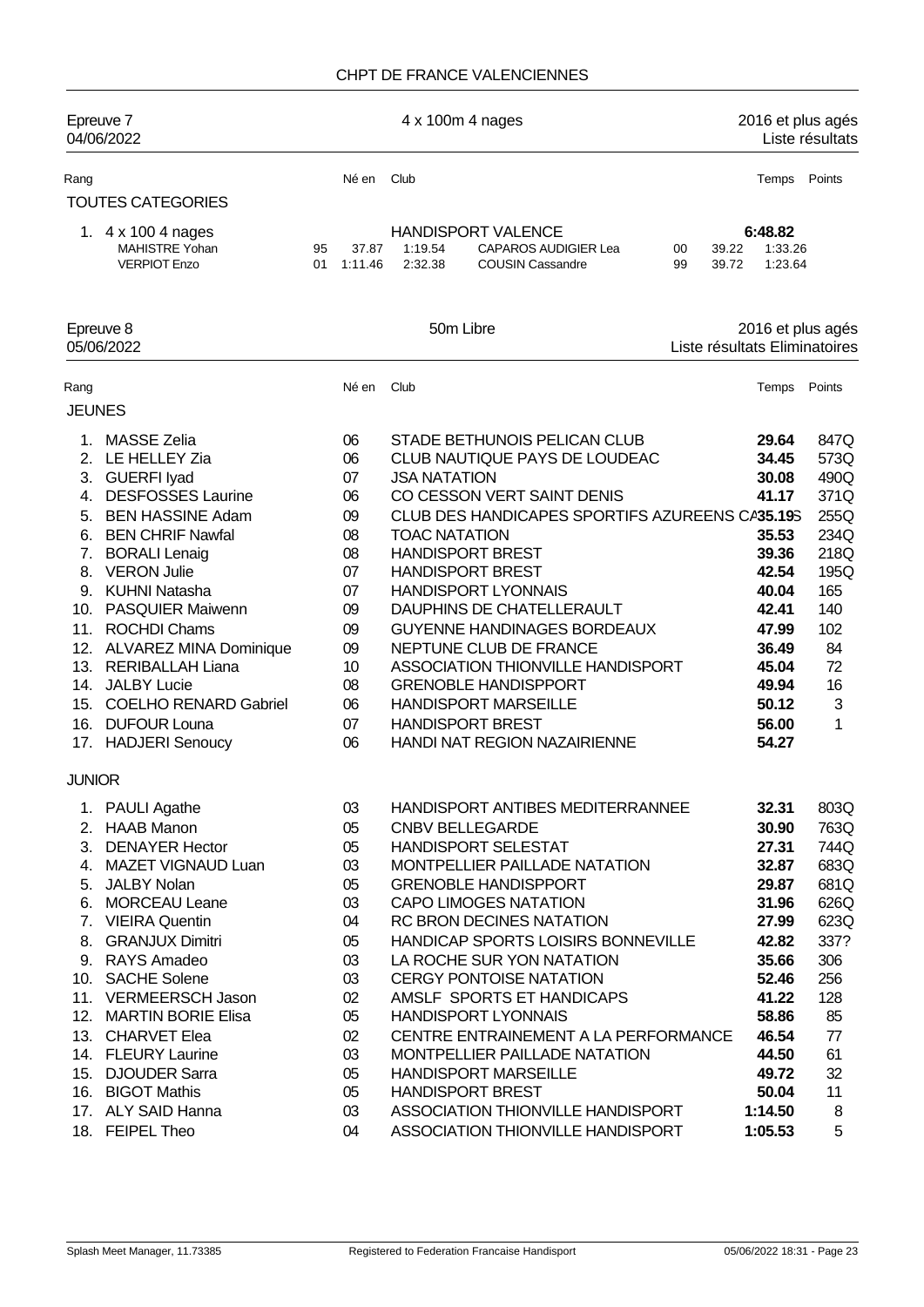# Epreuve 8, 50m Libre, Eliminatoire

## MASTER

|     | 1. SUPIOT Claire                   | 68     | <b>ANGERS NATATION</b>                         | 31.51   | 852Q            |
|-----|------------------------------------|--------|------------------------------------------------|---------|-----------------|
|     | 2. SMETANINE David                 | 74     | <b>GRENOBLE ALP 38</b>                         | 41.19   | 806Q            |
|     | 3. POURET Katia                    | 72     | <b>DAUPHINS LURONS</b>                         | 45.96   | 557Q            |
|     | 4. GREFFIER-GROMAIRE Fabrice       | 68     | CLUB NAUTIQUE DE NEVERS                        | 34.75   | 175Q            |
|     | 5. LE DRAOULLEC Xavier             | 61     | AMSLF SPORTS ET HANDICAPS                      | 35.66   | 113Q            |
|     | 6. SERRES Sandrine                 | 72     | <b>TOAC NATATION</b>                           | 1:39.62 | 71Q             |
|     | 7. CHEVREUIL Nicole                | 55     | HANDI NAT REGION NAZAIRIENNE                   | 47.09   | 40Q             |
|     | 8. LAFITTE Catherine               | 68     | <b>CANARDS ROCHELAIS</b>                       | 54.59   | 17Q             |
|     | 9. BARRIERE Bruno                  | 65     | GUYENNE HANDINAGES BORDEAUX                    | 42.39   | $5\phantom{.0}$ |
|     | 10. MACAULEY Pierre                | 73     | LA ROCHE SUR YON NATATION                      | 52.91   | 3               |
|     | 11. CATARINO Christophe            | 74     | ASMF ASSOCIATION HANISPORT DE PARIS            | 52.33   |                 |
|     |                                    |        |                                                |         |                 |
|     | <b>SCHERB Laetitia</b>             | 76     | SPORTS REUNIS COLMAR HANDI NATATION            | 1:36.77 |                 |
|     | <b>SAVAGE Veronique</b>            | 67     | ASMF ASSOCIATION HANISPORT DE PARIS            | 2:07.87 |                 |
|     | TOUTES CATEGORIES                  |        |                                                |         |                 |
|     | 1. BOULET Margot                   | 90     | PROVINS NATATION                               | 29.44   | 905Q            |
|     | 2. CHARDARD Laurent                | 95     | GUYENNE HANDINAGES BORDEAUX                    | 31.42   | 877Q            |
|     | 3. SUPIOT Claire                   | 68     | <b>ANGERS NATATION</b>                         | 31.51   | 852Q            |
| 4.  | <b>MASSE Zelia</b>                 | 06     | STADE BETHUNOIS PELICAN CLUB                   | 29.64   | 847Q            |
|     | 5. PIERRE Emeline                  | 99     | DAUPHINS DE LA SECTION PALOISE                 | 30.44   | 845Q            |
|     | 6. ROZOY Charles                   | 87     | HANDISPORT ANTIBES MEDITERRANNEE               | 29.22   | 818Q            |
|     | 7. LORANDI Elodie                  | 89     | HANDISPORT ANTIBES MEDITERRANNEE               | 30.98   | 811Q            |
|     | 8. SMETANINE David                 | 74     | <b>GRENOBLE ALP 38</b>                         | 41.19   | 806Q            |
|     |                                    |        | HANDISPORT ANTIBES MEDITERRANNEE               | 32.31   |                 |
|     | 9. PAULI Agathe                    | 03     |                                                |         | 803Q            |
|     | 10. HAAB Manon                     | 05     | CNBV BELLEGARDE                                | 30.90   | 763Q            |
|     | 11. DENAYER Hector                 | 05     | <b>HANDISPORT SELESTAT</b>                     | 27.31   | 744Q            |
|     | 12. LE BRIS Jade                   | 01     | <b>CEP LORIENT</b>                             | 35.53   | 719             |
|     | 13. MAHISTRE Yohan                 | 95     | <b>HANDISPORT VALENCE</b>                      | 29.45   | 717             |
|     | 14. CORNIC Mael                    | $00\,$ | <b>HANDISPORT BREST</b>                        | 29.51   | 712             |
|     | 15. MAZET VIGNAUD Luan             | 03     | MONTPELLIER PAILLADE NATATION                  | 32.87   | 683Q            |
|     | 16. JALBY Nolan                    | 05     | <b>GRENOBLE HANDISPPORT</b>                    | 29.87   | 681Q            |
|     | 17. LE BRIS Ronan                  | 98     | <b>HANDISPORT BREST</b>                        | 28.39   | 646             |
|     | 18. MORCEAU Leane                  | 03     | <b>CAPO LIMOGES NATATION</b>                   | 31.96   | 626Q            |
|     | 19. VIEIRA Quentin                 | 04     | RC BRON DECINES NATATION                       | 27.99   | 623Q            |
|     | 20. LE HELLEY Zia                  | 06     | CLUB NAUTIQUE PAYS DE LOUDEAC                  | 34.45   | 573Q            |
|     | 21. MUKUNDAN Niranja               | 99     | <b>TEAM INDIA</b>                              | 34.10   | 571             |
|     | 22. POURET Katia                   | 72     | <b>DAUPHINS LURONS</b>                         | 45.96   | 557Q            |
|     | 23. GUILLAUME RAGAZZINI Johanna 91 |        | ASSOCIATION THIONVILLE HANDISPORT              | 42.22   | 539             |
|     | 24. GUERFI Iyad                    | 07     | <b>JSA NATATION</b>                            | 30.08   | 490Q            |
|     | 25. COUSIN Cassandre               | 99     | <b>HANDISPORT VALENCE</b>                      | 36.57   | 429             |
|     | 26. MAHIEU Laura                   | 99     | <b>AQUATRI MONTBARD</b>                        | 42.66   | 423             |
|     | 27. DESFOSSES Laurine              | 06     | CO CESSON VERT SAINT DENIS                     | 41.17   | 371Q            |
|     | 28. ROBELET Antoine                | 79     | <b>ANGERS NATATION</b>                         | 33.63   | 364             |
|     | 29. TALLON Matthieu                | 88     | <b>HANDPHYCLUB DIJON</b>                       | 31.15   | 337?            |
|     | <b>GRANJUX Dimitri</b>             | 05     | HANDICAP SPORTS LOISIRS BONNEVILLE             | 42.82   | 337?            |
|     |                                    | 97     | <b>CANARDS ROCHELAIS</b>                       | 35.41   | 323             |
|     | 31. PICARD Bruno                   |        |                                                |         |                 |
|     | 32. RAYS Amadeo                    | 03     | LA ROCHE SUR YON NATATION                      | 35.66   | 306             |
|     | 33. BORGELLA Pierre                | 01     | CENTRE ENTRAINEMENT A LA PERFORMANCE           | 34.57   | 296             |
|     | 34. ORCEL Romain                   | 01     | <b>ANGERS NATATION</b>                         | 38.29   | 270             |
|     | 35. SACHE Solene                   | 03     | <b>CERGY PONTOISE NATATION</b>                 | 52.46   | 256             |
|     | 36. BEN HASSINE Adam               | 09     | CLUB DES HANDICAPES SPORTIFS AZUREENS CA35.19S |         | 255Q            |
|     | 37. WALTER Chloe                   | 01     | ASHPA STRASBOURG                               | 38.43   | 235             |
|     | 38. BEN CHRIF Nawfal               | 08     | <b>TOAC NATATION</b>                           | 35.53   | 234Q            |
|     | 39. BEUNAT Fabrice                 | 93     | CENTRE ENTRAINEMENT A LA PERFORMANCE           | 35.58   | 231             |
| 40. | <b>BORALI Lenaig</b>               | 08     | <b>HANDISPORT BREST</b>                        | 39.36   | 218Q            |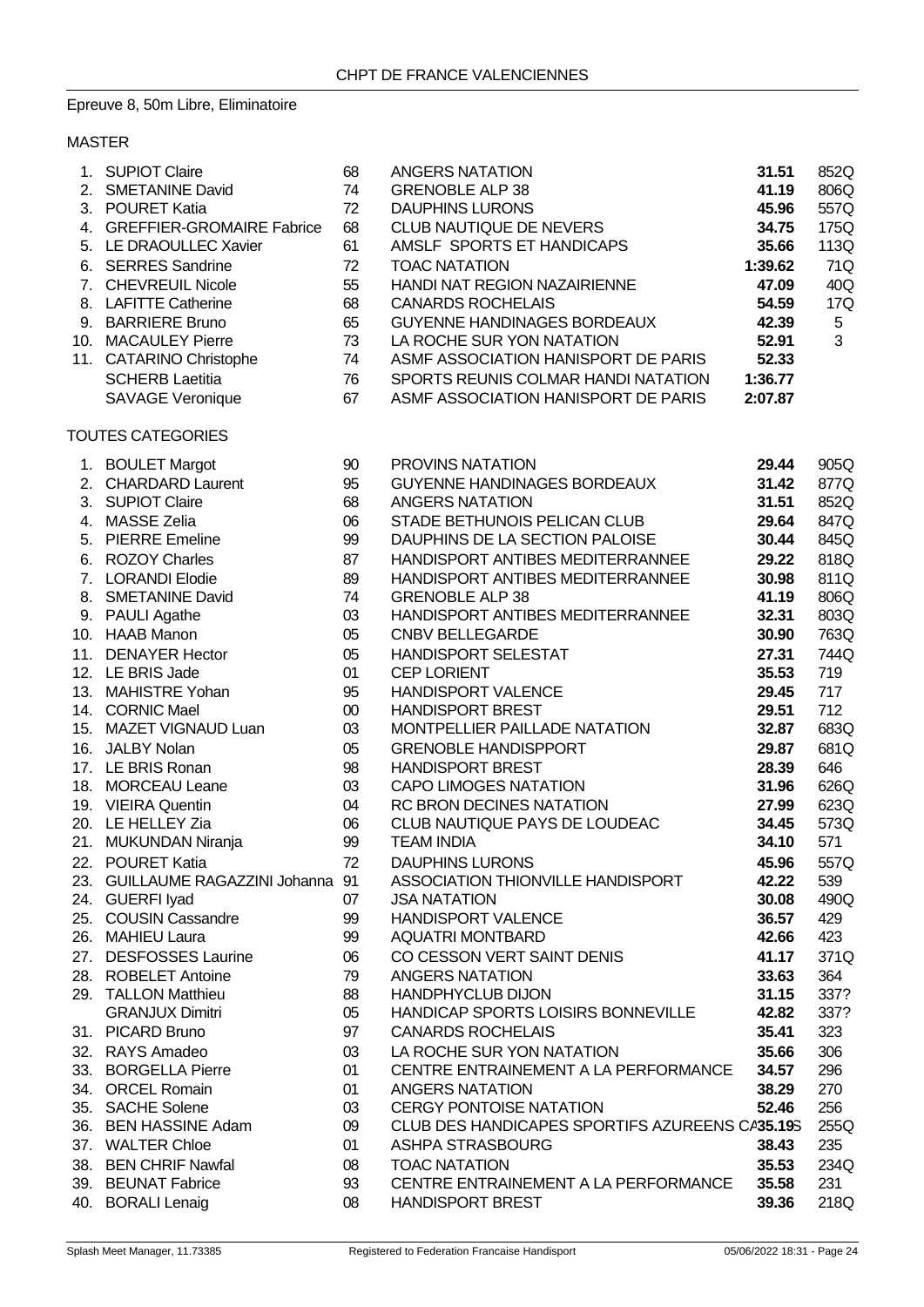# Epreuve 8, Tous, 50m Libre, Eliminatoire, TOUTES CATEGORIES

| Rang |                               | Né en | Club                                 | Temps   | Points         |
|------|-------------------------------|-------|--------------------------------------|---------|----------------|
|      | 41. BOUAOUN Ines              | 89    | <b>HANDIVIENNE</b>                   | 47.17   | 212            |
|      | 42. VERON Julie               | 07    | <b>HANDISPORT BREST</b>              | 42.54   | 195Q           |
|      | 43. CHERET Fanny              | 92    | A2CMIEUX                             | 39.44   | 189            |
|      | 44. XAVIER Lea                | 96    | MONTPELLIER PAILLADE NATATION        | 54.72   | 180            |
|      | 45. GREFFIER-GROMAIRE Fabrice | 68    | <b>CLUB NAUTIQUE DE NEVERS</b>       | 34.75   | 175Q           |
|      | 46. KUHNI Natasha             | 07    | <b>HANDISPORT LYONNAIS</b>           | 40.04   | 165            |
|      | 47. PASQUIER Maiwenn          | 09    | DAUPHINS DE CHATELLERAULT            | 42.41   | 140            |
|      | 48. VERMEERSCH Jason          | 02    | AMSLF SPORTS ET HANDICAPS            | 41.22   | 128            |
|      | 49. LE DRAOULLEC Xavier       | 61    | AMSLF SPORTS ET HANDICAPS            | 35.66   | 113Q           |
|      | 50. ROCHDI Chams              | 09    | <b>GUYENNE HANDINAGES BORDEAUX</b>   | 47.99   | 102            |
| 51.  | <b>MARTIN BORIE Elisa</b>     | 05    | <b>HANDISPORT LYONNAIS</b>           | 58.86   | 85             |
|      | 52. ALVAREZ MINA Dominique    | 09    | NEPTUNE CLUB DE FRANCE               | 36.49   | 84             |
|      | 53. CHARVET Elea              | 02    | CENTRE ENTRAINEMENT A LA PERFORMANCE | 46.54   | 77             |
|      | 54. RERIBALLAH Liana          | 10    | ASSOCIATION THIONVILLE HANDISPORT    | 45.04   | 72             |
|      | 55. SERRES Sandrine           | 72    | <b>TOAC NATATION</b>                 | 1:39.62 | 71Q            |
|      | 56. MAZOUL Merdhine           | 01    | MONTPELLIER PAILLADE NATATION        | 37.76   | 61             |
|      | <b>FLEURY Laurine</b>         | 03    | MONTPELLIER PAILLADE NATATION        | 44.50   | 61             |
|      | 58. CHEVREUIL Nicole          | 55    | <b>HANDI NAT REGION NAZAIRIENNE</b>  | 47.09   | 40Q            |
|      | 59. DJOUDER Sarra             | 05    | <b>HANDISPORT MARSEILLE</b>          | 49.72   | 32             |
|      | 60. LAFITTE Catherine         | 68    | <b>CANARDS ROCHELAIS</b>             | 54.59   | 17Q            |
|      | 61. JALBY Lucie               | 08    | <b>GRENOBLE HANDISPPORT</b>          | 49.94   | 16             |
|      | 62. BIGOT Mathis              | 05    | <b>HANDISPORT BREST</b>              | 50.04   | 11             |
|      | 63. PALLIER Leopoldine        | 94    | CS CLICHY 92 NATATION                | 56.83   | 8              |
|      | <b>ALY SAID Hanna</b>         | 03    | ASSOCIATION THIONVILLE HANDISPORT    | 1:14.50 | 8              |
|      | 65. BARRIERE Bruno            | 65    | <b>GUYENNE HANDINAGES BORDEAUX</b>   | 42.39   | $\mathbf 5$    |
|      | <b>FEIPEL Theo</b>            | 04    | ASSOCIATION THIONVILLE HANDISPORT    | 1:05.53 | 5              |
| 67.  | <b>COELHO RENARD Gabriel</b>  | 06    | <b>HANDISPORT MARSEILLE</b>          | 50.12   | $\mathfrak{S}$ |
|      | <b>MACAULEY Pierre</b>        | 73    | LA ROCHE SUR YON NATATION            | 52.91   | 3              |
| 69.  | <b>DUFOUR Louna</b>           | 07    | <b>HANDISPORT BREST</b>              | 56.00   | 1              |
| 70.  | <b>BREUER Janina</b>          | 98    | <b>TEAM BERLIN</b>                   | 30.03   |                |
|      | <b>CATARINO Christophe</b>    | 74    | ASMF ASSOCIATION HANISPORT DE PARIS  | 52.33   |                |
|      | <b>HADJERI</b> Senoucy        | 06    | HANDI NAT REGION NAZAIRIENNE         | 54.27   |                |
|      | <b>SCHERB Laetitia</b>        | 76    | SPORTS REUNIS COLMAR HANDI NATATION  | 1:36.77 |                |
|      | <b>SAVAGE Veronique</b>       | 67    | ASMF ASSOCIATION HANISPORT DE PARIS  | 2:07.87 |                |

| Epreuve 9<br>05/06/2022 |                                              |       | 100m Brasse                                                   | 2016 et plus agés<br>Liste résultats Eliminatoires |        |
|-------------------------|----------------------------------------------|-------|---------------------------------------------------------------|----------------------------------------------------|--------|
| Rang<br><b>JEUNES</b>   |                                              |       | Né en Club                                                    | Temps                                              | Points |
| 1.                      | <b>GUERFI Iyad</b><br>44.39<br>$50m$ :       | 44.39 | <b>JSA NATATION</b><br>07<br>1:35.52<br>51.13<br>100m:        | 1:35.52                                            | 288Q   |
|                         | 2. KUHNI Natasha<br>53.34<br>50 <sub>m</sub> | 53.34 | <b>HANDISPORT LYONNAIS</b><br>07<br>1:52.17<br>100m:<br>58.83 | 1:52.17                                            | 236Q   |
|                         | <b>DESFOSSES Laurine</b>                     |       | CO CESSON VERT SAINT DENIS<br>06                              | 1:57.90                                            | 215Q   |

| <b>U.</b> DLUI OUULU LAUIIIE |       | <b>UU CU CLUUCH VERI UAINI DENIU</b> | <i></i> | 20V  |
|------------------------------|-------|--------------------------------------|---------|------|
| 56.56<br>$50m$ :             | 56.56 | 100m: 1:57.90 1:01.34                |         |      |
| 4. HADJERI Senoucy           |       | HANDI NAT REGION NAZAIRIENNE<br>06   | 2:01.50 | 152Q |
| 59.09<br>50 <sub>m</sub> :   | 59.09 | 100m: 2:01.50 1:02.41                |         |      |

| 5. PASQUIER Maiwenn<br>50m: 1:00.41 1:00.41 | DAUPHINS DE CHATELLERAULT<br>09.<br>100m: 2:12.06 1:11.65 | 2:12.06 | 60Q |
|---------------------------------------------|-----------------------------------------------------------|---------|-----|
| 6. VERON Julie<br>50m: 1:09.16 1:09.16      | <b>HANDISPORT BREST</b><br>07 —<br>100m. 2:20.34 1:11.18  | 2:20.34 | 27Q |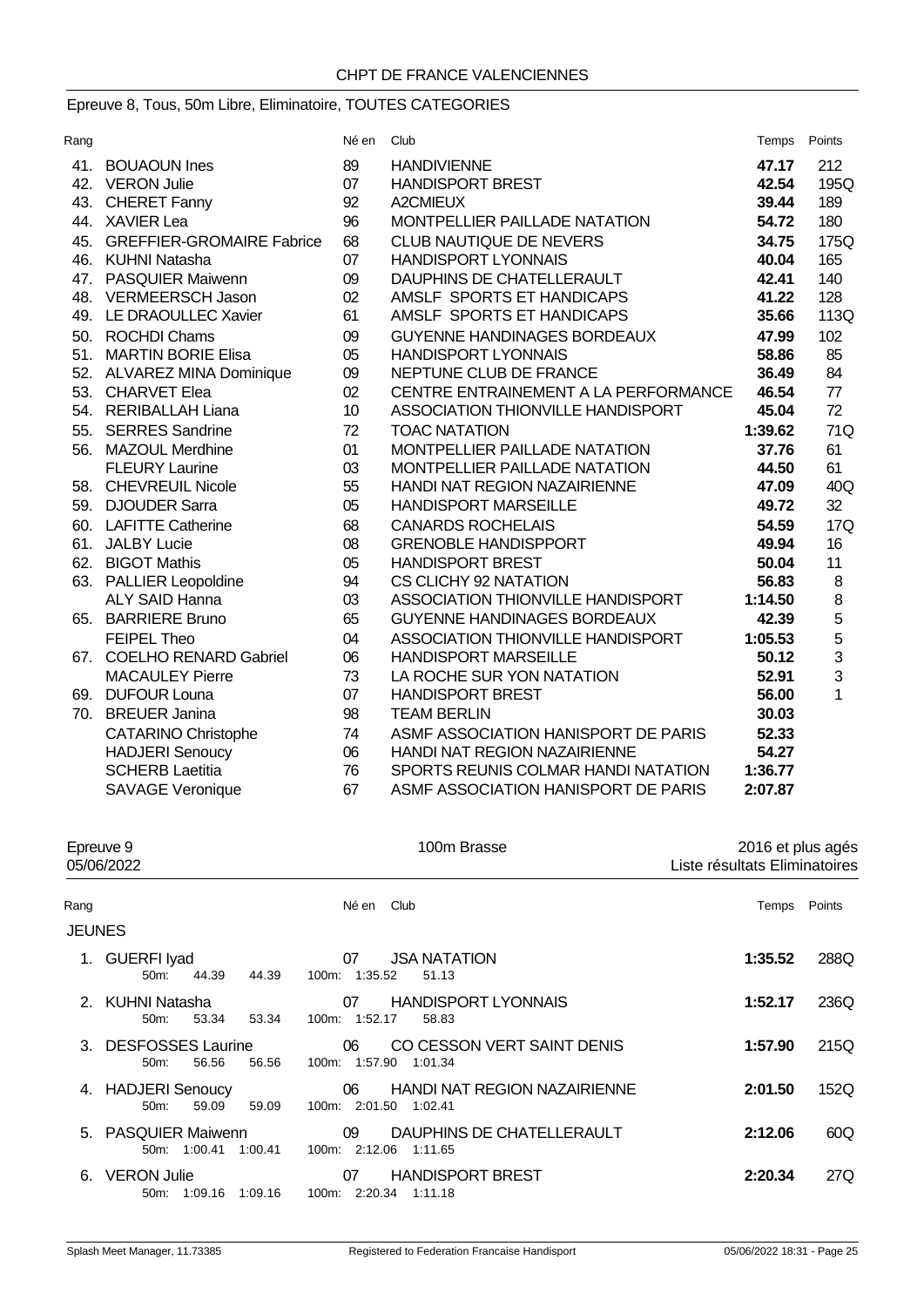### Epreuve 9, Tous, 100m Brasse, Eliminatoire, JEUNES

| Rang          |                                                     | Né en Club                                                                                      | Temps Points |                |
|---------------|-----------------------------------------------------|-------------------------------------------------------------------------------------------------|--------------|----------------|
|               | 7. ROCHDI Chams                                     | 09 GUYENNE HANDINAGES BORDEAUX<br>50m: 1:24.44 1:24.44 100m: 2:55.04 1:30.60                    | 2:55.04      | 21Q            |
|               | 8. BOYER Leandre                                    | 10 SAINT ETIENNE HANDISPORT<br>50m: 1:11.44 1:11.44 100m: 2:30.89 1:19.45                       | 2:30.89      | 11Q            |
|               | 9. RERIBALLAH Liana                                 | 10 ASSOCIATION THIONVILLE HANDISPORT<br>50m: 1:17.51  1:17.51  100m: 2:44.42  1:26.91           | 2:44.42      | $\mathbf{1}$   |
|               | 10. DUFOUR Louna                                    | 07 HANDISPORT BREST<br>50m: 1:24.49 1:24.49 100m: 2:51.46 1:26.97                               | 2:51.46      | $\gamma$       |
|               | <b>AOUAD Lina</b>                                   | 11 CNBV BELLEGARDE<br>50m: 1:28.87  1:28.87  100m: 3:06.75  1:37.88                             | 3:06.75      | $\overline{?}$ |
|               | disq. BORALI Lenaig                                 | 08 HANDISPORT BREST                                                                             |              |                |
| <b>JUNIOR</b> |                                                     |                                                                                                 |              |                |
|               | 37.45<br>50m:                                       | 1. TOURNAY Marion 05 CANETT 66 NATATION<br>37.45 100m: 1:19.93<br>42.48                         | 1:19.93      | 959Q           |
|               | 2. DENAYER Hector<br>50m: 36.47 36.47 100m: 1:16.46 | 05 HANDISPORT SELESTAT<br>39.99                                                                 | 1:16.46      | 757Q           |
|               | 3. SACHE Solene                                     | 03 CERGY PONTOISE NATATION<br>50m: 1:04.94 1:04.94 100m: 2:16.47 1:11.53                        | 2:16.47      | 551Q           |
|               | 4. CHAPUY Selam                                     | 05 SAINT ETIENNE HANDISPORT<br>50m: 1:07.10 1:07.10 100m: 2:21.49 1:14.39                       | 2:21.49      | 469Q           |
|               | 5. GAUTIER Paul                                     | 05 ASSOCIATION THIONVILLE HANDISPORT<br>50m: 1:08.14 1:08.14 100m: 2:24.61 1:16.47              | 2:24.61      | 131Q           |
|               |                                                     | 6. SALVIGNOL Charlene 04 CASTRES SPORTS NAUTIQUES<br>50m: 1:02.47 1:02.47 100m: 2:14.19 1:11.72 | 2:14.19      | 50Q            |
|               | 7. JULIEN Quentin                                   | 04<br>CLUB HANDISPORT AIXOIS<br>50m: 1:16.20 1:16.20 100m: 2:41.40 1:25.20                      | 2:41.40      | 45Q            |
|               |                                                     |                                                                                                 |              |                |

8. PASQUIER Lenaick **05** DAUPHINS DE CHATELLERAULT **2:30.66** ? 50m: 1:10.46 1:10.46 100m: 2:30.66 1:20.20

### MASTER

| 49.47<br>50m:<br>49.47                          | 1. GREFFIER-GROMAIRE Fabrice 68 CLUB NAUTIQUE DE NEVERS<br>100m: 1:43.22<br>53.75 | 1:43.22 | 166 |
|-------------------------------------------------|-----------------------------------------------------------------------------------|---------|-----|
| 2. FAYOLLE Frederic<br>50m: 1:02.32 1:02.32     | Handisport Villefranche Sur Sa<br>74<br>100m: 2:19.01<br>1:16.69                  | 2:19.01 | 36  |
| 3. CATARINO Christophe<br>50m: 1:09.34 1:09.34  | ASME ASSOCIATION HANISPORT DE PARIS<br>74<br>100m: 2:25.16 1:15.82                | 2:25.16 | 20  |
| 4. CHEVREUIL Nicole<br>50m: 1:11.62 1:11.62     | 55<br><b>HANDI NAT REGION NAZAIRIENNE</b><br>100m: 2:29.94 1:18.32                | 2:29.94 | 9   |
| 5. SCHERB Laetitia<br>1:33.94<br>50m: 1:33.94   | SPORTS REUNIS COLMAR HANDI NATATION<br>76<br>100m: 3:18.72 1:44.78                | 3:18.72 | 6   |
| 6. LAFITTE Catherine<br>1:25.67<br>50m: 1:25.67 | <b>CANARDS ROCHELAIS</b><br>68<br>100m: 3:02.69<br>1:37.02                        | 3:02.69 | 4   |
| 7. DEZIER Pierre<br>50m: 1:26.85<br>1:26.85     | ASMF ASSOCIATION HANISPORT DE PARIS<br>77<br>100m. 3:23.58<br>1:56.73             | 3:23.58 | ?   |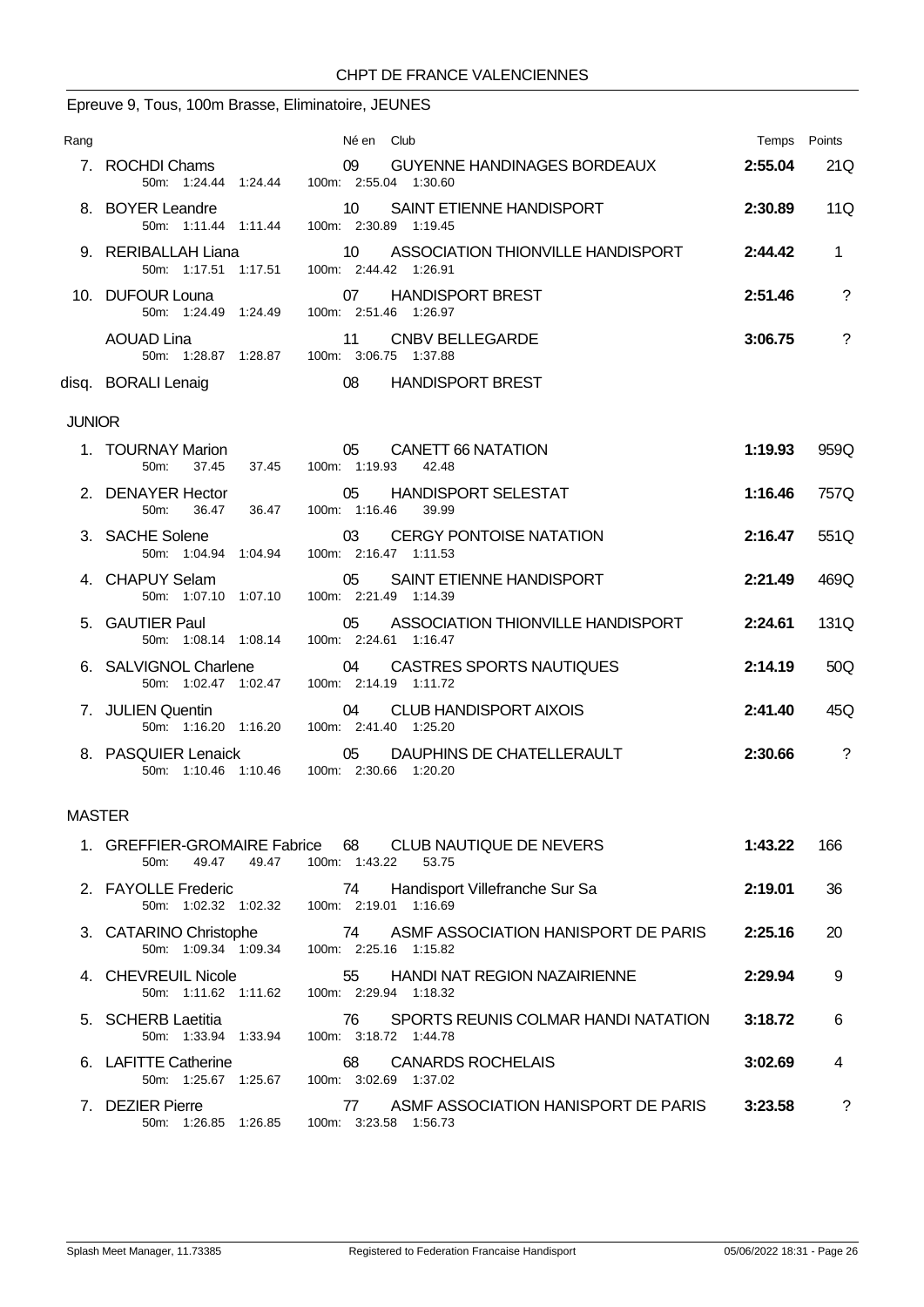## Epreuve 9, 100m Brasse, Eliminatoire

### TOUTES CATEGORIES

| 1. TOURNAY Marion<br>50 <sub>m</sub> :                               | 05 CANETT 66 NATATION<br>37.45 37.45 100m: 1:19.93 42.48                                                               | 1:19.93 | 959Q |
|----------------------------------------------------------------------|------------------------------------------------------------------------------------------------------------------------|---------|------|
| 2. SCHOTT Verena 89 TEAM BE<br>50m: 51.39 51.39 100m: 1:48.63 57.24  | 89 TEAM BERLIN                                                                                                         | 1:48.63 | 887Q |
| 3. BOULET Margot<br>40.50<br>50m:<br>40.50                           | 90 PROVINS NATATION<br>100m: 1:25.54<br>45.04                                                                          | 1:25.54 | 850Q |
| 4. DENAYER Hector<br>50m:<br>36.47                                   | 05 HANDISPORT SELESTAT<br>36.47 100m: 1:16.46 39.99                                                                    | 1:16.46 | 757Q |
| 5. SCHREIBER Jan<br>50m:                                             | 01 TEAM BERLIN                                                                                                         | 1:17.87 | 721Q |
| 6. VIOT Julien<br>50m:                                               | 99 HANDISPORT VALENCE<br>53.47  53.47  100m: 1:51.39<br>57.92                                                          | 1:51.39 | 646Q |
| 7. SACHE Solene                                                      | 03 CERGY PONTOISE NATATION<br>50m: 1:04.94 1:04.94 100m: 2:16.47 1:11.53                                               | 2:16.47 | 551Q |
|                                                                      |                                                                                                                        | 1:43.85 | 500Q |
|                                                                      | 9. CHAPUY Selam 05 SAINT ETIENNE HANDISPORT<br>50m: 1:07.10 1:07.10 100m: 2:21.49 1:14.39                              | 2:21.49 | 469Q |
|                                                                      | 10. VERCASSON Florence 95 HANDISPORT VALENCE<br>50m: 57.93 57.93 100m: 2:00.66 1:02.73                                 | 2:00.66 | 439  |
| 11. MAHIEU Laura                                                     |                                                                                                                        | 2:08.46 | 413  |
| 12. WALTER Chloe<br>50m:                                             | 01 ASHPA STRASBOURG<br>51.81  51.81  100m: 1:48.08  56.27                                                              | 1:48.08 | 306  |
| 13. GUERFI Iyad 607 USA NATA<br>50m: 44.39 44.39 100m: 1:35.52 51.13 | 07 JSA NATATION                                                                                                        | 1:35.52 | 288Q |
| 50m:                                                                 | 14. KUHNI Natasha                                   07       HANDISPORT LYONNAIS<br>53.34  53.34  100m: 1:52.17  58.83 | 1:52.17 | 236Q |
| 50m:<br>56.56                                                        | 15. DESFOSSES Laurine $06$ CO CESSON VERT SAINT DENIS<br>56.56 100m: 1:57.90 1:01.34                                   | 1:57.90 | 215Q |
| 50 <sub>m</sub> :<br>49.47<br>49.47                                  | 16. GREFFIER-GROMAIRE Fabrice 68 CLUB NAUTIQUE DE NEVERS<br>100m: 1:43.22 53.75                                        | 1:43.22 | 166  |
| 17. SCHERB Julien                                                    | SPORTS REUNIS COLMAR HANDI NATATION 2:23.35<br>84<br>50m: 1:02.13 1:02.13 100m: 2:23.35 1:21.22                        |         | 154  |
| 18. HADJERI Senoucy<br>50m:<br>59.09 59.09                           | 06 HANDI NAT REGION NAZAIRIENNE<br>100m: 2:01.50 1:02.41                                                               | 2:01.50 | 152Q |
| 19. GAUTIER Paul<br>50m: 1:08.14 1:08.14                             | ASSOCIATION THIONVILLE HANDISPORT<br>05<br>100m: 2:24.61 1:16.47                                                       | 2:24.61 | 131Q |
| 20. PALLIER Leopoldine                                               | 94<br>CS CLICHY 92 NATATION<br>50m: 1:06.72 1:06.72 100m: 2:26.78 1:20.06                                              | 2:26.78 | 101  |
| 21. PICARD Bruno<br>54.88 54.88<br>50m:                              | <b>CANARDS ROCHELAIS</b><br>97<br>100m: 1:55.38 1:00.50                                                                | 1:55.38 | 92   |
| 22. PASQUIER Maiwenn<br>50m: 1:00.41 1:00.41                         | 09<br>DAUPHINS DE CHATELLERAULT<br>100m: 2:12.06 1:11.65                                                               | 2:12.06 | 60Q  |
| 23. QUINTIN Thomas<br>50m:<br>54.19                                  | CS CLICHY 92 NATATION<br>84<br>54.19  100m: 1:55.99  1:01.80                                                           | 1:55.99 | 51   |
| 24. SALVIGNOL Charlene                                               | 04 CASTRES SPORTS NAUTIQUES<br>50m: 1:02.47 1:02.47 100m: 2:14.19 1:11.72                                              | 2:14.19 | 50Q  |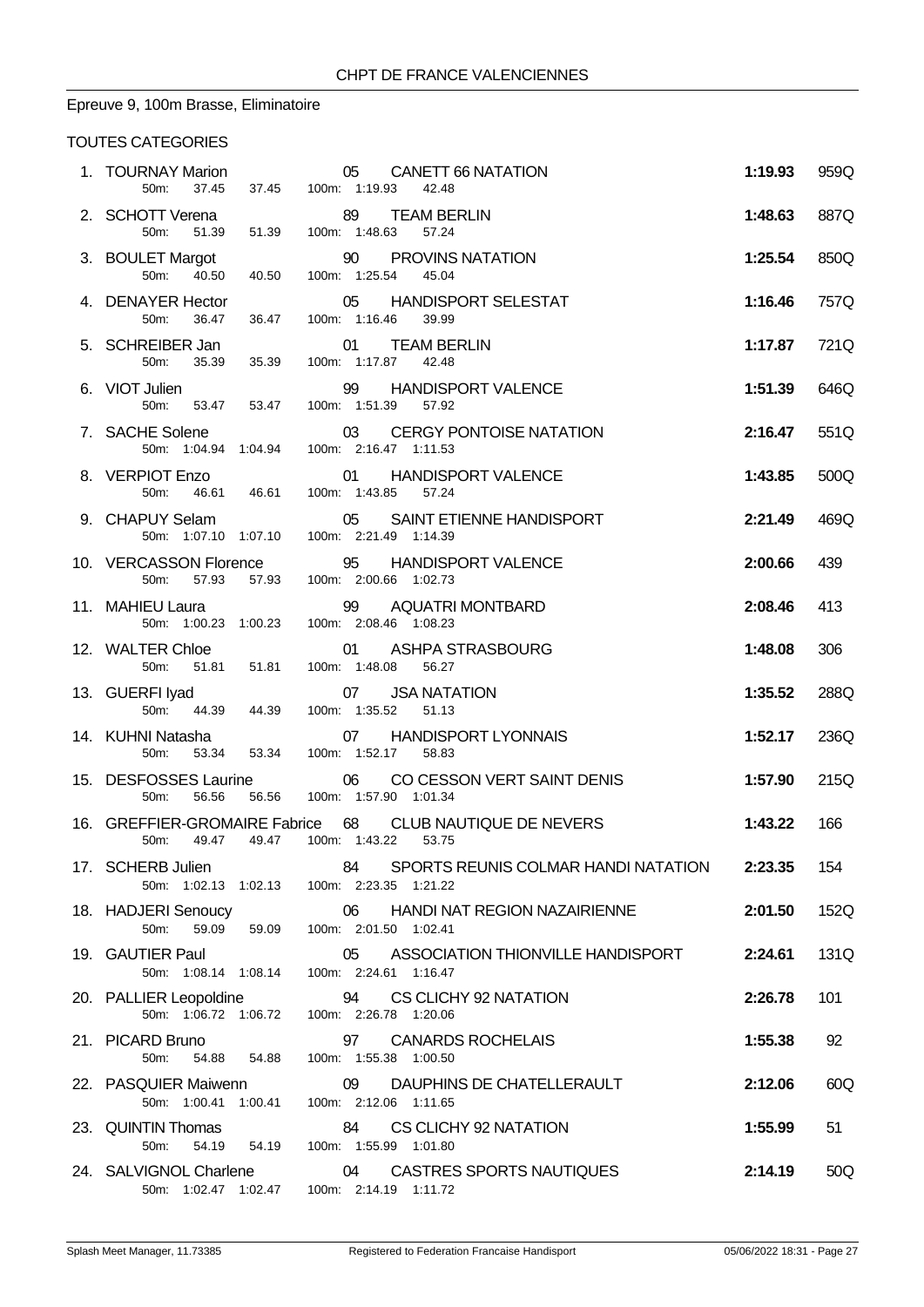# Epreuve 9, Tous, 100m Brasse, Eliminatoire, TOUTES CATEGORIES

| Rang           |                                                                       | Né en Club                                                                                             |         | Temps Points   |
|----------------|-----------------------------------------------------------------------|--------------------------------------------------------------------------------------------------------|---------|----------------|
|                | 25. JULIEN Quentin                                                    | <b>CLUB HANDISPORT AIXOIS</b><br>04<br>50m: 1:16.20 1:16.20 100m: 2:41.40 1:25.20                      | 2:41.40 | 45Q            |
|                | 26. FAYOLLE Frederic<br>50m: 1:02.32 1:02.32                          | 74 Handisport Villefranche Sur Sa<br>100m: 2:19.01 1:16.69                                             | 2:19.01 | 36             |
|                | 27. VERON Julie<br>50m: 1:09.16 1:09.16                               | <b>HANDISPORT BREST</b><br>07<br>100m: 2:20.34 1:11.18                                                 | 2:20.34 | 27Q            |
|                | 28. ROCHDI Chams<br>50m: 1:24.44 1:24.44                              | 09<br>GUYENNE HANDINAGES BORDEAUX<br>100m: 2:55.04 1:30.60                                             | 2:55.04 | 21Q            |
|                | 29. CATARINO Christophe                                               | 74<br>ASMF ASSOCIATION HANISPORT DE PARIS<br>50m: 1:09.34 1:09.34 100m: 2:25.16 1:15.82                | 2:25.16 | 20             |
|                | 30. BOYER Leandre<br>50m: 1:11.44 1:11.44                             | 10<br>SAINT ETIENNE HANDISPORT<br>100m: 2:30.89 1:19.45                                                | 2:30.89 | 11Q            |
|                | 31. CHEVREUIL Nicole<br>50m: 1:11.62 1:11.62                          | 55 HANDI NAT REGION NAZAIRIENNE<br>100m: 2:29.94 1:18.32                                               | 2:29.94 | 9              |
|                | 32. CAPAROS AUDIGIER Lea<br>50m: 1:14.53 1:14.53                      | 00 <sup>°</sup><br><b>HANDISPORT VALENCE</b><br>100m: 2:36.92 1:22.39                                  | 2:36.92 | 6              |
|                | <b>SCHERB Laetitia</b><br>50m: 1:33.94 1:33.94                        | 76<br>SPORTS REUNIS COLMAR HANDI NATATION<br>100m: 3:18.72 1:44.78                                     | 3:18.72 | 6              |
|                | 34. LAFITTE Catherine<br>50m: 1:25.67 1:25.67                         | 68<br><b>CANARDS ROCHELAIS</b><br>100m: 3:02.69 1:37.02                                                | 3:02.69 | 4              |
|                | 35. RERIBALLAH Liana<br>50m: 1:17.51 1:17.51                          | ASSOCIATION THIONVILLE HANDISPORT<br>10<br>100m: 2:44.42 1:26.91                                       | 2:44.42 | 1              |
|                | 36. PASQUIER Lenaick<br>50m: 1:10.46 1:10.46                          | DAUPHINS DE CHATELLERAULT<br>05<br>100m: 2:30.66 1:20.20                                               | 2:30.66 | ?              |
|                | <b>DUFOUR Louna</b><br>50m: 1:24.49 1:24.49                           | 07<br><b>HANDISPORT BREST</b><br>100m: 2:51.46 1:26.97                                                 | 2:51.46 | $\overline{?}$ |
|                | <b>AOUAD Lina</b><br>50m: 1:28.87 1:28.87                             | 11<br><b>CNBV BELLEGARDE</b><br>100m: 3:06.75 1:37.88                                                  | 3:06.75 | $\tilde{?}$    |
|                | <b>DEZIER Pierre</b><br>50m: 1:26.85 1:26.85                          | ASMF ASSOCIATION HANISPORT DE PARIS<br>77<br>100m: 3:23.58 1:56.73                                     | 3:23.58 | ?              |
| disq.<br>disq. | <b>MICHAELIS Tom</b><br><b>BORALI Lenaig</b><br>disq. TALLON Matthieu | 96<br><b>CLUB HANDISPORT AIXOIS</b><br>08<br><b>HANDISPORT BREST</b><br>88<br><b>HANDPHYCLUB DIJON</b> |         |                |

| Epreuve 10<br>05/06/2022 |                           |            | 50 <sub>m</sub> Dos                       | 2016 et plus agés<br>Liste résultats Eliminatoires |        |
|--------------------------|---------------------------|------------|-------------------------------------------|----------------------------------------------------|--------|
| Rang                     |                           | Né en Club |                                           | Temps                                              | Points |
| <b>JUNIOR</b>            |                           |            |                                           |                                                    |        |
|                          | <b>SACHE Solene</b>       | 03         | <b>CERGY PONTOISE NATATION</b>            | 53.98                                              | 728Q   |
| $2^{+}$                  | <b>CHAPUY Selam</b>       | 05         | SAINT ETIENNE HANDISPORT                  | 57.22                                              | 613Q   |
| 3.                       | <b>GRANJUX Dimitri</b>    | 05         | <b>HANDICAP SPORTS LOISIRS BONNEVILLE</b> | 49.98                                              | 497Q   |
| 4                        | <b>GAUTIER Paul</b>       | 05         | ASSOCIATION THIONVILLE HANDISPORT         | 59.51                                              | 175Q   |
| 5.                       | <b>MARTIN BORIE Elisa</b> | 05         | <b>HANDISPORT LYONNAIS</b>                | 1:15.75                                            | 127Q   |
| 6.                       | FEIPEL Theo               | 04         | ASSOCIATION THIONVILLE HANDISPORT         | 1:15.53                                            | 56Q    |
|                          | 7. FLEURY Laurine         | 03         | MONTPELLIER PAILLADE NATATION             | 59.68                                              | 25Q    |
|                          | ALY SAID Hanna            | 03         | ASSOCIATION THIONVILLE HANDISPORT         | 1:33.68                                            | 25Q    |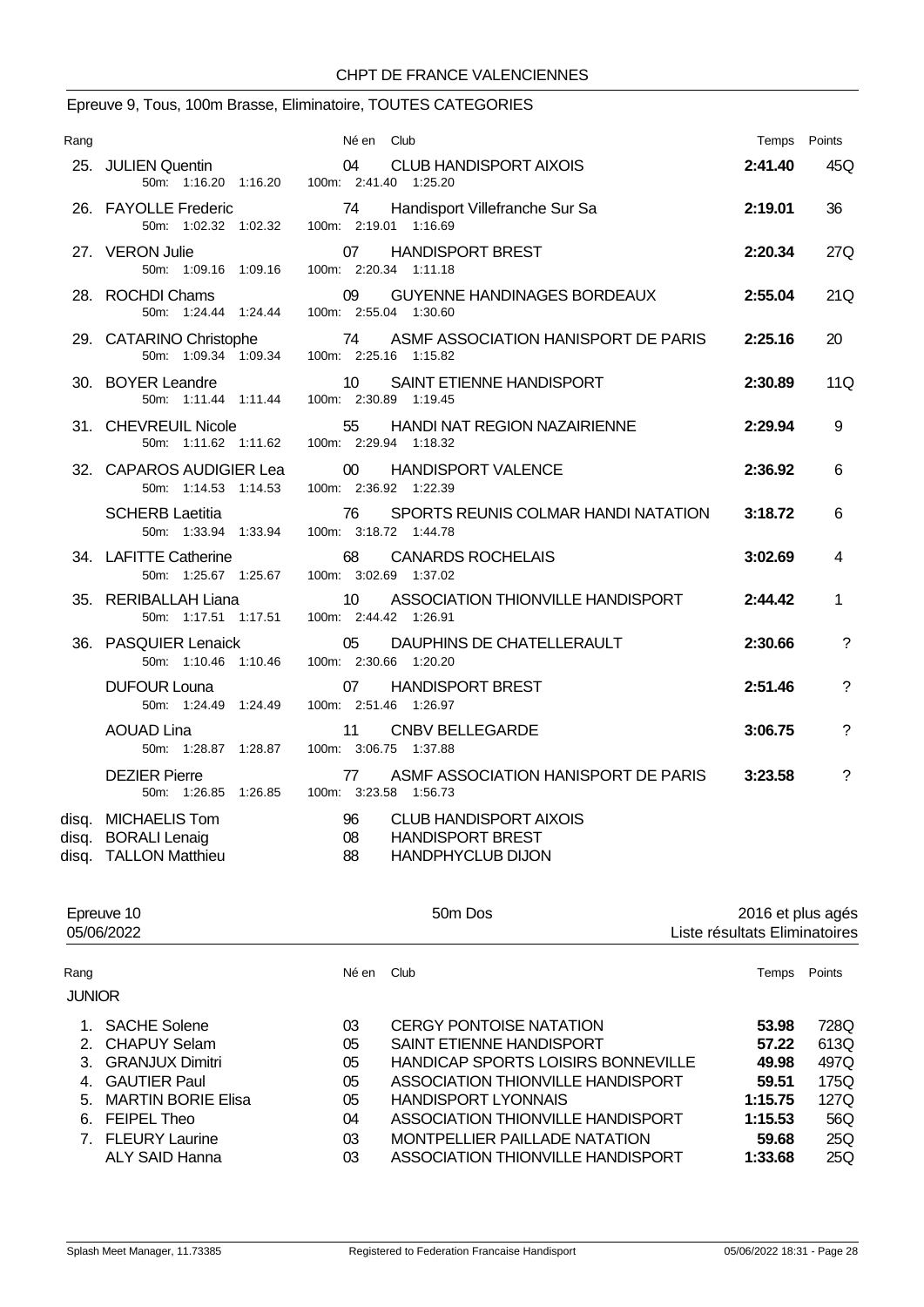### Epreuve 10, 50m Dos, Eliminatoire

### MASTER

|     | 1. LE GLOANIC Thierry     | 63 | <b>CLUB NAUTIQUE HAVRAIS</b>        | 56.77   | 248Q            |
|-----|---------------------------|----|-------------------------------------|---------|-----------------|
|     | 2. SERRES Sandrine        | 72 | <b>TOAC NATATION</b>                | 1:43.33 | 83              |
|     | 3. HAMZAOUI Madjeriba     | 64 | <b>GUYENNE HANDINAGES BORDEAUX</b>  | 1:30.25 |                 |
|     | <b>SAVAGE Veronique</b>   | 67 | ASMF ASSOCIATION HANISPORT DE PARIS | 2:11.72 |                 |
|     | disq. BILY Didier         | 57 | HANDISPORT SAINTONGE ROYAN          |         |                 |
|     | <b>TOUTES CATEGORIES</b>  |    |                                     |         |                 |
|     | 1. SACHE Solene           | 03 | <b>CERGY PONTOISE NATATION</b>      | 53.98   | 728Q            |
|     | 2. XAVIER Lea             | 96 | MONTPELLIER PAILLADE NATATION       | 55.81   | 663Q            |
|     | 3. CHAPUY Selam           | 05 | SAINT ETIENNE HANDISPORT            | 57.22   | 613Q            |
|     | 4. GRANJUX Dimitri        | 05 | HANDICAP SPORTS LOISIRS BONNEVILLE  | 49.98   | 497Q            |
|     | 5. DURANTE Xavier         | 94 | <b>CLUB HANDISPORT AIXOIS</b>       | 1:21.19 | 279Q            |
|     | 6. LE GLOANIC Thierry     | 63 | <b>CLUB NAUTIQUE HAVRAIS</b>        | 56.77   | 248Q            |
|     | 7. GAUTIER Paul           | 05 | ASSOCIATION THIONVILLE HANDISPORT   | 59.51   | 175Q            |
|     | 8. RABINE Pierre          | 99 | <b>ASPTT NANTES NATATION</b>        | 1:27.09 | 169Q            |
| 9.  | <b>MARTIN BORIE Elisa</b> | 05 | <b>HANDISPORT LYONNAIS</b>          | 1:15.75 | 127Q            |
|     | 10. RAMBAUD Marion        | 96 | <b>HANDISPORT MARSEILLE</b>         | 1:23.10 | 93              |
|     | 11. SERRES Sandrine       | 72 | <b>TOAC NATATION</b>                | 1:43.33 | 83              |
|     | 12. DE LUCA Adeline       | 86 | <b>GUYENNE HANDINAGES BORDEAUX</b>  | 1:36.99 | 70              |
|     | 13. FEIPEL Theo           | 04 | ASSOCIATION THIONVILLE HANDISPORT   | 1:15.53 | 56Q             |
|     | 14. FLEURY Laurine        | 03 | MONTPELLIER PAILLADE NATATION       | 59.68   | 25Q             |
|     | <b>ALY SAID Hanna</b>     | 03 | ASSOCIATION THIONVILLE HANDISPORT   | 1:33.68 | 25Q             |
| 16. | <b>MATTEI Clara</b>       | 95 | <b>HANDISPORT MARSEILLE</b>         | 1:34.48 | 23              |
|     | 17. QUINTIN Thomas        | 84 | CS CLICHY 92 NATATION               | 55.77   | 12 <sup>2</sup> |
|     | 18. HAMZAOUI Madjeriba    | 64 | <b>GUYENNE HANDINAGES BORDEAUX</b>  | 1:30.25 |                 |
|     | <b>SAVAGE Veronique</b>   | 67 | ASME ASSOCIATION HANISPORT DE PARIS | 2:11.72 |                 |
|     | disq. BILY Didier         | 57 | <b>HANDISPORT SAINTONGE ROYAN</b>   |         |                 |

| Epreuve 11<br>05/06/2022 |                                                             | 100m Papillon                                                 | 2016 et plus agés<br>Liste résultats Eliminatoires |  |
|--------------------------|-------------------------------------------------------------|---------------------------------------------------------------|----------------------------------------------------|--|
| Rang                     |                                                             | Né en Club                                                    | Temps Points                                       |  |
| <b>JEUNES</b>            |                                                             |                                                               |                                                    |  |
|                          | 1. MASSE Zelia<br>35.71<br>50 <sub>m</sub> :<br>35.71       | STADE BETHUNOIS PELICAN CLUB<br>06<br>100m: 1:16.32<br>40.61  | 1:16.32<br>741Q                                    |  |
| 2.                       | LE HELLEY Zia<br>$50m$ :<br>42.48<br>42.48                  | CLUB NAUTIQUE PAYS DE LOUDEAC<br>06<br>100m: 1:34.09<br>51.61 | 1:34.09<br>174                                     |  |
|                          | 3. DESFOSSES Laurine<br>54.10<br>54.10<br>50m:              | 06<br>CO CESSON VERT SAINT DENIS<br>100m: 1:58.77 1:04.67     | 1:58.77<br>14                                      |  |
|                          | <b>BEN CHRIF Nawfal</b><br>41.77<br>41.77<br>50m:           | <b>TOAC NATATION</b><br>08<br>100m: 1:33.98<br>52.21          | 1:33.98<br>13                                      |  |
|                          | 5. VERON Julie<br>56.84<br>$50m$ :<br>56.84                 | <b>HANDISPORT BREST</b><br>07<br>100m: 1:56.90<br>1:00.06     | 1:56.90<br>11                                      |  |
|                          | 6. PASQUIER Maiwenn<br>50m: 1:01.37 1:01.37                 | DAUPHINS DE CHATELLERAULT<br>09<br>100m: 2:16.07 1:14.70      | 2:16.07                                            |  |
| <b>JUNIOR</b>            |                                                             |                                                               |                                                    |  |
| 1.                       | <b>MORCEAU Leane</b><br>37.05<br>37.05<br>50 <sub>m</sub> : | CAPO LIMOGES NATATION<br>03<br>100m: 1:18.64<br>41.59         | 1:18.64<br>544Q                                    |  |

2. MAZET VIGNAUD Luan 03 MONTPELLIER PAILLADE NATATION **1:25.25** 380Q 50m: 38.39 38.39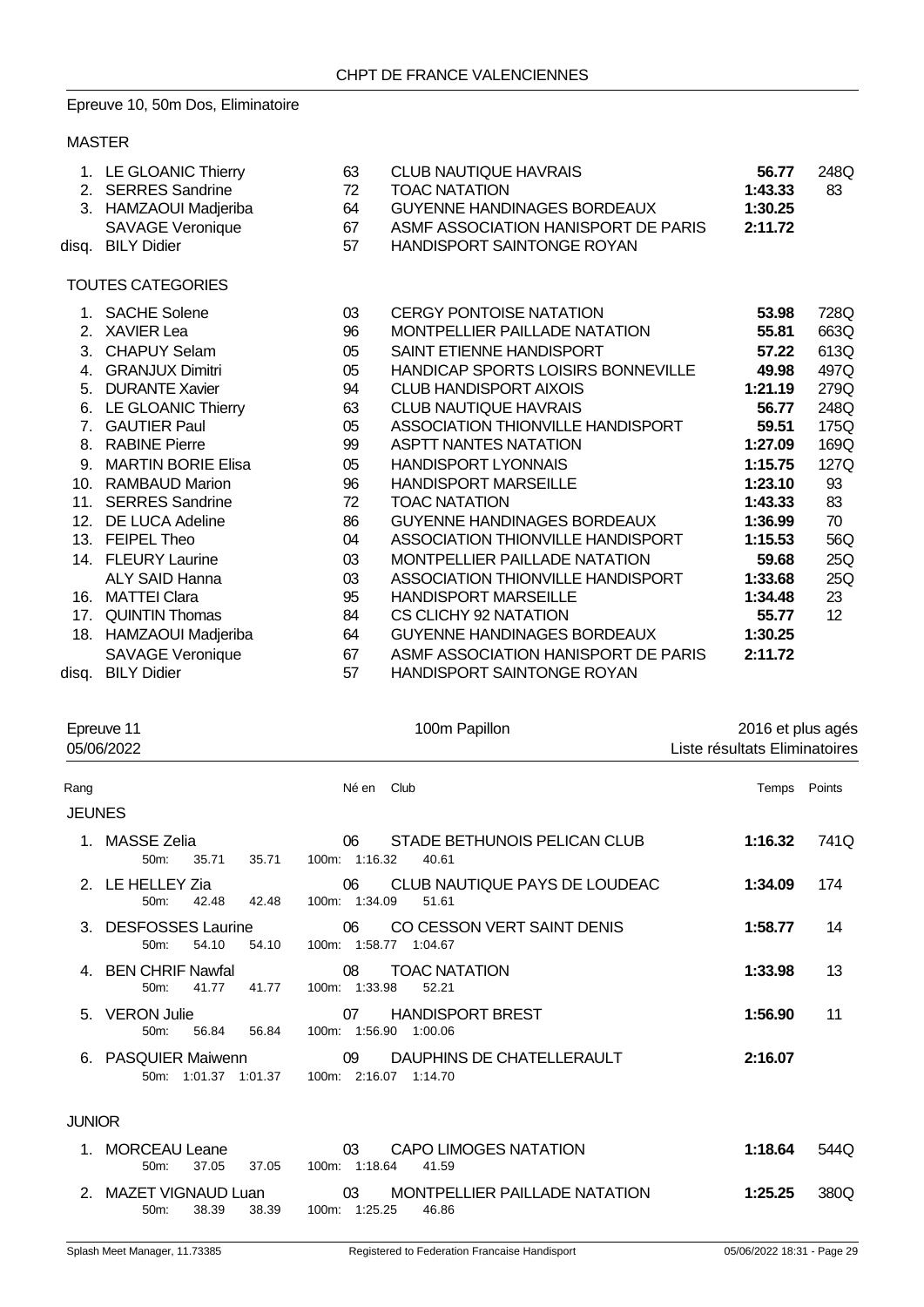|               | Epreuve 11, Tous, 100m Papillon, Eliminatoire, JUNIOR                         |                                      |                                  |               |                                                                   |         |                |
|---------------|-------------------------------------------------------------------------------|--------------------------------------|----------------------------------|---------------|-------------------------------------------------------------------|---------|----------------|
| Rang          |                                                                               |                                      |                                  | Né en<br>Club |                                                                   | Temps   | Points         |
|               | 3. VIEIRA Quentin<br>50m:<br>33.00                                            | 33.00                                | 04<br>100m: 1:09.87              |               | RC BRON DECINES NATATION<br>36.87                                 | 1:09.87 | 341            |
|               | 4. PASQUIER Lenaick<br>50m:<br>59.94                                          | 59.94                                | 05<br>100m: 2:15.86 1:15.92      |               | DAUPHINS DE CHATELLERAULT                                         | 2:15.86 |                |
| <b>MASTER</b> |                                                                               |                                      |                                  |               |                                                                   |         |                |
|               | 1. GREFFIER-GROMAIRE Fabrice<br>50m:<br>44.05                                 | 44.05                                | 68<br>100m: 1:38.10              |               | <b>CLUB NAUTIQUE DE NEVERS</b><br>54.05                           | 1:38.10 | $\overline{2}$ |
|               | 2. SENIGRA Melisa<br>59.01<br>50m:                                            | 59.01                                | 76<br>100m: 2:11.31 1:12.30      |               | CLUB DE NATATION SPORTIVE LES ALBATROS 2:11.31                    |         |                |
|               | <b>TOUTES CATEGORIES</b>                                                      |                                      |                                  |               |                                                                   |         |                |
|               | 1. BREUER Janina<br>50m:<br>34.10                                             | 34.10                                | 98<br>100m: 1:13.03              |               | <b>TEAM BERLIN</b><br>38.93                                       | 1:13.03 | 829Q           |
|               | 2. MASSE Zelia<br>50m:<br>35.71                                               | 35.71                                | 06<br>100m: 1:16.32              |               | STADE BETHUNOIS PELICAN CLUB<br>40.61                             | 1:16.32 | 741Q           |
|               | 3. ROZOY Charles<br>50m:<br>32.57                                             | 32.57                                | 87<br>100m: 1:08.49              |               | HANDISPORT ANTIBES MEDITERRANNEE<br>35.92                         | 1:08.49 | 652Q           |
|               | 4. BOULET Margot<br>50m:<br>36.22                                             | 36.22                                | 90<br>100m: 1:16.96              |               | PROVINS NATATION<br>40.74                                         | 1:16.96 | 636Q           |
|               | 5. CORNIC Mael<br>50m:<br>32.91                                               | 32.91                                | 00 <sup>°</sup><br>100m: 1:09.46 |               | <b>HANDISPORT BREST</b><br>36.55                                  | 1:09.46 | 579Q           |
|               | <b>MORCEAU Leane</b><br>50m:<br>37.05                                         | 37.05                                | 03<br>100m: 1:18.64              |               | <b>CAPO LIMOGES NATATION</b><br>41.59                             | 1:18.64 | 544Q           |
|               | 7. LORANDI Elodie<br>50m:<br>37.00                                            | 37.00                                | 89<br>100m: 1:23.53              |               | HANDISPORT ANTIBES MEDITERRANNEE<br>46.53                         | 1:23.53 | 430Q           |
|               | 8. MAZET VIGNAUD Luan<br>38.39<br>50m:                                        | 38.39                                | 03<br>100m: 1:25.25              |               | MONTPELLIER PAILLADE NATATION<br>46.86                            | 1:25.25 | 380Q           |
|               | 9. VIEIRA Quentin<br>50m:<br>33.00                                            | 33.00                                | 04<br>100m: 1:09.87              |               | <b>RC BRON DECINES NATATION</b><br>36.87                          | 1:09.87 | 341            |
|               | 10. LE HELLEY Zia<br>50m: 42.48 42.48 100m: 1:34.09                           |                                      |                                  |               | 06 CLUB NAUTIQUE PAYS DE LOUDEAC<br>51.61                         | 1:34.09 | 174            |
|               | 11. COUSIN Cassandre<br>50m: 45.52 45.52 100m: 1:40.67 55.15                  |                                      | 99                               |               | <b>HANDISPORT VALENCE</b>                                         | 1:40.67 | 83             |
|               | 54.10<br>50m:                                                                 | 54.10  100m: 1:58.77  1:04.67        |                                  |               | 12. DESFOSSES Laurine 06 CO CESSON VERT SAINT DENIS               | 1:58.77 | 14             |
|               | 13. BEN CHRIF Nawfal<br>50m: 41.77  41.77  100m: 1:33.98  52.21               |                                      |                                  | 08            | <b>TOAC NATATION</b>                                              | 1:33.98 | 13             |
|               | 14. VERON Julie<br>50m: 56.84 56.84 100m: 1:56.90 1:00.06                     |                                      |                                  |               | 07 HANDISPORT BREST                                               | 1:56.90 | 11             |
|               | 50 <sub>m</sub><br>44.05                                                      | 44.05                                | 100m: 1:38.10                    |               | 15. GREFFIER-GROMAIRE Fabrice 68 CLUB NAUTIQUE DE NEVERS<br>54.05 | 1:38.10 | 2              |
|               | 16. SENIGRA Melisa                                                            | 59.01  59.01  100m: 2:11.31  1:12.30 | 76                               |               | CLUB DE NATATION SPORTIVE LES ALBATROS 2:11.31                    |         |                |
|               | 50m:<br>PASQUIER Lenaick 05 DAUPHIN<br>50m: 59.94 59.94 100m: 2:15.86 1:15.92 |                                      |                                  |               | DAUPHINS DE CHATELLERAULT                                         | 2:15.86 |                |
|               | 50m: 1:01.37 1:01.37 100m: 2:16.07 1:14.70                                    |                                      |                                  |               | PASQUIER Maiwenn 09 DAUPHINS DE CHATELLERAULT                     | 2:16.07 |                |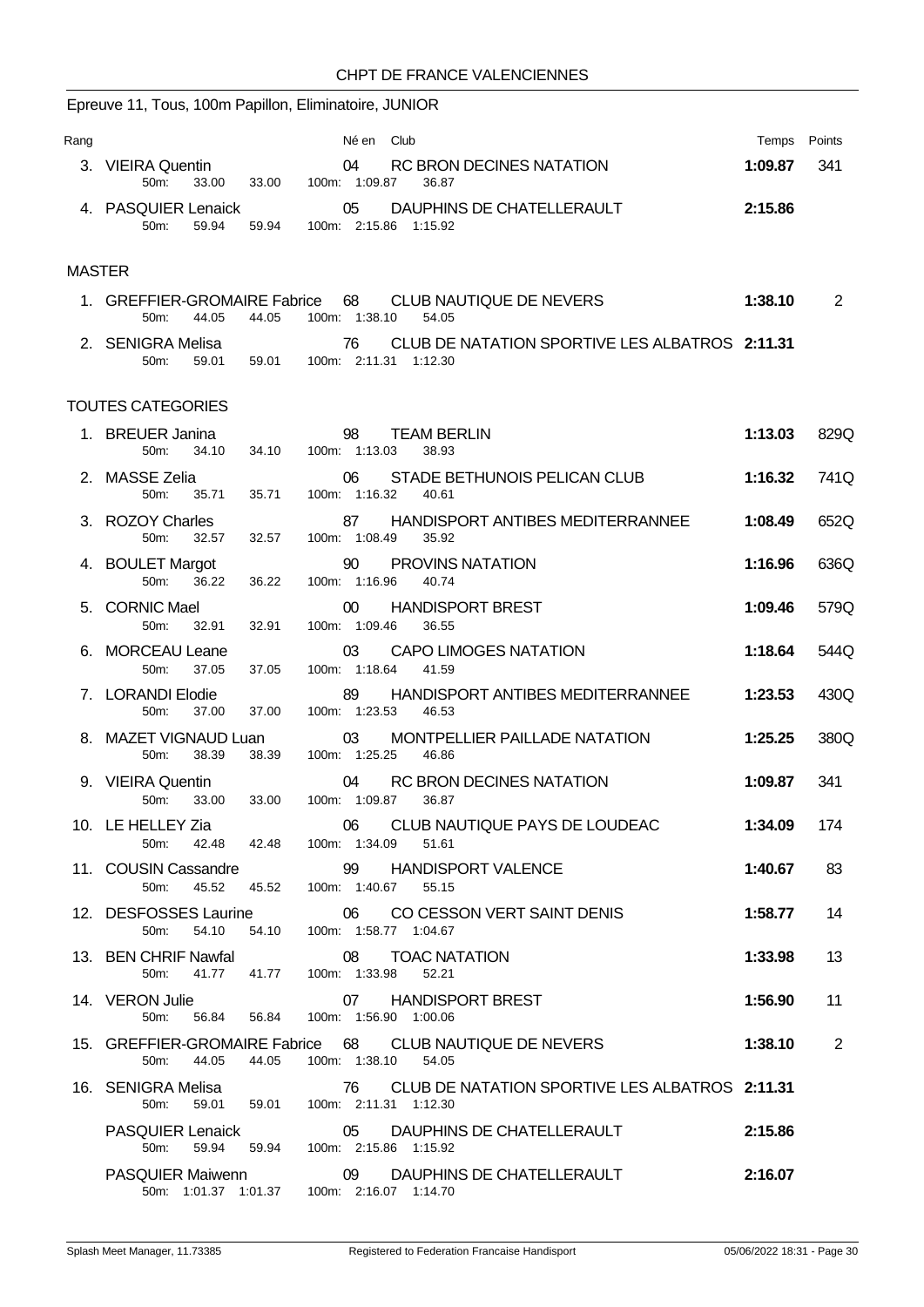|               | Epreuve 11, Tous, 100m Papillon, Eliminatoire, TOUTES CATEGORIES |         |                     |                                                            |                       |         |                    |         |                            |                               |
|---------------|------------------------------------------------------------------|---------|---------------------|------------------------------------------------------------|-----------------------|---------|--------------------|---------|----------------------------|-------------------------------|
| Rang          |                                                                  |         | Né en               | Club                                                       |                       |         |                    |         | Temps                      | Points                        |
|               | disq. LAURENT Elise                                              |         | 92                  | <b>HANDISPORT VALENCE</b>                                  |                       |         |                    |         |                            |                               |
|               |                                                                  |         |                     |                                                            |                       |         |                    |         |                            |                               |
|               | Epreuve 12                                                       |         |                     | 200m Libre                                                 |                       |         |                    |         |                            | 2016 et plus agés             |
|               | 05/06/2022                                                       |         |                     |                                                            |                       |         |                    |         |                            | Liste résultats Eliminatoires |
| Rang          |                                                                  |         | Né en               | Club                                                       |                       |         |                    |         | Temps                      | Points                        |
| <b>JUNIOR</b> |                                                                  |         |                     |                                                            |                       |         |                    |         |                            |                               |
|               | <b>GRANJUX Dimitri</b><br>50m:<br>48.50                          | 48.50   | 05<br>100m: 1:42.17 | <b>HANDICAP SPORTS LOISIRS BONNEVILLE</b><br>53.67         | 150m: 2:35.50         | 53.33   | 200m: 3:25.77      |         | 3:25.77<br>50.27           | 362Q                          |
| 2.            | <b>SACHE Solene</b><br>$50m$ :<br>53.19                          | 53.19   | 03<br>100m: 1:51.77 | <b>CERGY PONTOISE NATATION</b><br>58.58                    | 150m: 2:50.86         | 59.09   | 200m:              | 3:50.23 | 3:50.23<br>59.37           | 359Q                          |
| 3.            | <b>CHAPUY Selam</b><br>50m:<br>59.12                             | 59.12   | 05                  | SAINT ETIENNE HANDISPORT<br>100m: 2:01.78 1:02.66          | 150m: 3:03.27 1:01.49 |         | 200m:              |         | 4:04.03<br>4:04.03 1:00.76 | 239Q                          |
| 4             | <b>FEIPEL Theo</b><br>50m: 1:04.43                               | 1:04.43 | 04<br>100m: 2:14.64 | ASSOCIATION THIONVILLE HANDISPORT<br>1:10.21               | 150m: 3:25.67         | 1:11.03 | 200m:              | 4:35.29 | 4:35.29<br>1:09.62         | 83                            |
| 5.            | <b>MARTIN BORIE Elisa</b><br>50m: 1:08.06 1:08.06                |         | 05                  | <b>HANDISPORT LYONNAIS</b><br>100m: 2:21.33 1:13.27        | 150m: 3:33.72         | 1:12.39 | 200 <sub>m</sub> : |         | 4:35.87<br>4:35.87 1:02.15 | 71                            |
| 6.            | <b>GAUTIER Paul</b><br>50m: 1:00.12 1:00.12                      |         | 05                  | ASSOCIATION THIONVILLE HANDISPORT<br>100m: 2:07.07 1:06.95 | 150m: 3:15.07 1:08.00 |         | 200m:              |         | 4:22.98<br>4:22.98 1:07.91 | 24                            |
|               | 7. ALY SAID Hanna<br>50m: 1:19.14 1:19.14                        |         | 03<br>100m: 2:45.45 | ASSOCIATION THIONVILLE HANDISPORT<br>1:26.31               | 150m: 4:13.56 1:28.11 |         | 200m:              |         | 5:40.07<br>5:40.07 1:26.51 | 11                            |
| <b>MASTER</b> |                                                                  |         |                     |                                                            |                       |         |                    |         |                            |                               |

| 1. SMETANINE David                | $\sim$ 74<br><b>GRENOBLE ALP 38</b>                              | 3:10.65            | 848Q |
|-----------------------------------|------------------------------------------------------------------|--------------------|------|
| 43.25<br>43.25<br>$50m$ :         | 47.47<br>49.16<br>100m: 1:30.72<br>150m: 2:19.88<br>200m:        | 50.77<br>3:10.65   |      |
| 2. POURET Katia                   | DAUPHINS LURONS<br>$\sim$ 72                                     | 3:32.00            | 551Q |
| 46.08<br>46.08<br>50 <sub>m</sub> | 100m: 1:39.21<br>150m: 2:35.92<br>56.71<br>53.13<br>200m:        | 56.08<br>3:32.00   |      |
| 3. SERRES Sandrine                | <b>TOAC NATATION</b><br>72                                       | 7:10.14            | 175Q |
| 50m: 1:46.22 1:46.22              | 100m: 3:33.09<br>150m:<br>1:49.96<br>1:46.87<br>5:23.05<br>200m: | 7:10.14 1:47.09    |      |
| 4. LE GLOANIC Thierry             | CLUB NAUTIQUE HAVRAIS<br>63                                      | 4:09.85            | 53   |
| 58.15<br>58.15<br>$50m$ :         | 200m:<br>2:03.05<br>1:04.90<br>150m: 3:06.82<br>100m:<br>1:03.77 | 4:09.85<br>1:03.03 |      |
| 5. HAMZAOUI Madjeriba 64          | <b>GUYENNE HANDINAGES BORDEAUX</b>                               | 6:35.41            |      |
| 50m: 1:31.86<br>1:31.86           | 3:12.99<br>1:41.13<br>150m:<br>4:55.28 1:42.29<br>200m:<br>100m: | 6:35.41<br>1:40.13 |      |
| SAVAGE Veronique 67               | ASMF ASSOCIATION HANISPORT DE PARIS                              | 9:08.94            |      |
| 50m: 2:07.75 2:07.75              | 100m: 4:32.96 2:25.21<br>150m: 6:46.15 2:13.19<br>200m:          | 9:08.94 2:22.79    |      |

## TOUTES CATEGORIES

| 1. SMETANINE David |       |         |          | 74            | <b>GRENOBLE ALP 38</b>  |       |               |                                    |       |               | 3:10.65 | 848Q |
|--------------------|-------|---------|----------|---------------|-------------------------|-------|---------------|------------------------------------|-------|---------------|---------|------|
| 50m                | 43.25 | 43.25   | $100m$ : | 1:30.72       | 47.47                   |       | 150m: 2:19.88 | 49.16                              | 200m: | 3:10.65       | 50.77   |      |
| 2. POURET Katia    |       |         |          | 72            | DAUPHINS LURONS         |       |               |                                    |       |               | 3:32.00 | 551Q |
| 50m                | 46.08 | 46.08   | 100m:    | 1:39.21       | 53.13                   |       | 150m: 2:35.92 | 56.71                              | 200m: | 3:32.00       | 56.08   |      |
| 3. GRANJUX Dimitri |       |         |          | 05            |                         |       |               | HANDICAP SPORTS LOISIRS BONNEVILLE |       |               | 3:25.77 | 362Q |
| $50m$ :            | 48.50 | 48.50   | 100m:    | 1:42.17       | 53.67                   |       | 150m: 2:35.50 | 53.33                              |       | 200m: 3:25.77 | 50.27   |      |
| 4. SACHE Solene    |       |         |          | 03            | CERGY PONTOISE NATATION |       |               |                                    |       |               | 3:50.23 | 359Q |
| $50m$ :            | 53.19 | 53.19   | $100m$ : | 1:51.77       | 58.58                   |       | 150m: 2:50.86 | 59.09                              | 200m: | 3:50.23       | 59.37   |      |
| 5. DURANTE Xavier  |       |         |          | 94            | CLUB HANDISPORT AIXOIS  |       |               |                                    |       |               | 5:44.70 | 326Q |
| 50m: 1:25.74       |       | 1:25.74 |          | 100m: 2:51.97 | 1:26.23                 | 150m: | 4:18.60       | 1:26.63                            | 200m: | 5:44.70       | 1:26.10 |      |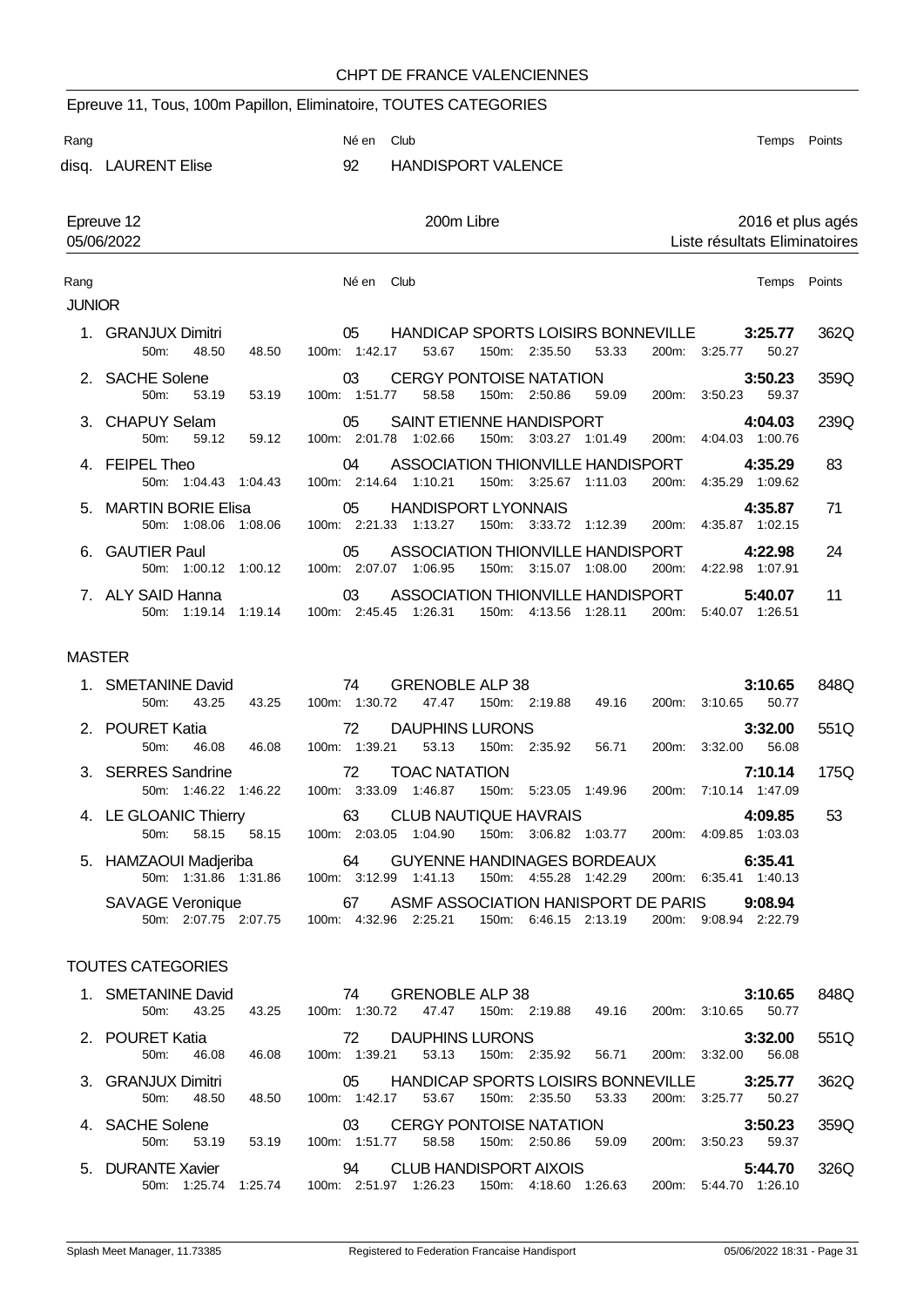# Epreuve 12, Tous, 200m Libre, Eliminatoire, TOUTES CATEGORIES

| Rang |                     | Né en Club                                                                                                                                                                                         | Temps Points |      |
|------|---------------------|----------------------------------------------------------------------------------------------------------------------------------------------------------------------------------------------------|--------------|------|
|      |                     |                                                                                                                                                                                                    |              |      |
|      |                     | 6. CHAPUY Selam 05 SAINT ETIENNE HANDISPORT 4:04.03<br>50m: 59.12 59.12 100m: 2:01.78 1:02.66 150m: 3:03.27 1:01.49 200m: 4:04.03 1:00.76                                                          |              | 239Q |
|      |                     | 7:10.14<br>7:10.14 7:10.14 TOAC NATATION 5:23.05 1:49.96 50m: 1:46.22 1:46.22 100m: 3:33.09 1:46.87 150m: 5:23.05 1:49.96                                                                          | 7:10.14      | 175Q |
|      | 8. RABINE Pierre    | 11/128.66 1128.66 100m: 3:05.28 1:36.62 150m: 4:42.66 1:37.38 200m: 6:26.63 1:43.97                                                                                                                |              | 118Q |
|      | 9. FEIPEL Theo      | EL Theo <b>1.35.29</b><br>50m: 1:04.43 1:04.43 100m: 2:14.64 1:10.21 150m: 3:25.67 1:11.03 200m: 4:35.29 1:09.62                                                                                   |              | 83   |
|      |                     | TIN BORIE Elisa (1.08.06 05 HANDISPORT LYONNAIS 4:35.87 4:35.87 1.08.06 1.08.06 100m: 2:21.33 1:13.27 150m: 3:33.72 1:12.39 200m: 4:35.87 1:02.15<br>10. MARTIN BORIE Elisa 65 HANDISPORT LYONNAIS |              | 71   |
|      |                     | 11. LE GLOANIC Thierry 63 CLUB NAUTIQUE HAVRAIS 4:09.85 4:09.85<br>58.15 58.15 58.15 100m: 2:03.05 1:04.90 150m: 3:06.82 1:03.77 200m: 4:09.85 1:03.03                                             |              | 53   |
|      |                     | 12. GAUTIER Paul <b>122.98</b> COMPOST ASSOCIATION THIONVILLE HANDISPORT 4:22.98<br>50m: 1:00.12 1:00.12 100m: 2:07.07 1:06.95 150m: 3:15.07 1:08.00 200m: 4:22.98 1:07.91                         |              | 24   |
|      | 50m:                | 13. MAZOUL Merdhine <b>120 OLAR MONTPELLIER PAILLADE NATATION</b> 3:23.27<br>41.61  41.61  100m: 1:32.04  50.43  150m: 2:28.66  56.62<br>200m: 3:23.27 54.61                                       |              | 12   |
|      |                     | 14. ALY SAID Hanna $\qquad \qquad 03$ ASSOCIATION THIONVILLE HANDISPORT<br>50m: 1:19.14 1:19.14 100m: 2:45.45 1:26.31 150m: 4:13.56 1:28.11 200m: 5:40.07 1:26.51                                  | 5:40.07      | 11   |
|      | 15. RAMBAUD Marion  | $\sim$ 96<br>HANDISPORT MARSEILLE<br>50m: 1:22.16 1:22.16 100m: 2:47.46 1:25.30 150m: 4:16.17 1:28.71 200m: 5:43.45 1:27.28                                                                        | 5:43.45      | 9    |
|      | 16. DE LUCA Adeline | 86 GUYENNE HANDINAGES BORDEAUX 6:51.70<br>50m: 1:36.54 1:36.54 100m: 3:20.26 1:43.72 150m: 5:04.96 1:44.70 200m: 6:51.70 1:46.74                                                                   |              | 3    |
|      |                     | 17. HAMZAOUI Madjeriba 64 GUYENNE HANDINAGES BORDEAUX 6:35.41<br>50m: 1:31.86 1:31.86 100m: 3:12.99 1:41.13 150m: 4:55.28 1:42.29 200m: 6:35.41 1:40.13                                            |              |      |
|      |                     | SAVAGE Veronique 67 ASMF ASSOCIATION HANISPORT DE PARIS 9:08.94<br>50m: 2:07.75 2:07.75 100m: 4:32.96 2:25.21 150m: 6:46.15 2:13.19<br>200m: 9:08.94 2:22.79                                       |              |      |

|               | 400m Libre<br>2016 et plus agés<br>Epreuve 13<br>05/06/2022<br>Liste résultats Eliminatoires |                  |                |                |                                |                            |                |                               |                |                |                    |                |        |
|---------------|----------------------------------------------------------------------------------------------|------------------|----------------|----------------|--------------------------------|----------------------------|----------------|-------------------------------|----------------|----------------|--------------------|----------------|--------|
| Rang          |                                                                                              |                  |                |                | Club<br>Né en                  |                            |                |                               |                |                |                    | Temps          | Points |
| <b>JEUNES</b> |                                                                                              |                  |                |                |                                |                            |                |                               |                |                |                    |                |        |
|               | 1. MASSE Zelia                                                                               |                  |                |                | 06                             |                            |                | STADE BETHUNOIS PELICAN CLUB  |                |                |                    | 5:10.88        | 809Q   |
|               | 50 <sub>m</sub> :<br>$100m$ :                                                                | 33.88<br>1:11.81 | 33.88<br>37.93 | 150m:<br>200m: | 1:50.85<br>2:31.55             | 39.04<br>40.70             | 250m:<br>300m: | 3:12.00<br>3:52.78            | 40.45<br>40.78 | 350m:<br>400m: | 4:32.21<br>5:10.88 | 39.43<br>38.67 |        |
|               | 2. LE HELLEY Zia                                                                             |                  |                |                | 06                             |                            |                | CLUB NAUTIQUE PAYS DE LOUDEAC |                |                |                    | 5:49.30        | 296Q   |
|               | $50m$ :<br>100m:                                                                             | 37.82<br>1:20.37 | 37.82<br>42.55 | 150m:<br>200m: | 2:04.86<br>2:49.97             | 44.49<br>45.11             | 250m:<br>300m: | 3:35.22<br>4:20.56            | 45.25<br>45.34 | 350m:<br>400m: | 5:05.28<br>5:49.30 | 44.72<br>44.02 |        |
|               | 3. GUERFI Iyad                                                                               |                  |                |                | 07                             | <b>JSA NATATION</b>        |                |                               |                |                |                    | 5:21.87        | 210Q   |
|               | 50m:<br>100m:                                                                                | 34.67<br>1:12.64 | 34.67<br>37.97 | 150m:<br>200m: | 1:53.13<br>2:34.99             | 40.49<br>41.86             | 250m:<br>300m: | 3:17.12<br>3:59.29            | 42.13<br>42.17 | 350m:<br>400m: | 4:41.08<br>5:21.87 | 41.79<br>40.79 |        |
| 4.            | <b>KUHNI Natasha</b>                                                                         |                  |                |                | 07                             | <b>HANDISPORT LYONNAIS</b> |                |                               |                |                |                    | 6:40.61        | 31Q    |
|               | 50 <sub>m</sub> :<br>100m:                                                                   | 43.83<br>1:34.20 | 43.83<br>50.37 | 200m:          | 150m: 2:24.87<br>3:17.12       | 50.67<br>52.25             | 250m:<br>300m: | 4:08.09<br>4:59.94            | 50.97<br>51.85 | 350m:<br>400m: | 5:52.06<br>6:40.61 | 52.12<br>48.55 |        |
| 5.            | <b>BORALI Lenaig</b>                                                                         |                  |                |                | 08                             | <b>HANDISPORT BREST</b>    |                |                               |                |                |                    | 7:23.96        | 15Q    |
|               | 50m:<br>100m:                                                                                | 49.14<br>1:44.67 | 49.14<br>55.53 | 200m:          | 150m: 2:40.53<br>3:36.30       | 55.86<br>55.77             | 250m:<br>300m: | 4:33.73<br>5:31.61            | 57.43<br>57.88 | 350m:<br>400m: | 6:29.75<br>7:23.96 | 58.14<br>54.21 |        |
| 6.            | <b>PASQUIER Maiwenn</b>                                                                      |                  |                |                | 09                             |                            |                | DAUPHINS DE CHATELLERAULT     |                |                |                    | 7:28.47        | 2?     |
|               | 50 <sub>m</sub> :<br>100m:                                                                   | 46.97<br>1:40.23 | 46.97<br>53.26 |                | 150m: 2:39.06<br>200m: 3:36.59 | 58.83<br>57.53             | 250m:<br>300m: | 4:33.91<br>5:31.64            | 57.32<br>57.73 | 350m:<br>400m: | 6:31.58<br>7:28.47 | 59.94<br>56.89 |        |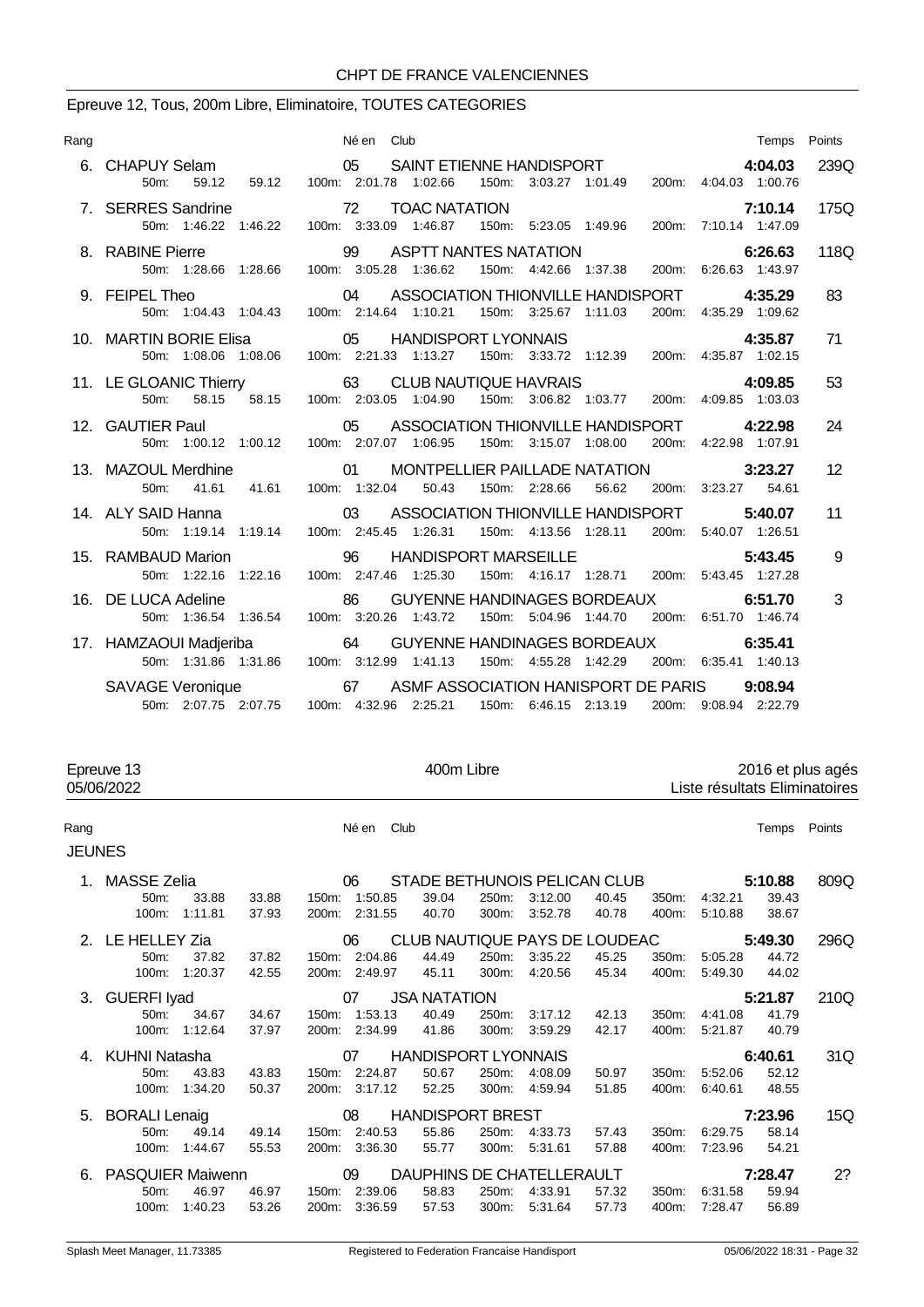# Epreuve 13, Tous, 400m Libre, Eliminatoire, JEUNES

| Rang          |                           |                        |                  | Né en Club                     |                                                      |       |                                                |                       |                |                                                | Temps Points     |                          |
|---------------|---------------------------|------------------------|------------------|--------------------------------|------------------------------------------------------|-------|------------------------------------------------|-----------------------|----------------|------------------------------------------------|------------------|--------------------------|
|               | 7. JALBY Lucie<br>50m:    | 55.72                  | 55.72            | 08                             | <b>GRENOBLE HANDISPPORT</b><br>150m: 3:01.53 1:03.46 |       | 250m: 5:10.46 1:04.50                          |                       | 350m:          | 7:21.45 1:06.91                                | 8:25.79          | $\overline{\phantom{0}}$ |
|               |                           | 100m: 1:58.07 1:02.35  |                  | 200m: 4:05.96                  | 1:04.43                                              |       | 300m: 6:14.54 1:04.08                          |                       |                | 400m: 8:25.79 1:04.34                          |                  |                          |
|               | <b>DUFOUR Louna</b>       |                        |                  | 07                             | <b>HANDISPORT BREST</b>                              |       |                                                |                       |                |                                                | 8:57.82          | ?                        |
|               |                           | 50m: 1:05.02 1:05.02   |                  |                                | 150m: 3:20.43 1:08.29                                |       | 250m: 5:38.16 1:09.34                          |                       | 350m:          | 7:55.59 1:09.34                                |                  |                          |
|               |                           | 100m: 2:12.14          | 1:07.12          | 200m: 4:28.82                  | 1:08.39                                              |       | 300m: 6:46.25                                  | 1:08.09               | 400m:          | 8:57.82 1:02.23                                |                  |                          |
|               | <b>BOYER Leandre</b>      |                        |                  | 10                             | SAINT ETIENNE HANDISPORT                             |       |                                                |                       |                |                                                | 9:02.45          | $\tilde{?}$              |
|               | 50m:                      | 58.18                  | 58.18            | 150m: 3:13.68                  | 1:10.07                                              |       |                                                | 250m: 5:34.48 1:11.45 |                | 350m: 7:56.84 1:10.68                          |                  |                          |
|               |                           | 100m: 2:03.61          | 1:05.43          | 200m: 4:23.03                  | 1:09.35                                              | 300m: | 6:46.16                                        | 1:11.68               | 400m:          | 9:02.45 1:05.61                                |                  |                          |
| <b>JUNIOR</b> |                           |                        |                  |                                |                                                      |       |                                                |                       |                |                                                |                  |                          |
|               | 1. PAULI Agathe           |                        |                  | 03                             | HANDISPORT ANTIBES MEDITERRANNEE                     |       |                                                |                       |                |                                                | 5:00.92          | 876Q                     |
|               | 50m:                      | 34.56                  | 34.56            | 150m: 1:50.03                  | 38.23                                                |       | 250m: 3:06.35                                  | 38.56                 |                | 350m: 4:23.54                                  | 38.77            |                          |
|               |                           | 100m: 1:11.80          | 37.24            | 200m: 2:27.79                  | 37.76                                                | 300m: | 3:44.77                                        | 38.42                 | 400m:          | 5:00.92                                        | 37.38            |                          |
|               | 2. HAAB Manon             |                        |                  | 05                             | <b>CNBV BELLEGARDE</b>                               |       |                                                |                       |                |                                                | 5:04.41          | 860Q                     |
|               | 50m:                      | 33.74                  | 33.74            | 150m: 1:48.23                  | 37.79                                                |       | 250m: 3:07.28                                  | 40.46                 | 350m:          | 4:25.59                                        | 38.89            |                          |
|               |                           | 100m: 1:10.44          | 36.70            | 200m: 2:26.82                  | 38.59                                                | 300m: | 3:46.70                                        | 39.42                 | 400m:          | 5:04.41                                        | 38.82            |                          |
|               | 3. VIEIRA Quentin         |                        |                  | 04                             | <b>RC BRON DECINES NATATION</b>                      |       |                                                |                       |                |                                                | 4:35.94          | 621Q                     |
|               | 50m:                      | 30.85<br>100m: 1:04.59 | 30.85<br>33.74   | 150m: 1:39.62<br>200m: 2:15.09 | 35.03<br>35.47                                       |       | 250m: 2:50.43<br>300m: 3:25.80                 | 35.34<br>35.37        | 350m:<br>400m: | 4:00.92<br>4:35.94                             | 35.12<br>35.02   |                          |
|               |                           |                        |                  |                                |                                                      |       |                                                |                       |                |                                                |                  |                          |
|               | 4. DENAYER Hector<br>50m: | 31.49                  | 31.49            | 05<br>150m: 1:42.73            | <b>HANDISPORT SELESTAT</b><br>36.39                  |       | 250m: 2:56.50                                  | 37.34                 | 350m:          | 4:13.51                                        | 4:51.57<br>38.73 | 492Q                     |
|               |                           | 100m: 1:06.34          | 34.85            | 200m: 2:19.16                  | 36.43                                                |       | 300m: 3:34.78                                  | 38.28                 |                | 400m: 4:51.57                                  | 38.06            |                          |
|               | 5. JALBY Nolan            |                        |                  | 05                             | <b>GRENOBLE HANDISPPORT</b>                          |       |                                                |                       |                |                                                | 5:17.37          | 414Q                     |
|               | 50m:                      | 35.87                  | 35.87            | 150m: 1:54.81                  | 40.23                                                | 250m: | 3:17.12                                        | 41.22                 | 350m:          | 4:38.84                                        | 41.10            |                          |
|               |                           | 100m: 1:14.58          | 38.71            | 200m: 2:35.90                  | 41.09                                                |       | 300m: 3:57.74                                  | 40.62                 |                | 400m: 5:17.37                                  | 38.53            |                          |
|               | 6. RAYS Amadeo            |                        |                  | 03                             | LA ROCHE SUR YON NATATION                            |       |                                                |                       |                |                                                | 5:32.77          | 394Q                     |
|               | 50 <sub>m</sub> :         | 38.33                  | 38.33            | 150m: 2:00.84                  | 41.72                                                |       | 250m: 3:24.99                                  | 42.15                 | 350m:          | 4:50.44                                        | 42.88            |                          |
|               |                           | 100m: 1:19.12          | 40.79            | 200m: 2:42.84                  | 42.00                                                |       | 300m: 4:07.56                                  | 42.57                 |                | 400m: 5:32.77                                  | 42.33            |                          |
|               | 7. PASQUIER Lenaick       |                        |                  | 05                             | DAUPHINS DE CHATELLERAULT                            |       |                                                |                       |                |                                                | 7:13.77          | $\overline{\cdot}$       |
|               | 50 <sub>m</sub> :         | 48.46                  | 48.46            | 150m: 2:38.65                  | 55.08<br>55.50                                       |       | 250m: 4:30.20<br>300m: 5:26.67                 | 56.05                 |                | 350m: 6:20.78<br>7:13.77                       | 54.11            |                          |
|               |                           | 100m: 1:43.57          | 55.11            | 200m: 3:34.15                  |                                                      |       |                                                | 56.47                 | 400m:          |                                                | 52.99            |                          |
|               | <b>BIGOT Mathis</b>       |                        |                  | 05                             | <b>HANDISPORT BREST</b>                              |       |                                                |                       |                |                                                | 8:53.87          | $\overline{\mathcal{E}}$ |
|               | 50m:                      | 57.66<br>100m: 2:03.04 | 57.66<br>1:05.38 |                                | 150m: 3:10.15 1:07.11<br>200m: 4:19.59 1:09.44       |       | 250m: 5:27.40 1:07.81<br>300m: 6:38.18 1:10.78 |                       |                | 350m: 7:47.09 1:08.91<br>400m: 8:53.87 1:06.78 |                  |                          |

### MASTER

|         | <b>SUPIOT Claire</b>         |         |       |       | 68      | ANGERS NATATION                |       |         |                                                 |       |         | 5:02.92 | 860Q |
|---------|------------------------------|---------|-------|-------|---------|--------------------------------|-------|---------|-------------------------------------------------|-------|---------|---------|------|
|         | 50 <sub>m</sub> :            | 35.74   | 35.74 | 150m: | 1:52.02 | 38.62                          | 250m: | 3:08.09 | 38.14                                           | 350m: | 4:25.20 | 38.80   |      |
|         | 100m:                        | 1:13.40 | 37.66 | 200m: | 2:29.95 | 37.93                          | 300m: | 3.46.40 | 38.31                                           | 400m: | 5:02.92 | 37.72   |      |
|         | 2. GREFFIER-GROMAIRE Fabrice |         |       |       | 68      | CLUB NAUTIQUE DE NEVERS        |       |         |                                                 |       |         | 5:57.07 | 109  |
|         | 50m:                         | 39.77   | 39.77 | 150m. | 2:10.61 | 45.78                          | 250m: | 3:43.33 | 46.00                                           | 350m: | 5:14.27 | 44.15   |      |
|         | $100m$ :                     | 1.24.83 | 45.06 | 200m: | 2:57.33 | 46.72                          | 300m: | 4:30.12 | 46.79                                           | 400m: | 5:57.07 | 42.80   |      |
| $3_{-}$ | <b>SCARPINATO Patricia</b>   |         |       |       | 59      |                                |       |         | CLUB DES HANDICAPES SPORTIFS AZUREENS (7:54.095 |       |         |         | 6    |
|         | $50m$ :                      | 52.98   | 52.98 | 150m: | 2:50.01 | 1:00.52                        | 250m: | 4:52.95 | 1:02.05                                         | 350m: | 6:55.51 | 1:01.68 |      |
|         | $100m$ :                     | 1:49.49 | 56.51 | 200m: | 3:50.90 | 1:00.89                        | 300m: | 5.53.83 | 1:00.88                                         | 400m: | 7:54.09 | 58.58   |      |
| 4.      | <b>SENIGRA Melisa</b>        |         |       |       | 76      |                                |       |         | CLUB DE NATATION SPORTIVE LES ALBATROS 7:22.11  |       |         |         | 3    |
|         | $50m$ :                      | 49.21   | 49.21 | 150m: | 2:41.84 | 56.23                          | 250m: | 4:35.78 | 56.88                                           | 350m: | 6:29.02 | 56.51   |      |
|         | 100m:                        | 1:45.61 | 56.40 | 200m: | 3:38.90 | 57.06                          | 300m: | 5:32.51 | 56.73                                           | 400m: | 7:22.11 | 53.09   |      |
|         | 5. FAYOLLE Frederic          |         |       |       | 74      | Handisport Villefranche Sur Sa |       |         |                                                 |       |         | 7:22.57 | 2?   |
|         | 50m:                         | 47.25   | 47.25 | 150m: | 2:35.47 | 55.57                          | 250m: | 4:29.04 | 57.34                                           | 350m: | 6:25.48 | 58.43   |      |
|         | 100m:                        | 1:39.90 | 52.65 | 200m: | 3:31.70 | 56.23                          | 300m: | 5.27.05 | 58.01                                           | 400m: | 7.22.57 | 57.09   |      |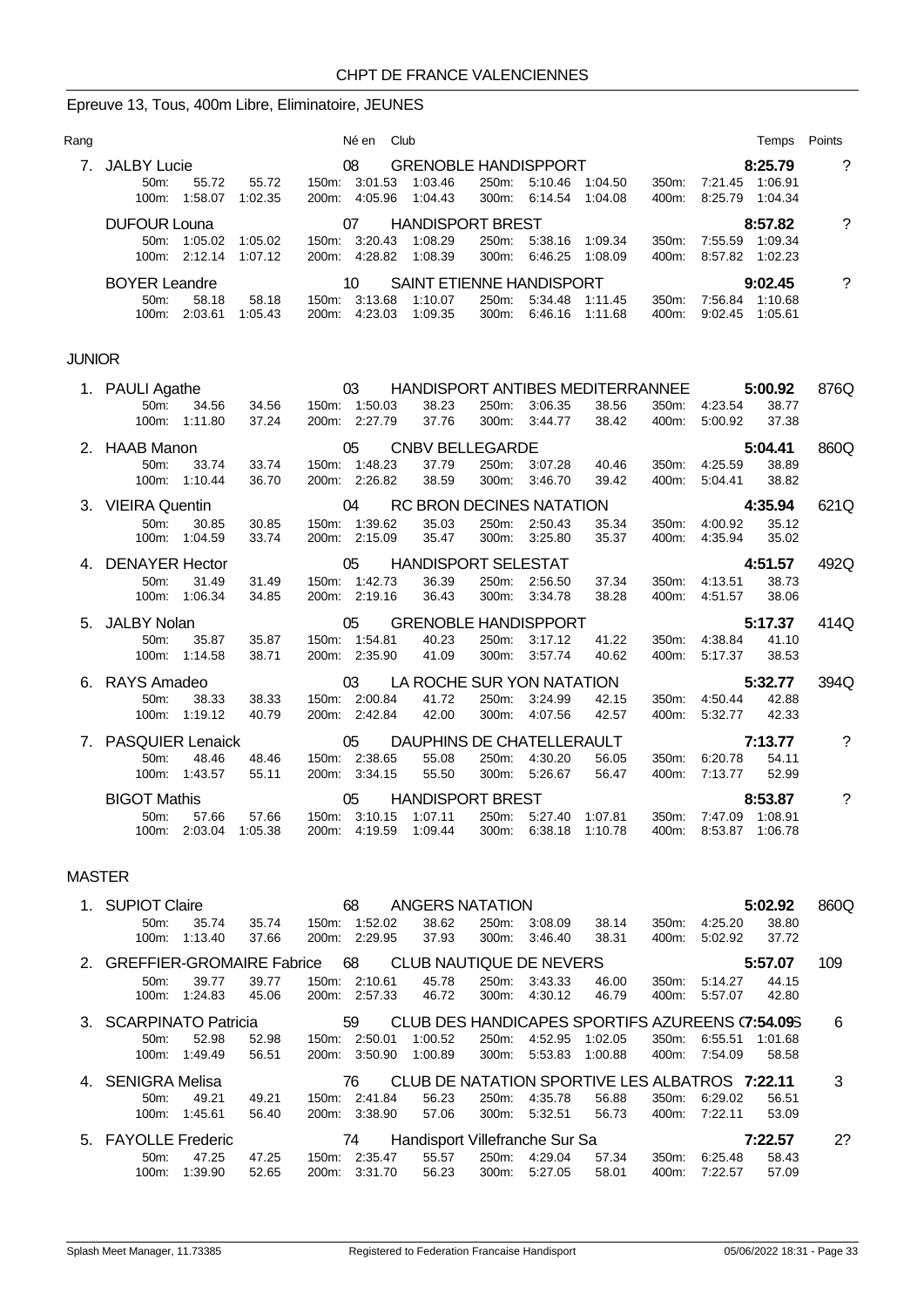# Epreuve 13, Tous, 400m Libre, Eliminatoire, MASTER

| Rang |                                                |                |                                | Né en Club                                  |                |                                |                    |                |                                | Temps              | Points             |
|------|------------------------------------------------|----------------|--------------------------------|---------------------------------------------|----------------|--------------------------------|--------------------|----------------|--------------------------------|--------------------|--------------------|
| 6.   | <b>CHEVREUIL Nicole</b>                        |                | 55                             | HANDI NAT REGION NAZAIRIENNE                |                |                                |                    |                |                                | 7:37.57            | 1                  |
|      | 53.18<br>50 <sub>m</sub> :<br>100m: 1:50.49    | 53.18<br>57.31 | 150m: 2:49.05<br>200m: 3:47.05 | 58.56<br>58.00                              | 300m:          | 250m: 4:46.54<br>5:44.01       | 59.49<br>57.47     | 350m:<br>400m: | 6:42.35<br>7:37.57             | 58.34<br>55.22     |                    |
|      | 7. BARRIERE Bruno                              |                | 65                             | GUYENNE HANDINAGES BORDEAUX                 |                |                                |                    |                |                                | 7:41.49            | $\tilde{?}$        |
|      | 50 <sub>m</sub> :<br>49.71<br>100m:<br>1:45.72 | 49.71<br>56.01 | 150m: 2:44.23<br>200m: 3:43.71 | 58.51<br>59.48                              | 250m:<br>300m: | 4:44.78<br>5.45.96             | 1:01.07<br>1:01.18 | 350m:<br>400m: | 6:46.51 1:00.55<br>7.41.49     | 54.98              |                    |
|      | <b>TRIN Antoine</b>                            |                | 75                             | <b>TOAC NATATION</b>                        |                |                                |                    |                |                                | 8:07.65            | $\overline{\cdot}$ |
|      | 50m:<br>52.47<br>100m:<br>1:49.13              | 52.47<br>56.66 | 150m: 2:48.58<br>200m: 3:50.25 | 59.45<br>1:01.67                            | 250m:<br>300m: | 4:53.59<br>5:58.90             | 1:03.34<br>1:05.31 | 350m:<br>400m: | 7:03.99<br>8:07.65             | 1:05.09<br>1:03.66 |                    |
|      | <b>TOUTES CATEGORIES</b>                       |                |                                |                                             |                |                                |                    |                |                                |                    |                    |
|      | 1. PAULI Agathe                                |                | 03                             | HANDISPORT ANTIBES MEDITERRANNEE            |                |                                |                    |                |                                | 5:00.92            | 876Q               |
|      | 50m:<br>34.56                                  | 34.56          | 150m: 1:50.03                  | 38.23                                       |                | 250m: 3:06.35                  | 38.56              | 350m:          | 4:23.54                        | 38.77              |                    |
|      | 100m: 1:11.80                                  | 37.24          | 200m: 2:27.79                  | 37.76                                       | 300m:          | 3:44.77                        | 38.42              | 400m:          | 5:00.92                        | 37.38              |                    |
|      | 2. SUPIOT Claire                               |                | 68                             | <b>ANGERS NATATION</b>                      |                |                                |                    |                |                                | 5:02.92            | 860Q               |
|      | 50m:<br>35.74<br>100m:<br>1:13.40              | 35.74<br>37.66 | 150m: 1:52.02<br>200m: 2:29.95 | 38.62<br>37.93                              | 300m:          | 250m: 3:08.09<br>3:46.40       | 38.14<br>38.31     | 350m:<br>400m: | 4:25.20<br>5:02.92             | 38.80<br>37.72     |                    |
|      | <b>HAAB Manon</b>                              |                | 05                             | <b>CNBV BELLEGARDE</b>                      |                |                                |                    |                |                                | 5:04.41            | 860Q               |
|      | 50m:<br>33.74                                  | 33.74          | 150m: 1:48.23                  | 37.79                                       | 250m:          | 3:07.28                        | 40.46              | 350m:          | 4:25.59                        | 38.89              |                    |
|      | 100m:<br>1:10.44                               | 36.70          | 200m: 2:26.82                  | 38.59                                       | 300m:          | 3:46.70                        | 39.42              | 400m:          | 5.04.41                        | 38.82              |                    |
|      | 4. SCHOTT Verena                               |                | 89                             | <b>TEAM BERLIN</b>                          |                |                                |                    |                |                                | 5:49.97            | 849Q               |
|      | 50m:<br>41.31<br>100m: 1:24.66                 | 41.31<br>43.35 | 150m: 2:09.06<br>200m: 2:53.61 | 44.40<br>44.55                              | 250m:<br>300m: | 3:38.15<br>4:22.75             | 44.54<br>44.60     | 350m:<br>400m: | 5:07.11<br>5.49.97             | 44.36<br>42.86     |                    |
|      |                                                |                |                                |                                             |                |                                |                    |                |                                |                    |                    |
|      | 5. MASSE Zelia<br>50 <sub>m</sub> :<br>33.88   | 33.88          | 06<br>150m: 1:50.85            | STADE BETHUNOIS PELICAN CLUB<br>39.04       | 250m:          | 3:12.00                        | 40.45              | 350m:          | 4:32.21                        | 5:10.88<br>39.43   | 809Q               |
|      | 100m:<br>1:11.81                               | 37.93          | 200m: 2:31.55                  | 40.70                                       | 300m:          | 3:52.78                        | 40.78              | 400m:          | 5:10.88                        | 38.67              |                    |
|      | 6. LE BRIS Jade                                |                | 01                             | <b>CEP LORIENT</b>                          |                |                                |                    |                |                                | 5:24.15            | 780Q               |
|      | 50m:<br>36.65                                  | 36.65          | 150m: 1:56.54                  | 40.66                                       | 250m:          | 3:18.92                        | 41.26              | 350m:          | 4:43.11                        | 42.62              |                    |
|      | 100m: 1:15.88                                  | 39.23          | 200m: 2:37.66                  | 41.12                                       | 300m:          | 4:00.49                        | 41.57              | 400m:          | 5.24.15                        | 41.04              |                    |
|      | 7. MUKUNDAN Niranja                            |                | 99                             | <b>TEAM INDIA</b>                           |                |                                |                    |                |                                | 5:23.71            | 708Q               |
|      | 50m:<br>36.34<br>100m: 1:16.52                 | 36.34<br>40.18 | 150m: 1:57.85<br>200m: 2:40.22 | 41.33<br>42.37                              | 250m:<br>300m: | 3:22.84<br>4:04.58             | 42.62<br>41.74     | 350m:<br>400m: | 4:45.41<br>5.23.71             | 40.83<br>38.30     |                    |
|      | 8. LE BRIS Ronan                               |                |                                | <b>HANDISPORT BREST</b>                     |                |                                |                    |                |                                | 4:36.21            |                    |
|      | 50m: 31.45                                     | 31.45          | 98<br>150m: 1:41.04            | 34.89                                       |                | 250m: 2:51.40                  | 35.34              |                | 350m: 4:02.63                  | 35.52              | 659Q               |
|      | 100m: 1:06.15                                  | 34.70          | 200m: 2:16.06                  | 35.02                                       |                | 300m: 3:27.11                  | 35.71              |                | 400m: 4:36.21                  | 33.58              |                    |
|      | 9. LORANDI Elodie                              |                |                                | 89 HANDISPORT ANTIBES MEDITERRANNEE 5:10.55 |                |                                |                    |                |                                |                    | 657                |
|      | 50m:<br>35.13                                  | 35.13          | 150m: 1:50.99                  | 38.32                                       |                | 250m: 3:08.98                  | 39.44              |                | 350m: 4:30.16 40.62            |                    |                    |
|      | 100m: 1:12.67                                  | 37.54          | 200m: 2:29.54                  | 38.55                                       |                | 300m: 3:49.54                  | 40.56              |                | 400m: 5:10.55                  | 40.39              |                    |
|      | 10. VIEIRA Quentin                             |                |                                | 04 RC BRON DECINES NATATION                 |                |                                |                    |                |                                | 4:35.94            | 621Q               |
|      | 50m:<br>30.85<br>100m: 1:04.59                 | 30.85<br>33.74 | 150m: 1:39.62<br>200m: 2:15.09 | 35.03<br>35.47                              |                | 250m: 2:50.43<br>300m: 3:25.80 | 35.34<br>35.37     |                | 350m: 4:00.92<br>400m: 4:35.94 | 35.12<br>35.02     |                    |
|      |                                                |                |                                |                                             |                |                                |                    |                |                                |                    |                    |
|      | 11. CORNIC Mael<br>50m:<br>34.30               | 34.30          | 150m: 1:48.01                  | 00 HANDISPORT BREST<br>37.04                |                | 250m: 3:03.44                  | 37.97              |                | 350m: 4:21.05                  | 4:59.05<br>39.16   | 598                |
|      | 100m: 1:10.97                                  | 36.67          | 200m: 2:25.47                  | 37.46                                       |                | 300m: 3:41.89                  | 38.45              |                | 400m: 4:59.05                  | 38.00              |                    |
|      | 12. VIOT Julien                                |                |                                | 99 HANDISPORT VALENCE                       |                |                                |                    |                |                                | 5:59.80            | 552                |
|      | 50m:<br>38.98                                  | 38.98          | 150m: 2:09.56                  | 46.39                                       |                | 250m: 3:42.28                  | 46.28              |                | 350m: 5:15.41                  | 46.01              |                    |
|      | 100m: 1:23.17                                  | 44.19          | 200m: 2:56.00                  | 46.44                                       |                | 300m: 4:29.40                  | 47.12              |                | 400m: 5:59.80                  | 44.39              |                    |
|      | 13. DENAYER Hector                             |                |                                | 05 HANDISPORT SELESTAT                      |                |                                |                    |                |                                | 4:51.57            | 492Q               |
|      | 50m:<br>31.49<br>100m: 1:06.34                 | 31.49<br>34.85 | 150m: 1:42.73<br>200m: 2:19.16 | 36.39<br>36.43                              |                | 250m: 2:56.50<br>300m: 3:34.78 | 37.34<br>38.28     |                | 350m: 4:13.51<br>400m: 4:51.57 | 38.73<br>38.06     |                    |
|      |                                                |                |                                |                                             |                |                                |                    |                |                                |                    |                    |
|      | 14. JALBY Nolan<br>50m:<br>35.87               | 35.87          | 05<br>150m: 1:54.81            | GRENOBLE HANDISPPORT<br>40.23               |                | 250m: 3:17.12                  | 41.22              |                | 350m: 4:38.84                  | 5:17.37<br>41.10   | 414Q               |
|      | 100m: 1:14.58                                  | 38.71          | 200m: 2:35.90                  | 41.09                                       |                | 300m: 3:57.74                  | 40.62              |                | 400m: 5:17.37                  | 38.53              |                    |
|      |                                                |                |                                |                                             |                |                                |                    |                |                                |                    |                    |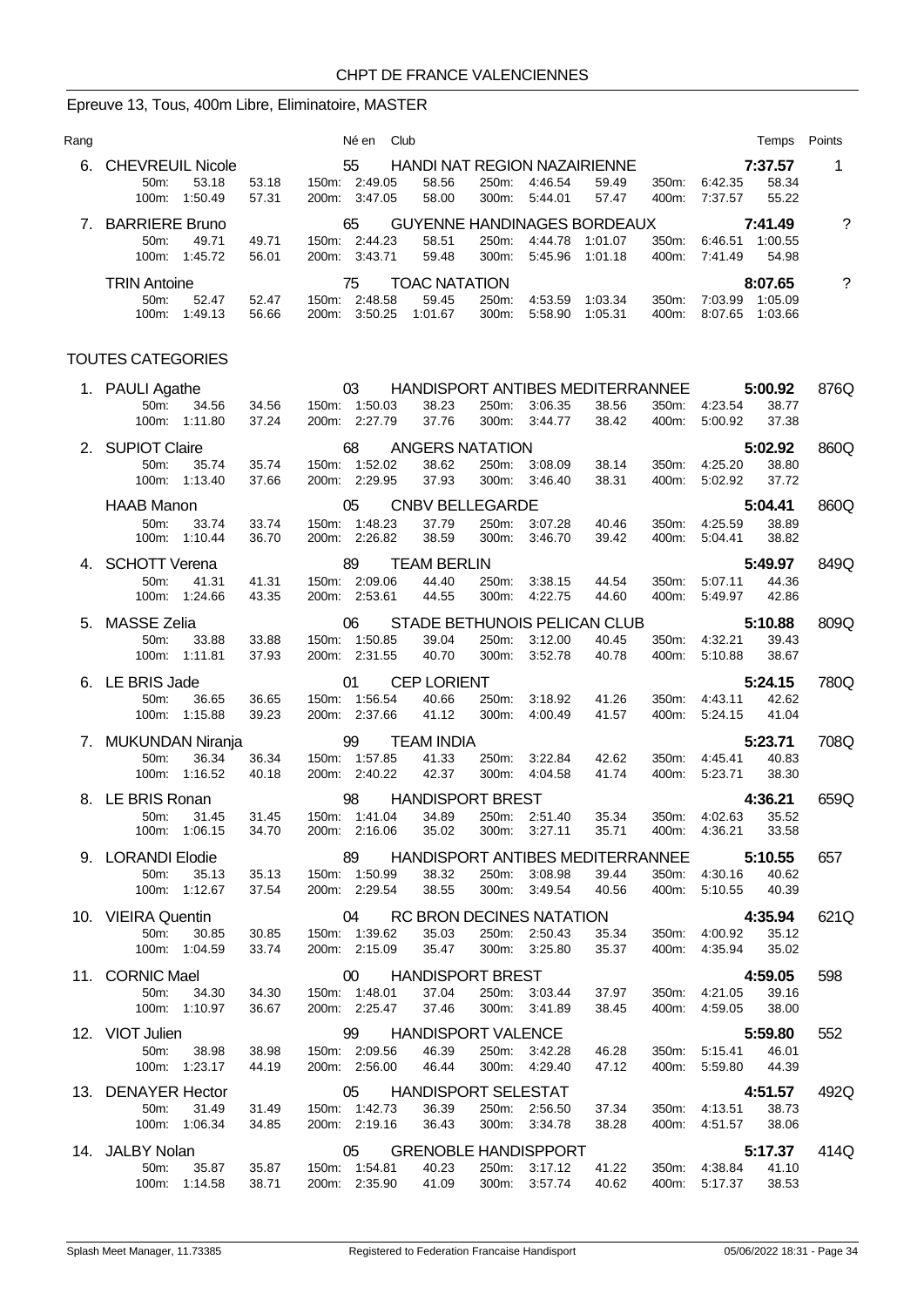# Epreuve 13, Tous, 400m Libre, Eliminatoire, TOUTES CATEGORIES

| Rang |                                                 |                | Né en                          | Club |                                                  |                |                                        |                |                |                                | Temps            | Points            |
|------|-------------------------------------------------|----------------|--------------------------------|------|--------------------------------------------------|----------------|----------------------------------------|----------------|----------------|--------------------------------|------------------|-------------------|
|      | 15. RAYS Amadeo                                 |                | 03                             |      | LA ROCHE SUR YON NATATION                        |                |                                        |                |                |                                | 5:32.77          | 394Q              |
|      | 50m:<br>38.33<br>100m: 1:19.12                  | 38.33<br>40.79 | 150m: 2:00.84<br>200m: 2:42.84 |      | 41.72<br>42.00                                   | 250m:          | 3:24.99<br>300m: 4:07.56               | 42.15<br>42.57 | 400m:          | 350m: 4:50.44<br>5:32.77       | 42.88<br>42.33   |                   |
|      | 16. VERPIOT Enzo                                |                | 01                             |      | <b>HANDISPORT VALENCE</b>                        |                |                                        |                |                |                                | 5:59.06          | 391               |
|      | 50 <sub>m</sub> :<br>38.72<br>100m: 1:21.13     | 38.72<br>42.41 | 150m: 2:06.45<br>200m: 2:53.04 |      | 45.32<br>46.59                                   | 250m:<br>300m: | 3:40.05<br>4:26.75                     | 47.01<br>46.70 | 350m:<br>400m: | 5:13.77<br>5.59.06             | 47.02<br>45.29   |                   |
|      | 17. LE HELLEY Zia                               |                | 06                             |      | CLUB NAUTIQUE PAYS DE LOUDEAC                    |                |                                        |                |                |                                | 5:49.30          | 296Q              |
|      | 37.82<br>50 <sub>m</sub><br>$100m$ :<br>1:20.37 | 37.82<br>42.55 | 150m: 2:04.86<br>200m: 2:49.97 |      | 44.49<br>45.11                                   | 250m:<br>300m: | 3:35.22<br>4:20.56                     | 45.25<br>45.34 | 350m:<br>400m: | 5:05.28<br>5:49.30             | 44.72<br>44.02   |                   |
|      | 18. ROBELET Antoine                             |                | 79                             |      | <b>ANGERS NATATION</b>                           |                |                                        |                |                |                                | 5:32.14          | 282               |
|      | 50m:<br>37.76<br>100m:<br>1:17.88               | 37.76<br>40.12 | 150m: 2:00.05<br>200m: 2:41.57 |      | 42.17<br>41.52                                   | 250m:<br>300m: | 3:24.22<br>4:06.70                     | 42.65<br>42.48 | 350m:<br>400m: | 4:49.89<br>5:32.14             | 43.19<br>42.25   |                   |
|      | 19. GUERFI Iyad                                 |                | 07                             |      | <b>JSA NATATION</b>                              |                |                                        |                |                |                                | 5:21.87          | 210Q              |
|      | 50m:<br>34.67                                   | 34.67          | 150m: 1:53.13                  |      | 40.49                                            | 250m:          | 3:17.12                                | 42.13          | 350m:          | 4:41.08                        | 41.79            |                   |
|      | 100m: 1:12.64                                   | 37.97          | 200m: 2:34.99                  |      | 41.86                                            | 300m:          | 3:59.29                                | 42.17          | 400m:          | 5.21.87                        | 40.79            |                   |
|      | 20. MATHIEU Julien                              |                | 89                             |      | <b>HANDISPORT LYONNAIS</b>                       |                |                                        |                |                |                                | 5:54.92          | 130               |
|      | 50m:<br>37.03                                   | 37.03          | 150m: 2:05.12                  |      | 45.47                                            | 250m:          | 3:38.96                                | 47.26          | 350m.          | 5:11.22                        | 45.26            |                   |
|      | 100m:<br>1:19.65                                | 42.62          | 200m: 2:51.70                  |      | 46.58                                            | 300m:          | 4:25.96                                | 47.00          | 400m:          | 5:54.92                        | 43.70            |                   |
|      | 21. PICARD Bruno                                |                | 97                             |      | <b>CANARDS ROCHELAIS</b>                         |                |                                        |                |                |                                | 6:14.16          | 110               |
|      | 50 <sub>m</sub> :<br>38.82                      | 38.82          | 150m: 2:07.41                  |      | 45.98                                            | 250m:          | 3:45.76                                | 50.22          | 350m:          | 5:26.04                        | 50.16            |                   |
|      | 100m: 1:21.43                                   | 42.61          | 200m: 2:55.54                  |      | 48.13                                            | 300m:          | 4:35.88                                | 50.12          | 400m:          | 6:14.16                        | 48.12            |                   |
| 22.  | <b>GREFFIER-GROMAIRE Fabrice</b>                |                | 68                             |      | CLUB NAUTIQUE DE NEVERS                          |                |                                        |                |                |                                | 5:57.07          | 109               |
|      | 50m:<br>39.77<br>100m: 1:24.83                  | 39.77<br>45.06 | 150m: 2:10.61<br>200m: 2:57.33 |      | 45.78<br>46.72                                   | 250m:          | 3:43.33<br>300m: 4:30.12               | 46.00<br>46.79 | 350m:<br>400m: | 5:14.27<br>5:57.07             | 44.15<br>42.80   |                   |
|      | 23. COUSIN Cassandre                            |                | 99                             |      | <b>HANDISPORT VALENCE</b>                        |                |                                        |                |                |                                | 6:40.97          | 42                |
|      | 50m:<br>43.56<br>100m:<br>1:35.12               | 43.56<br>51.56 | 150m: 2:28.04<br>200m: 3:20.40 |      | 52.92<br>52.36                                   | 300m:          | 250m: 4:12.98<br>5:05.04               | 52.58<br>52.06 | 350m:<br>400m: | 5:55.72<br>6:40.97             | 50.68<br>45.25   |                   |
|      | 24. KUHNI Natasha                               |                | 07                             |      | <b>HANDISPORT LYONNAIS</b>                       |                |                                        |                |                |                                | 6:40.61          | 31Q               |
|      | 50 <sub>m</sub><br>43.83                        | 43.83          | 150m: 2:24.87                  |      | 50.67                                            |                | 250m: 4:08.09                          | 50.97          | 350m:          | 5:52.06                        | 52.12            |                   |
|      | 100m:<br>1:34.20                                | 50.37          | 200m: 3:17.12                  |      | 52.25                                            | 300m:          | 4:59.94                                | 51.85          | 400m:          | 6:40.61                        | 48.55            |                   |
|      | 25. WADOUX Gregory                              |                | 80                             |      | SPORTS REUNIS COLMAR HANDI NATATION              |                |                                        |                |                |                                | 6:33.23          | 20                |
|      | 40.58<br>50m:                                   | 40.58          | 150m: 2:14.38                  |      | 48.00                                            | 250m:          | 3:58.11                                | 52.41          | 350m:          | 5:42.02                        | 51.55            |                   |
|      | 1:26.38<br>100m:                                | 45.80          | 200m: 3:05.70                  |      | 51.32                                            | 300m:          | 4:50.47                                | 52.36          | 400m:          | 6:33.23                        | 51.21            |                   |
|      | 26. SCHERB Julien                               |                | 84                             |      | SPORTS REUNIS COLMAR HANDI NATATION              |                |                                        |                |                |                                | 7:50.08          | 16                |
|      | 50m:<br>51.62                                   | 51.62          | 150m: 2:46.70                  |      | 58.99                                            |                | 250m: 4:47.34                          | 1:01.14        | 350m:          |                                |                  |                   |
|      | 100m: 1:47.71                                   | 56.09          | 200m: 3:46.20                  |      | 59.50                                            | 300m:          | 5:48.90                                | 1:01.56        | 400m:          | 7:50.08                        | 59.43            |                   |
|      | 27. BORALI Lenaig                               |                | 08                             |      | <b>HANDISPORT BREST</b>                          |                |                                        |                |                |                                | 7:23.96          | 15Q               |
|      | 50 <sub>m</sub><br>49.14<br>100m: 1:44.67       | 49.14<br>55.53 | 150m: 2:40.53<br>200m: 3:36.30 |      | 55.86<br>55.77                                   | 300m:          | 250m: 4:33.73<br>5:31.61               | 57.43<br>57.88 | 350m:<br>400m: | 6:29.75<br>7:23.96             | 58.14<br>54.21   |                   |
|      |                                                 |                |                                |      |                                                  |                |                                        |                |                |                                |                  |                   |
|      | 28. COLLARD Thibaut                             |                | 97                             |      | <b>OCC NATATION</b>                              |                |                                        |                |                |                                | 6:39.62          | 14                |
|      | 50m:<br>41.65<br>100m: 1:29.05                  | 41.65<br>47.40 | 150m: 2:20.22<br>200m: 3:12.10 |      | 51.17<br>51.88                                   | 300m:          | 250m: 4:04.73<br>4:58.28               | 52.63<br>53.55 |                | 350m: 5:51.43<br>400m: 6:39.62 | 53.15<br>48.19   |                   |
|      |                                                 |                |                                |      |                                                  |                |                                        |                |                |                                |                  |                   |
|      | 29. HAEFFELE Simon                              |                | 97                             |      | SPORTS REUNIS COLMAR HANDI NATATION              |                |                                        |                |                |                                | 6:59.02          | $12 \overline{ }$ |
|      | 50m:<br>43.85<br>100m: 1:33.78                  | 43.85<br>49.93 | 150m: 2:26.25<br>200m: 3:20.10 |      | 52.47<br>53.85                                   |                | 250m: 4:14.14<br>300m: 5:09.21         | 54.04<br>55.07 | 350m:          | 6:05.09<br>400m: 6:59.02       | 55.88<br>53.93   |                   |
|      |                                                 |                |                                |      |                                                  |                |                                        |                |                |                                |                  |                   |
|      | 30. SCARPINATO Patricia                         |                | 59                             |      | CLUB DES HANDICAPES SPORTIFS AZUREENS (7:54.095) |                |                                        |                |                |                                |                  | 6                 |
|      | 52.98<br>50m:<br>100m: 1:49.49                  | 52.98<br>56.51 | 150m: 2:50.01<br>200m: 3:50.90 |      | 1:00.52<br>1:00.89                               |                | 250m: 4:52.95 1:02.05<br>300m: 5:53.83 | 1:00.88        | 400m:          | 350m: 6:55.51<br>7:54.09       | 1:01.68<br>58.58 |                   |
|      |                                                 |                |                                |      |                                                  |                |                                        |                |                |                                |                  |                   |
|      | 31. COLLARD Alexis                              |                |                                |      | 97 HANDISPORT ORLEANAIS                          |                |                                        |                |                |                                | 7:15.48          | 4                 |
|      | 50m:<br>44.97<br>100m: 1:37.32                  | 44.97<br>52.35 | 150m: 2:32.08<br>200m: 3:28.47 |      | 54.76<br>56.39                                   |                | 250m: 4:24.92<br>300m: 5:22.77         | 56.45<br>57.85 |                | 350m: 6:20.87<br>400m: 7:15.48 | 58.10<br>54.61   |                   |
|      |                                                 |                |                                |      |                                                  |                |                                        |                |                |                                |                  |                   |
|      | 32. SENIGRA Melisa                              |                | 76.                            |      | CLUB DE NATATION SPORTIVE LES ALBATROS 7:22.11   |                | 250m: 4:35.78                          |                |                |                                |                  | 3                 |
|      | 50m:<br>49.21<br>100m: 1:45.61                  | 49.21<br>56.40 | 150m: 2:41.84<br>200m: 3:38.90 |      | 56.23<br>57.06                                   |                | 300m: 5:32.51                          | 56.88<br>56.73 |                | 350m: 6:29.02<br>400m: 7:22.11 | 56.51<br>53.09   |                   |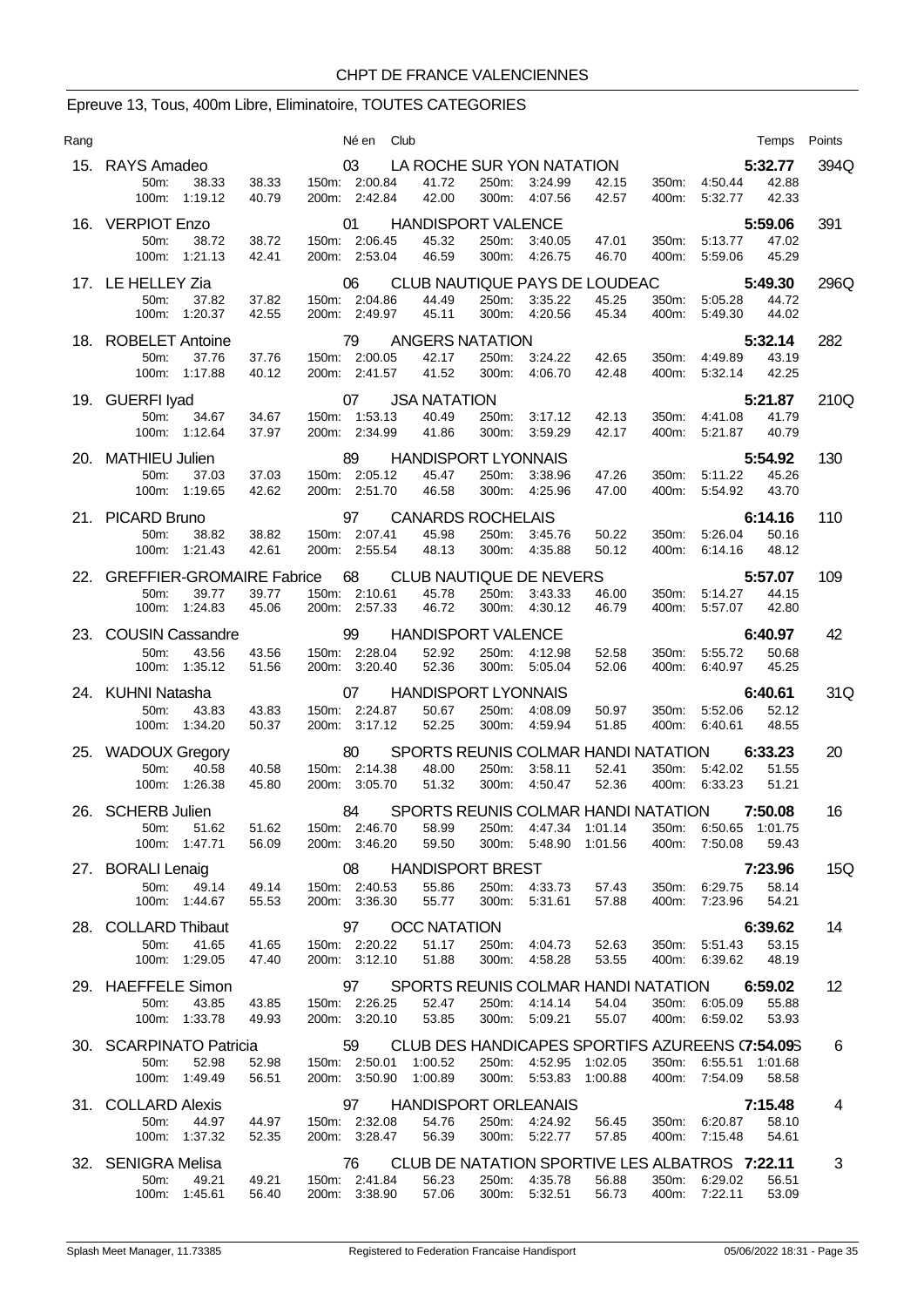## Epreuve 13, Tous, 400m Libre, Eliminatoire, TOUTES CATEGORIES

| Rang |                                           |                                |                    |                 | Né en Club                           |                                                                 |                |                                                |                    |                |                                                | Temps Points               |             |
|------|-------------------------------------------|--------------------------------|--------------------|-----------------|--------------------------------------|-----------------------------------------------------------------|----------------|------------------------------------------------|--------------------|----------------|------------------------------------------------|----------------------------|-------------|
| 33.  | <b>FAYOLLE Frederic</b><br>50m:<br>100m:  | 47.25<br>1:39.90               | 47.25<br>52.65     |                 | 150m: 2:35.47<br>200m: 3:31.70       | 74 Handisport Villefranche Sur Sa<br>55.57<br>56.23             |                | 250m: 4:29.04<br>300m: 5:27.05                 | 57.34<br>58.01     |                | 350m: 6:25.48<br>400m: 7:22.57                 | 7:22.57<br>58.43<br>57.09  | 2?          |
|      | <b>PASQUIER Maiwenn</b><br>50m:           | 46.97<br>100m: 1:40.23         | 46.97<br>53.26     | $\overline{0}9$ | 150m: 2:39.06<br>200m: 3:36.59       | DAUPHINS DE CHATELLERAULT<br>58.83<br>57.53                     |                | 250m: 4:33.91<br>300m: 5:31.64                 | 57.32<br>57.73     | 400m:          | 350m: 6:31.58<br>7:28.47                       | 7:28.47<br>59.94<br>56.89  | 2?          |
|      | 35. CHEVREUIL Nicole<br>50m:<br>100m:     | 53.18<br>1:50.49               | 53.18<br>57.31     |                 | 55<br>150m: 2:49.05<br>200m: 3:47.05 | <b>HANDI NAT REGION NAZAIRIENNE</b><br>58.56<br>58.00           |                | 250m: 4:46.54<br>300m: 5:44.01                 | 59.49<br>57.47     | 400m:          | 350m: 6:42.35<br>7:37.57                       | 7:37.57<br>58.34<br>55.22  | $\mathbf 1$ |
| 36.  | <b>PASQUIER Lenaick</b><br>$50m$ :        | 48.46<br>100m: 1:43.57         | 48.46<br>55.11     | $\overline{05}$ | 150m: 2:38.65<br>200m: 3:34.15       | DAUPHINS DE CHATELLERAULT<br>55.08<br>55.50                     |                | 250m: 4:30.20<br>300m: 5:26.67                 | 56.05<br>56.47     | 350m:<br>400m: | 6:20.78<br>7:13.77                             | 7:13.77<br>54.11<br>52.99  | ?           |
|      | <b>BARRIERE Bruno</b><br>50m:             | 49.71<br>100m: 1:45.72         | 49.71<br>56.01     |                 | 65<br>150m: 2:44.23<br>200m: 3:43.71 | <b>GUYENNE HANDINAGES BORDEAUX</b><br>58.51<br>59.48            |                | 250m: 4:44.78 1:01.07<br>300m: 5:45.96 1:01.18 |                    | 400m:          | 350m: 6:46.51 1:00.55<br>7:41.49               | 7:41.49<br>54.98           | 7           |
|      | <b>TRIN Antoine</b><br>50 <sub>m</sub> :  | 52.47<br>100m: 1:49.13         | 52.47<br>56.66     |                 | 75<br>150m: 2:48.58<br>200m: 3:50.25 | <b>TOAC NATATION</b><br>59.45<br>1:01.67                        | 250m:<br>300m: | 4:53.59 1:03.34<br>5:58.90                     | 1:05.31            | 350m:          | 7:03.99 1:05.09<br>400m: 8:07.65 1:03.66       | 8:07.65                    | ?           |
|      | <b>JALBY Lucie</b><br>50m:                | 55.72<br>100m: 1:58.07         | 55.72<br>1:02.35   |                 | 08<br>150m: 3:01.53                  | <b>GRENOBLE HANDISPPORT</b><br>1:03.46<br>200m: 4:05.96 1:04.43 |                | 250m: 5:10.46<br>300m: 6:14.54 1:04.08         | 1:04.50            | 350m:<br>400m: | 7:21.45 1:06.91                                | 8:25.79<br>8:25.79 1:04.34 | ?           |
|      | <b>BIGOT Mathis</b><br>$50m$ :            | 57.66<br>100m: 2:03.04 1:05.38 | 57.66              |                 | 05<br>150m: 3:10.15<br>200m: 4:19.59 | <b>HANDISPORT BREST</b><br>1:07.11<br>1:09.44                   |                | 250m: 5:27.40 1:07.81<br>300m: 6:38.18         | 1:10.78            |                | 350m: 7:47.09 1:08.91<br>400m: 8:53.87 1:06.78 | 8:53.87                    | 7           |
|      | <b>DUFOUR Louna</b>                       | 50m: 1:05.02<br>100m: 2:12.14  | 1:05.02<br>1:07.12 |                 | 07<br>150m: 3:20.43                  | <b>HANDISPORT BREST</b><br>1:08.29<br>200m: 4:28.82 1:08.39     | 250m:          | 5:38.16<br>300m: 6:46.25                       | 1:09.34<br>1:08.09 | 350m:          | 7:55.59 1:09.34<br>400m: 8:57.82 1:02.23       | 8:57.82                    | ?           |
|      | <b>BOYER Leandre</b><br>50 <sub>m</sub> : | 58.18<br>100m: 2:03.61         | 58.18<br>1:05.43   | $\sim$ 10       | 150m: 3:13.68                        | SAINT ETIENNE HANDISPORT<br>1:10.07<br>200m: 4:23.03 1:09.35    |                | 250m: 5:34.48<br>300m: 6:46.16                 | 1:11.45<br>1:11.68 | 350m:          | 7:56.84 1:10.68<br>400m: 9:02.45 1:05.61       | 9:02.45                    | ?           |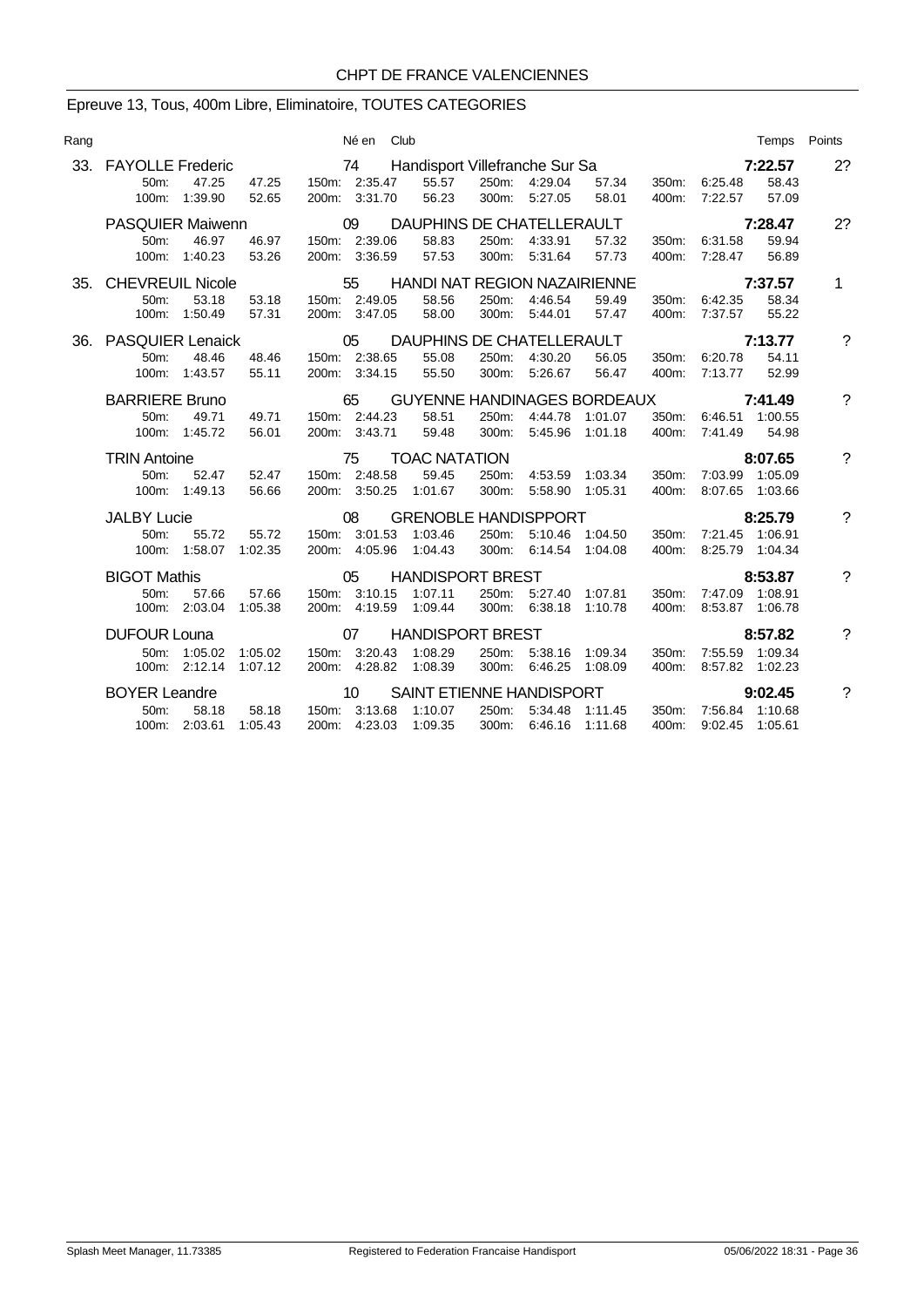#### CHPT DE FRANCE VALENCIENNES

|                                                    | Epreuve 8<br>05/06/2022                                                                                                                                                                       |                                              | 50m Libre                                                                                                                                                                                                                                                   | 2016 et plus agés<br>Liste résultats Finales                           |                                                            |
|----------------------------------------------------|-----------------------------------------------------------------------------------------------------------------------------------------------------------------------------------------------|----------------------------------------------|-------------------------------------------------------------------------------------------------------------------------------------------------------------------------------------------------------------------------------------------------------------|------------------------------------------------------------------------|------------------------------------------------------------|
| Rang                                               |                                                                                                                                                                                               | Né en                                        | Club                                                                                                                                                                                                                                                        | Temps Points                                                           |                                                            |
|                                                    | <b>MASTER</b>                                                                                                                                                                                 |                                              |                                                                                                                                                                                                                                                             |                                                                        |                                                            |
| 6.                                                 | 1. POURET Katia<br>2. GREFFIER-GROMAIRE Fabrice<br>3. LE DRAOULLEC Xavier<br>4. SERRES Sandrine<br>5. CHEVREUIL Nicole<br><b>BARRIERE Bruno</b><br>7. LAFITTE Catherine<br>8. MACAULEY Pierre | 72<br>68<br>61<br>72<br>55<br>65<br>68<br>73 | <b>DAUPHINS LURONS</b><br>CLUB NAUTIQUE DE NEVERS<br>AMSLF SPORTS ET HANDICAPS<br><b>TOAC NATATION</b><br>HANDI NAT REGION NAZAIRIENNE<br>GUYENNE HANDINAGES BORDEAUX<br><b>CANARDS ROCHELAIS</b><br>LA ROCHE SUR YON NATATION                              | 46.06<br>34.50<br>35.98<br>1:41.29<br>46.72<br>40.97<br>56.91<br>53.38 | 551<br>189<br>101<br>58<br>45<br>11<br>8<br>$\overline{2}$ |
|                                                    |                                                                                                                                                                                               |                                              |                                                                                                                                                                                                                                                             |                                                                        |                                                            |
| <b>JEUNES</b><br>3.<br>6.                          | 1. LE HELLEY Zia<br>2. GUERFI lyad<br><b>DESFOSSES Laurine</b><br>4. BEN HASSINE Adam<br>5. BEN CHRIF Nawfal<br><b>BORALI Lenaig</b><br>7. VERON Julie<br>8. KUHNI Natasha                    | 06<br>07<br>06<br>09<br>08<br>08<br>07<br>07 | CLUB NAUTIQUE PAYS DE LOUDEAC<br><b>JSA NATATION</b><br>CO CESSON VERT SAINT DENIS<br>CLUB DES HANDICAPES SPORTIFS AZUREENS CA34.38S<br><b>TOAC NATATION</b><br><b>HANDISPORT BREST</b><br><b>HANDISPORT BREST</b><br><b>HANDISPORT LYONNAIS</b>            | 34.32<br>29.35<br>41.15<br>35.29<br>39.60<br>43.19<br>40.42            | 582<br>557<br>372<br>309<br>248<br>207<br>170<br>151       |
| <b>JUNIOR</b>                                      |                                                                                                                                                                                               |                                              |                                                                                                                                                                                                                                                             |                                                                        |                                                            |
| 5.<br>6.<br>disq.                                  | 1. PAULI Agathe<br>2. HAAB Manon<br>3. MAZET VIGNAUD Luan<br>4. MORCEAU Leane<br><b>JALBY Nolan</b><br><b>GRANJUX Dimitri</b><br>7. RAYS Amadeo<br><b>DENAYER Hector</b>                      | 03<br>05<br>03<br>03<br>05<br>05<br>03<br>05 | HANDISPORT ANTIBES MEDITERRANNEE<br><b>CNBV BELLEGARDE</b><br>MONTPELLIER PAILLADE NATATION<br><b>CAPO LIMOGES NATATION</b><br><b>GRENOBLE HANDISPPORT</b><br>HANDICAP SPORTS LOISIRS BONNEVILLE<br>LA ROCHE SUR YON NATATION<br><b>HANDISPORT SELESTAT</b> | 31.87<br>30.78<br>32.33<br>31.62<br>30.41<br>43.05<br>35.73            | 831<br>771<br>721<br>651<br>634<br>323<br>301              |
|                                                    | <b>TOUTES CATEGORIES</b>                                                                                                                                                                      |                                              |                                                                                                                                                                                                                                                             |                                                                        |                                                            |
| 2.<br>3.<br>4.<br>5.<br>6.<br>7 <sub>1</sub><br>8. | 1. BOULET Margot<br><b>CHARDARD Laurent</b><br><b>MASSE Zelia</b><br><b>SUPIOT Claire</b><br><b>ROZOY Charles</b><br><b>LORANDI Elodie</b><br><b>PIERRE</b> Emeline<br><b>SMETANINE David</b> | 90<br>95<br>06<br>68<br>87<br>89<br>99<br>74 | <b>PROVINS NATATION</b><br><b>GUYENNE HANDINAGES BORDEAUX</b><br>STADE BETHUNOIS PELICAN CLUB<br><b>ANGERS NATATION</b><br>HANDISPORT ANTIBES MEDITERRANNEE<br>HANDISPORT ANTIBES MEDITERRANNEE<br>DAUPHINS DE LA SECTION PALOISE<br><b>GRENOBLE ALP 38</b> | 28.97<br>31.00<br>29.31<br>31.34<br>28.90<br>30.65<br>30.67<br>40.99   | 932<br>903<br>868<br>862<br>842<br>832<br>831<br>817       |
|                                                    | Epreuve 9<br>05/06/2022                                                                                                                                                                       |                                              | 100m Brasse                                                                                                                                                                                                                                                 | 2016 et plus agés<br>Liste résultats Finales                           |                                                            |

Rang **Né en Club** Né en Club **Né en Club Temps** Points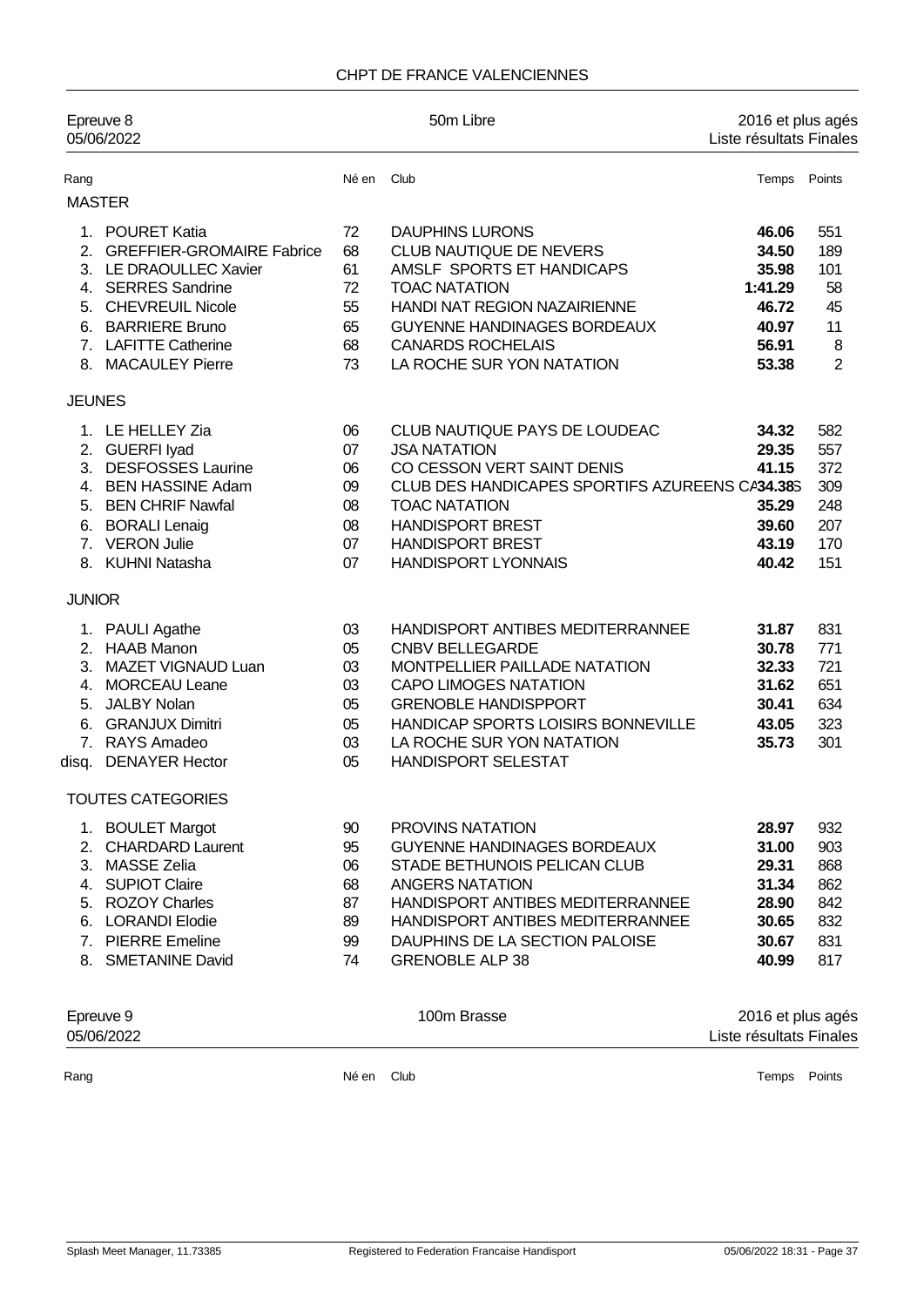# Epreuve 9, 100m Brasse, Finale

### TOUTES CATEGORIES FINALE B

|               | 1. CHAPUY Selam<br>50m: 1:07.95 1:07.95 100m: 2:21.62 1:13.67            | SAINT ETIENNE HANDISPORT<br>05                                                 | 2:21.62 | 467 |
|---------------|--------------------------------------------------------------------------|--------------------------------------------------------------------------------|---------|-----|
|               | 2. VERCASSON Florence<br>50m: 58.82 58.82 100m: 1:59.81 1:00.99          | 95 HANDISPORT VALENCE                                                          | 1:59.81 | 455 |
|               | 3. MAHIEU Laura<br>50m: 1:00.01 1:00.01 100m: 2:09.13 1:09.12            | 99 AQUATRI MONTBARD                                                            | 2:09.13 | 402 |
|               | 50m: 48.64 48.64                                                         | 4. GREFFIER-GROMAIRE Fabrice 68 CLUB NAUTIQUE DE NEVERS<br>100m: 1:41.95 53.31 | 1:41.95 | 184 |
|               | 5. SCHERB Julien<br>50m: 1:05.27 1:05.27 100m: 2:21.12 1:15.85           | SPORTS REUNIS COLMAR HANDI NATATION 2:21.12<br>84                              |         | 175 |
|               | 6. GAUTIER Paul 05 ASSOCIA<br>50m: 1:08.47 1:08.47 100m: 2:23.86 1:15.39 | 05 ASSOCIATION THIONVILLE HANDISPORT                                           | 2:23.86 | 137 |
|               | 7. PALLIER Leopoldine<br>50m: 1:06.75 1:06.75 100m: 2:25.08 1:18.33      | 94 CS CLICHY 92 NATATION                                                       | 2:25.08 | 114 |
|               | disq. WALTER Chloe                                                       | 01 ASHPA STRASBOURG                                                            |         |     |
| <b>JEUNES</b> |                                                                          |                                                                                |         |     |
|               | RFI Iyad<br>50m: 41.14 41.14 100m: 1:28.03 46.89<br>1. GUERFI lyad       | <b>JSA NATATION</b>                                                            | 1:28.03 | 455 |
|               | 50m:<br>55.68<br>55.68                                                   | 2. DESFOSSES Laurine 06 CO CESSON VERT SAINT DENIS<br>100m: 1:56.23 1:00.55    | 1:56.23 | 239 |
|               | 3. KUHNI Natasha<br>50m:<br>53.88<br>53.88                               | 07 HANDISPORT LYONNAIS<br>100m: 1:52.74<br>58.86                               | 1:52.74 | 227 |
|               | 4. HADJERI Senoucy<br>$50m$ :<br>55.92<br>55.92                          | 06<br>HANDI NAT REGION NAZAIRIENNE<br>100m: 2:05.47 1:09.55                    | 2:05.47 | 113 |
|               | 5. ROCHDI Chams<br>50m: 1:20.03 1:20.03                                  | <b>GUYENNE HANDINAGES BORDEAUX</b><br>09<br>100m: 2:48.91 1:28.88              | 2:48.91 | 35  |
|               | 6. VERON Julie<br>50m: 1:06.65 1:06.65                                   | <b>HANDISPORT BREST</b><br>07<br>100m: 2:21.16 1:14.51                         | 2:21.16 | 25  |
|               | 7. BOYER Leandre<br>50m: 1:10.59  1:10.59  100m: 2:29.51  1:18.92        | SAINT ETIENNE HANDISPORT<br>10                                                 | 2:29.51 | 13  |
|               | disq. RERIBALLAH Liana                                                   | 10 ASSOCIATION THIONVILLE HANDISPORT                                           |         |     |
|               | TOUTTCOO1TTCOOPITO TIII1100A                                             |                                                                                |         |     |

#### TOUTES CATEGORIES FINALES A

| 1. TOURNAY Marion<br>36.53<br>$50m$ : | 36.53   | 05<br>CANETT 66 NATATION<br>100m:<br>1:18.23<br>41.70            | 1:18.23 | 988 |
|---------------------------------------|---------|------------------------------------------------------------------|---------|-----|
| 2. BOULET Margot<br>39.15<br>$50m$ :  | 39.15   | 90<br><b>PROVINS NATATION</b><br>100m:<br>1.23.46<br>44.31       | 1:23.46 | 892 |
| 3. SCHOTT Verena<br>50.86<br>$50m$ :  | 50.86   | 89<br><b>TEAM BERLIN</b><br>100m: 1:48.44<br>57.58               | 1:48.44 | 890 |
| 4. DENAYER Hector<br>34.90<br>50m:    | 34.90   | <b>HANDISPORT SELESTAT</b><br>05<br>1:13.50<br>100m:<br>38.60    | 1:13.50 | 832 |
| 5. SCHREIBER Jan<br>35.50<br>$50m$ :  | 35.50   | <b>TEAM BERLIN</b><br>01<br>100m: 1:16.58<br>41.08               | 1:16.58 | 754 |
| 6. VIOT Julien<br>52.95<br>50m:       | 52.95   | <b>HANDISPORT VALENCE</b><br>99<br>1:51.00<br>$100m$ :<br>58.05  | 1:51.00 | 653 |
| 7. SACHE Solene<br>50m: 1:03.23       | 1:03.23 | <b>CERGY PONTOISE NATATION</b><br>03<br>100m: 2:13.06<br>1:09.83 | 2:13.06 | 608 |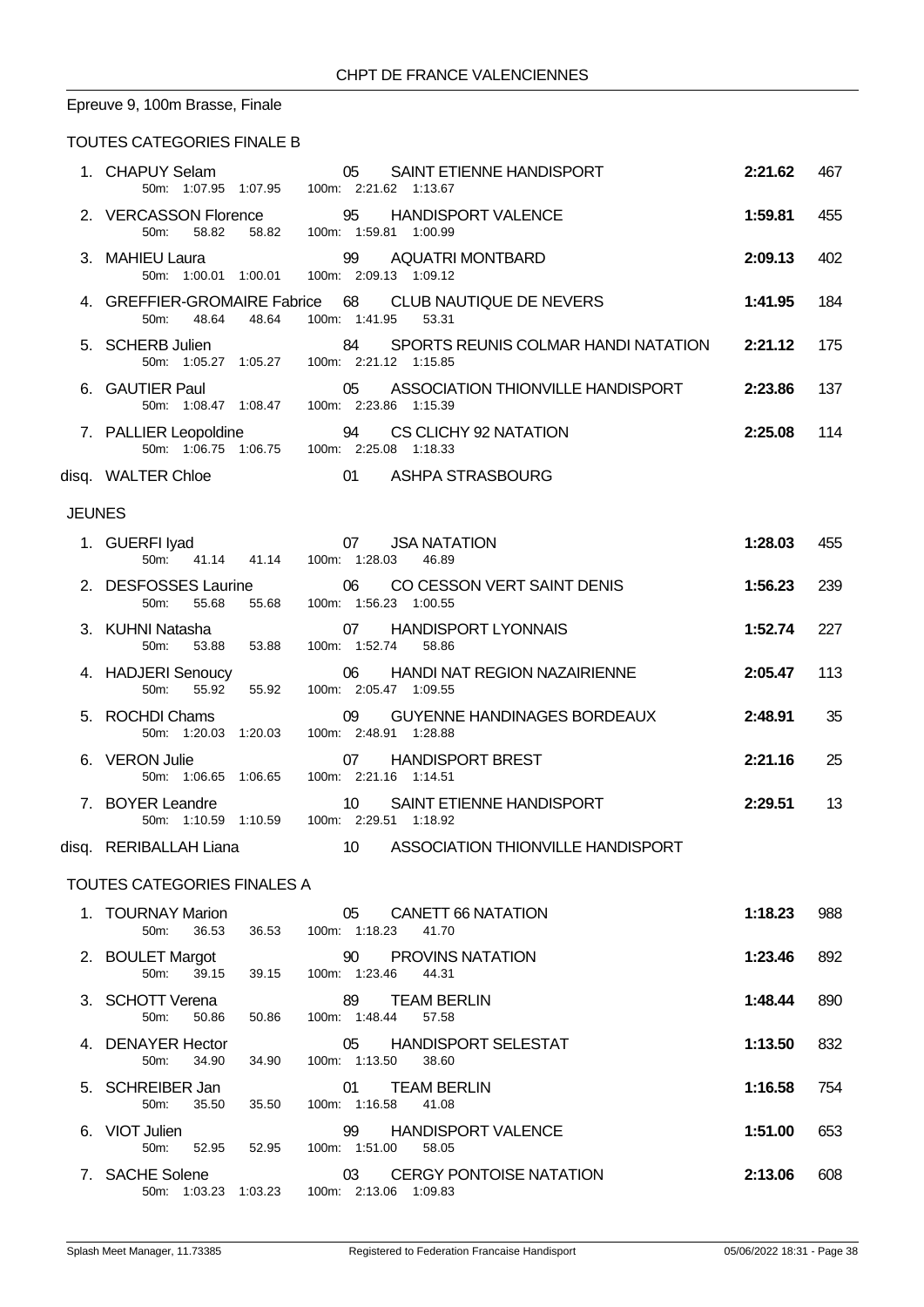# Epreuve 9, Tous, 100m Brasse, Finale, TOUTES CATEGORIES FINALES A

| Rang |                 |       |       | Né en Club    |                           |         | Temps Points |
|------|-----------------|-------|-------|---------------|---------------------------|---------|--------------|
|      | 8. VERPIOT Enzo |       |       | 01            | <b>HANDISPORT VALENCE</b> | 1:42.89 | 520          |
|      | $50m$ :         | 46.78 | 46.78 | 100m: 1:42.89 | - 56.11                   |         |              |

| Epreuve 10 |                          |       | 50 <sub>m</sub> Dos                | 2016 et plus agés      |        |  |  |
|------------|--------------------------|-------|------------------------------------|------------------------|--------|--|--|
|            | 05/06/2022               |       |                                    | Liste résultats Finale |        |  |  |
| Rang       |                          | Né en | Club                               | Temps                  | Points |  |  |
|            | <b>TOUTES CATEGORIES</b> |       |                                    |                        |        |  |  |
|            | 1. SACHE Solene          | 03    | <b>CERGY PONTOISE NATATION</b>     | 53.09                  | 759    |  |  |
|            | 2. XAVIER Lea            | 96    | MONTPELLIER PAILLADE NATATION      | 55.16                  | 686    |  |  |
|            | 3. CHAPUY Selam          | 05    | SAINT ETIENNE HANDISPORT           | 57.74                  | 594    |  |  |
| 4.         | <b>GRANJUX Dimitri</b>   | 05    | HANDICAP SPORTS LOISIRS BONNEVILLE | 49.71                  | 509    |  |  |
| 5.         | <b>DURANTE Xavier</b>    | 94    | CLUB HANDISPORT AIXOIS             | 1:19.74                | 312    |  |  |
|            | 6. LE GLOANIC Thierry    | 63    | CLUB NAUTIQUE HAVRAIS              | 57.96                  | 214    |  |  |
|            | 7. RABINE Pierre         | 99    | ASPTT NANTES NATATION              | 1:25.56                | 194    |  |  |
|            | 8. GAUTIER Paul          | 05    | ASSOCIATION THIONVILLE HANDISPORT  | 59.06                  | 186    |  |  |

| Epreuve 11<br>05/06/2022 |                                          |       | 100m Papillon                                                    | <b>TOUTES CATEGORIES</b><br>Liste résultats Finale |        |  |  |
|--------------------------|------------------------------------------|-------|------------------------------------------------------------------|----------------------------------------------------|--------|--|--|
| Rang                     |                                          |       | Club<br>Né en                                                    | Temps                                              | Points |  |  |
| 1                        | <b>BREUER Janina</b><br>$50m$ :<br>33.53 | 33.53 | 98<br><b>TEAM BERLIN</b><br>100m: 1:11.41<br>37.88               | 1:11.41                                            | 873    |  |  |
|                          | 2. MASSE Zelia<br>$50m$ :<br>34.09       | 34.09 | STADE BETHUNOIS PELICAN CLUB<br>06.<br>100m: 1:13.29<br>39.20    | 1:13.29                                            | 828    |  |  |
|                          | 3. ROZOY Charles<br>30.60<br>$50m$ :     | 30.60 | HANDISPORT ANTIBES MEDITERRANNEE<br>87<br>100m: 1:06.98<br>36.38 | 1:06.98                                            | 714    |  |  |
|                          | MORCEAU Leane<br>36.04<br>50m            | 36.04 | 03<br><b>CAPO LIMOGES NATATION</b><br>100m: 1:15.77<br>39.73     | 1:15.77                                            | 637    |  |  |
| 5.                       | <b>CORNIC Mael</b><br>$50m$ :<br>32.36   | 32.36 | <b>HANDISPORT BREST</b><br>00<br>100m: 1:08.75<br>36.39          | 1:08.75                                            | 609    |  |  |
|                          | MAZET VIGNAUD Luan<br>38.53<br>$50m$ :   | 38.53 | 03<br>MONTPELLIER PAILLADE NATATION<br>100m: 1:25.22<br>46.69    | 1:25.22                                            | 381    |  |  |
|                          | 7. VIEIRA Quentin<br>32.35<br>$50m$ :    | 32.35 | 04<br>RC BRON DECINES NATATION<br>100m: 1:10.41<br>38.06         | 1:10.41                                            | 320    |  |  |
|                          | disq. BOULET Margot                      |       | <b>PROVINS NATATION</b><br>90                                    |                                                    |        |  |  |

| Epreuve 12<br>05/06/2022 |       | 200m Libre | <b>TOUTES CATEGORIES</b><br>Liste résultats Finale |
|--------------------------|-------|------------|----------------------------------------------------|
| Rang                     | Né en | Club       | Points<br>Temps                                    |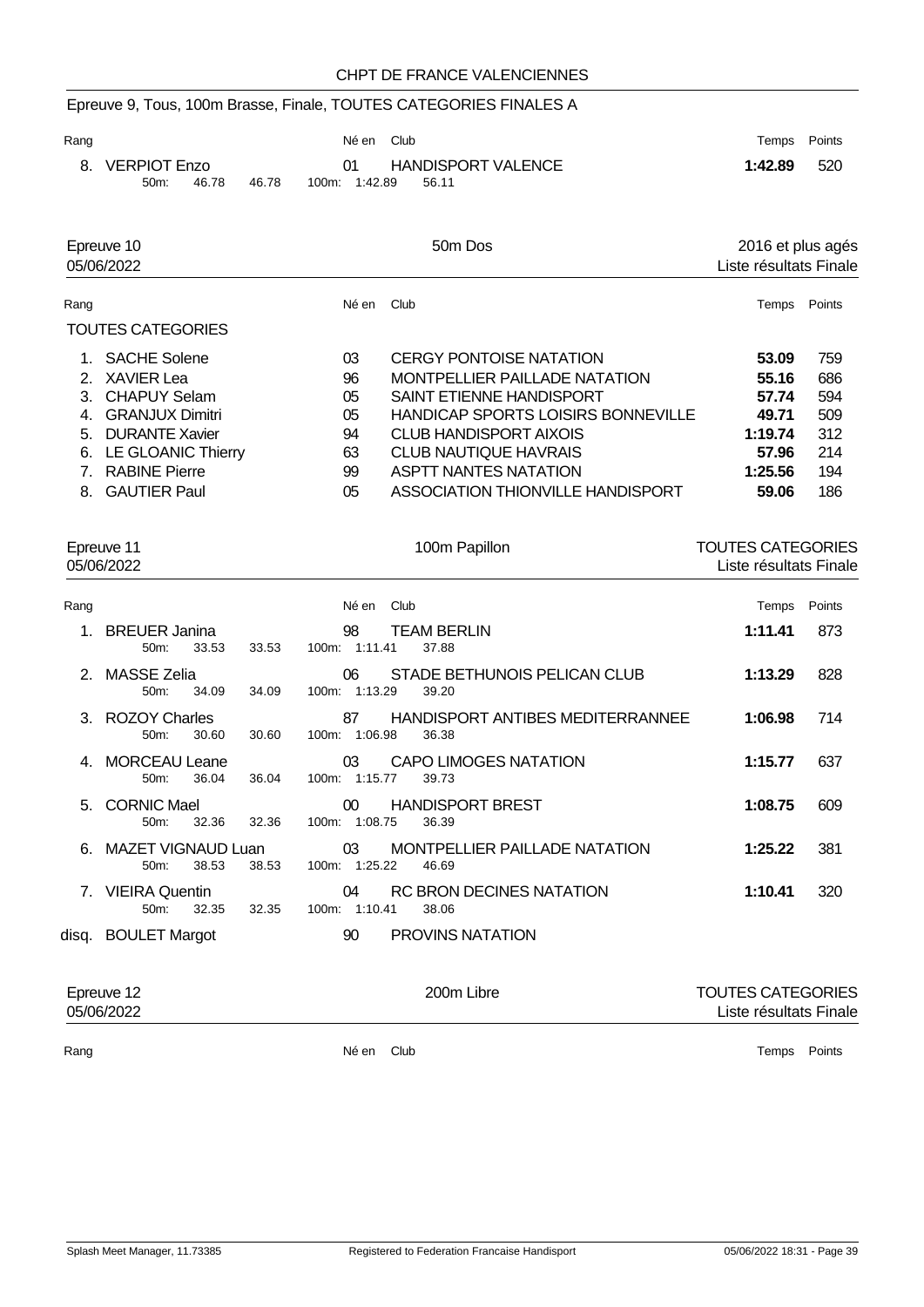### Epreuve 12, 200m Libre, Finale

| 1. SMETANINE David<br>45.02<br>$50m$ : | 74 GRENOBLE ALP 38<br>45.02 100m: 1:32.35                                     |                                          | 47.33                                          |                       |                 | 150m: 2:21.74  49.39  200m: 3:13.11  51.37     | 3:13.11                    | 823 |
|----------------------------------------|-------------------------------------------------------------------------------|------------------------------------------|------------------------------------------------|-----------------------|-----------------|------------------------------------------------|----------------------------|-----|
| 2. POURET Katia<br>47.73<br>50m        | <b>72 DAUPHINS LURONS</b><br>47.73                                            | 100m: 1:39.94                            | 52.21                                          | 150m: 2:35.61 55.67   |                 | 200m: 3:29.26                                  | 3:29.26<br>53.65           | 582 |
| 3. GRANJUX Dimitri<br>46.06<br>$50m$ : | 46.06                                                                         | 100m: 1:37.58                            | 05 HANDICAP SPORTS LOISIRS BONNEVILLE<br>51.52 | 150m: 2:29.58         | 52.00           | 200m: 3:19.41                                  | 3:19.41<br>49.83           | 438 |
| 4. SACHE Solene<br>$50m$ :<br>53.12    | 53.12                                                                         | 03 <sup>7</sup><br>100m: 1:53.24 1:00.12 | CERGY PONTOISE NATATION 3:52.24                | 150m: 2:53.20         | 59.96           | 200m: 3:52.24 59.04                            |                            | 339 |
| 5. DURANTE Xavier<br>50m: 1:24.41      | $\sim$ 0.4 $\sim$ 0.4 $\sim$<br>1:24.41 100m: 2:49.27 1:24.86                 |                                          | CLUB HANDISPORT AIXOIS                         | 150m: 4:17.65 1:28.38 |                 | 200m: 5:44.90 1:27.25                          | 5:44.90                    | 324 |
| 6. CHAPUY Selam<br>59.54<br>50m        | 05 SAINT ETIENNE HANDISPORT<br>59.54                                          | 100m: 2:02.09 1:02.55                    |                                                | 150m:                 | 3:03.17 1:01.08 | 200m:                                          | 4:03.68<br>4:03.68 1:00.51 | 242 |
| 7. SERRES Sandrine                     | 72<br>50 m: 1:46.36 1:46.36 100 m: 3:34.47 1:48.11                            |                                          | <b>TOAC NATATION</b>                           |                       |                 | 150m: 5:25.47  1:51.00  200m: 7:12.80  1:47.33 | 7:12.80                    | 166 |
| 8. RABINE Pierre<br>$50m$ :<br>1:37.51 | $\sim$ 0.99 $\sim$ 0.99 $\sim$ 0.99 $\sim$<br>1:37.51  100m: 3:15.70  1:38.19 |                                          | ASPTT NANTES NATATION                          |                       |                 | 150m: 4.57.52 1.41.82 200m: 6.33.95 1.36.43    | 6:33.95                    | 95  |

Epreuve 13 100m Libre 13 2016 et plus agés<br>C5/06/2022 2016 et plus agés Liste résultats Finales

#### Rang **Né en Club** Né en Club **Né en Club Temps** Points

### TOUTES CATEGORIES FINALES B

| 1. CORNIC Mael                                          |       |               | 00            | <b>HANDISPORT BREST</b>     |       |         |       |       |               | 5:03.95 | 548 |
|---------------------------------------------------------|-------|---------------|---------------|-----------------------------|-------|---------|-------|-------|---------------|---------|-----|
| 35.39<br>50 <sub>m</sub> :                              | 35.39 |               | 150m: 1:50.84 | 36.98                       | 250m: | 3:07.78 | 38.29 | 350m: | 4:25.81       | 38.92   |     |
| 1:13.86<br>100m:                                        | 38.47 |               | 200m: 2:29.49 | 38.65                       | 300m: | 3:46.89 | 39.11 | 400m: | 5:03.95       | 38.14   |     |
| 2. VIOT Julien                                          |       |               | 99            | <b>HANDISPORT VALENCE</b>   |       |         |       |       |               | 6:00.71 | 544 |
| 50m:<br>39.46                                           | 39.46 |               | 150m: 2:09.15 | 45.68                       | 250m: | 3:42.37 | 46.87 | 350m: | 5:15.95       | 46.46   |     |
| 1:23.47<br>100m:                                        | 44.01 |               | 200m: 2:55.50 | 46.35                       | 300m: | 4:29.49 | 47.12 | 400m: | 6:00.71       | 44.76   |     |
| 3. JALBY Nolan                                          |       |               | 05            | <b>GRENOBLE HANDISPPORT</b> |       |         |       |       |               | 5:15.37 | 433 |
| 35.87<br>50 <sub>m</sub> :                              | 35.87 |               | 150m: 1:55.34 | 40.35                       | 250m: | 3:16.51 | 40.58 |       | 350m: 4:38.54 | 41.01   |     |
| 100m:<br>1:14.99                                        | 39.12 |               | 200m: 2:35.93 | 40.59                       | 300m: | 3:57.53 | 41.02 | 400m: | 5:15.37       | 36.83   |     |
| 4. RAYS Amadeo                                          |       | $\sim$ 03     |               | LA ROCHE SUR YON NATATION   |       |         |       |       |               | 5:32.38 | 398 |
| 37.59<br>50m                                            | 37.59 | 150m: 2:00.55 |               | 41.81                       | 250m: | 3:26.84 | 42.96 | 350m: | 4:51.87       | 42.73   |     |
| 100m: 1:18.74                                           | 41.15 |               | 200m: 2:43.88 | 43.33                       | 300m: | 4:09.14 | 42.30 | 400m: | 5:32.38       | 40.51   |     |
| 5. VERPIOT Enzo                                         |       | $\sim$ 01     |               | <b>HANDISPORT VALENCE</b>   |       |         |       |       |               | 6:00.37 | 380 |
|                                                         |       |               | 150m: 2:11.53 | 47.55                       | 250m: | 3:44.37 | 47.31 | 350m: | 5:16.22       | 46.30   |     |
| 40.85<br>50 <sub>m</sub> :                              | 40.85 |               |               |                             |       |         |       |       |               |         |     |
| 1:23.98<br>100m:                                        | 43.13 |               | 200m: 2:57.06 | 45.53                       | 300m: | 4:29.92 | 45.55 | 400m: | 6:00.37       | 44.15   |     |
| 6. ROBELET Antoine                                      |       |               |               | <b>ANGERS NATATION</b>      |       |         |       |       |               | 5:32.04 | 282 |
| 36.48<br>$50m$ :                                        | 36.48 |               | 150m: 1:58.80 | 42.32                       | 250m: | 3:23.33 | 42.27 | 350m: | 4:49.73       | 43.03   |     |
| 1:16.48<br>100m:                                        | 40.00 |               | 200m: 2:41.06 | 42.26                       | 300m: | 4:06.70 | 43.37 | 400m: | 5:32.04       | 42.31   |     |
| 7. GREFFIER-GROMAIRE Fabrice 68 CLUB NAUTIQUE DE NEVERS |       |               |               |                             |       |         |       |       |               | 5:53.97 | 124 |
| 38.80<br>50 <sub>m</sub> :                              | 38.80 |               | 150m: 2:08.17 | 45.06                       | 250m: | 3:39.75 | 45.92 | 350m: | 5:11.01       | 45.28   |     |
| 1:23.11<br>100m:                                        | 44.31 |               | 200m: 2:53.83 | 45.66                       | 300m: | 4:25.73 | 45.98 | 400m: | 5:53.97       | 42.96   |     |
| 8. MATHIEU Julien                                       |       |               | 89            | <b>HANDISPORT LYONNAIS</b>  |       |         |       |       |               | 5:59.46 | 109 |
| $50m$ :<br>36.48                                        | 36.48 | 150m: 2:03.75 |               | 45.31                       | 250m: | 3:37.90 | 47.19 | 350m: | 5:14.76       | 48.73   |     |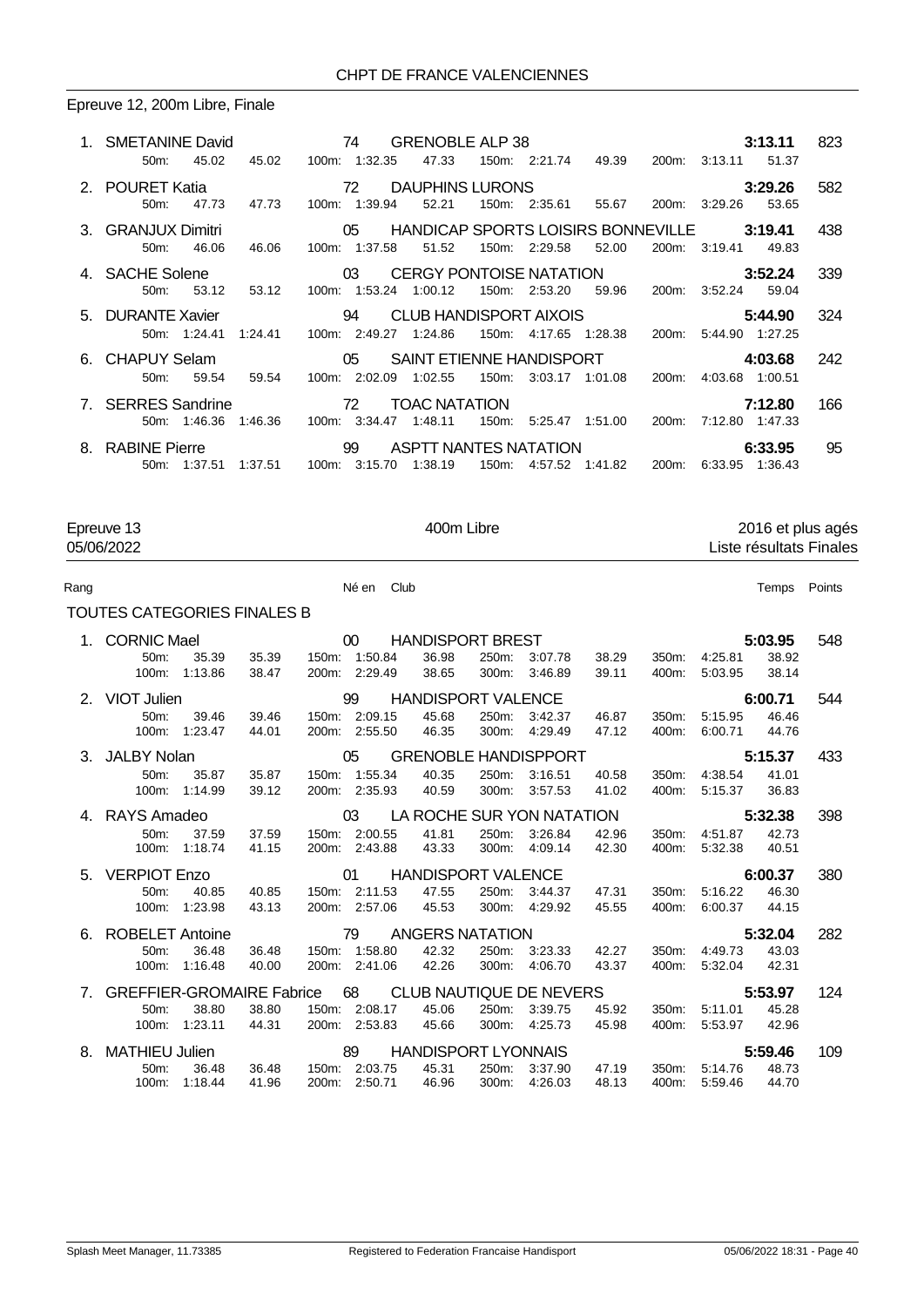### Epreuve 13, 400m Libre, Finale

### JEUNES

|    | LE HELLEY Zia                                     |              |         |       | 06              | CLUB NAUTIQUE PAYS DE LOUDEAC                  |       |         |         |       |                       | 5:43.77 | 342 |
|----|---------------------------------------------------|--------------|---------|-------|-----------------|------------------------------------------------|-------|---------|---------|-------|-----------------------|---------|-----|
|    | 50m:                                              | 37.90        | 37.90   |       | 150m: 2:03.63   | 43.63                                          | 250m: | 3:32.08 | 44.34   | 350m: | 5:00.98               | 44.19   |     |
|    | 100m:                                             | 1:20.00      | 42.10   |       | 200m: 2:47.74   | 44.11                                          | 300m: | 4:16.79 | 44.71   | 400m: | 5:43.77               | 42.79   |     |
|    | 2. GUERFI Iyad                                    |              |         |       | 07              | <b>JSA NATATION</b>                            |       |         |         |       |                       | 5:07.90 | 327 |
|    | 50m:                                              | 33.86        | 33.86   | 150m: | 1:50.11         | 38.80                                          | 250m: | 3:09.71 | 40.10   | 350m: | 4:30.07               | 39.92   |     |
|    | $100m$ :                                          | 1:11.31      | 37.45   | 200m: | 2:29.61         | 39.50                                          | 300m: | 3:50.15 | 40.44   | 400m: | 5:07.90               | 37.83   |     |
|    | 3. KUHNI Natasha                                  |              |         |       |                 | 07 HANDISPORT LYONNAIS                         |       |         |         |       |                       | 6:38.62 | 35  |
|    | 50m:                                              | 43.98        | 43.98   |       | 150m: 2:24.70   | 51.00                                          | 250m: | 4:08.11 | 52.00   | 350m: | 5:50.95               | 51.38   |     |
|    | 100m:                                             | 1:33.70      | 49.72   |       | 200m: 3:16.11   | 51.41                                          | 300m: | 4:59.57 | 51.46   | 400m: | 6:38.62               | 47.67   |     |
|    | <b>HANDISPORT BREST</b><br>4. BORALI Lenaig<br>08 |              |         |       |                 |                                                |       |         | 7:15.99 | 23    |                       |         |     |
|    | 50m:                                              | 45.89        | 45.89   |       | 150m: 2:34.83   | 55.52                                          | 250m: | 4:28.70 | 57.45   | 350m: | 6:23.85               | 57.66   |     |
|    | $100m$ :                                          | 1:39.31      | 53.42   |       | 200m: 3:31.25   | 56.42                                          | 300m: | 5:26.19 | 57.49   | 400m: | 7:15.99               | 52.14   |     |
| 5. | <b>JALBY Lucie</b>                                |              |         |       | 08              | <b>GRENOBLE HANDISPPORT</b>                    |       |         |         |       |                       | 8:57.10 |     |
|    | 50m:                                              | 51.34        | 51.34   | 150m: | 3:04.27         | 1:08.41                                        | 250m: | 5:27.60 | 1:12.02 | 350m: | 7:52.58               | 1:10.49 |     |
|    | $100m$ :                                          | 1:55.86      | 1:04.52 | 200m: | 4:15.58         | 1:11.31                                        | 300m: | 6:42.09 | 1:14.49 | 400m: | 8:57.10               | 1:04.52 |     |
|    | <b>DUFOUR Louna</b>                               |              |         | 07    |                 | <b>HANDISPORT BREST</b>                        |       |         |         |       |                       | 8:58.88 |     |
|    | $50m$ :                                           | 1:04.58      | 1:04.58 | 150m: | 3:20.58         | 1:09.26                                        | 250m: | 5:36.94 | 1:07.75 | 350m: | 7:53.43               | 1:08.28 |     |
|    | $100m$ :                                          | 2:11.32      | 1:06.74 | 200m: | 4:29.19         | 1:08.61                                        | 300m: | 6:45.15 | 1:08.21 | 400m: | 8:58.88               | 1:05.45 |     |
|    | <b>BOYER Leandre</b>                              |              |         |       | 10 <sup>°</sup> | SAINT ETIENNE HANDISPORT                       |       |         |         |       |                       | 9:06.07 |     |
|    |                                                   | 50m: 1:00.52 | 1:00.52 |       |                 | 150m: 3:18.56  1:09.52  250m: 5:40.54  1:11.44 |       |         |         |       | 350m: 8:00.87 1:09.47 |         |     |

100m: 2:09.04 1:08.52 200m: 4:29.10 1:10.54 300m: 6:51.40 1:10.86 400m: 9:06.07 1:05.20

### TOUTES CATEGORIES FINALES A

| 1. PAULI Agathe     |         |       |       | 03            | HANDISPORT ANTIBES MEDITERRANNEE |       |         |       |       |         | 4:56.12 | 911 |
|---------------------|---------|-------|-------|---------------|----------------------------------|-------|---------|-------|-------|---------|---------|-----|
| 50 <sub>m</sub> :   | 33.68   | 33.68 |       | 150m: 1:47.84 | 38.28                            | 250m: | 3:03.18 | 38.19 | 350m: | 4:18.87 | 38.12   |     |
| 100m:               | 1:09.56 | 35.88 |       | 200m: 2:24.99 | 37.15                            | 300m: | 3:40.75 | 37.57 | 400m: | 4:56.12 | 37.25   |     |
| 2. HAAB Manon       |         |       |       | 05            | <b>CNBV BELLEGARDE</b>           |       |         |       |       |         | 5:00.34 | 891 |
| 50 <sub>m</sub> :   | 33.34   | 33.34 | 150m: | 1:46.49       | 37.54                            | 250m: | 3:02.83 | 39.35 | 350m: | 4:21.80 | 40.21   |     |
| 100m:               | 1:08.95 | 35.61 |       | 200m: 2:23.48 | 36.99                            | 300m: | 3:41.59 | 38.76 | 400m: | 5:00.34 | 38.54   |     |
| 3. SUPIOT Claire    |         |       |       | 68            | <b>ANGERS NATATION</b>           |       |         |       |       |         | 5:00.75 | 877 |
| 50m:                | 35.13   | 35.13 |       | 150m: 1:50.27 | 38.07                            | 250m: | 3:06.80 | 38.55 | 350m: | 4:22.93 | 38.00   |     |
| 100m:               | 1:12.20 | 37.07 |       | 200m: 2:28.25 | 37.98                            | 300m: | 3:44.93 | 38.13 | 400m: | 5:00.75 | 37.82   |     |
| 4. SCHOTT Verena    |         |       |       |               | <b>TEAM BERLIN</b>               |       |         |       |       |         | 5:48.00 | 863 |
| 50m:                | 41.23   | 41.23 |       | 150m: 2:08.65 | 43.96                            | 250m: | 3:37.03 | 44.25 | 350m: | 5:05.57 | 44.13   |     |
| 100m:               | 1:24.69 | 43.46 |       | 200m: 2:52.78 | 44.13                            | 300m: | 4:21.44 | 44.41 | 400m: | 5:48.00 | 42.43   |     |
| 5. MASSE Zelia      |         |       |       | 06            | STADE BETHUNOIS PELICAN CLUB     |       |         |       |       |         | 5:09.68 | 818 |
| 50m:                | 33.64   | 33.64 |       | 150m: 1:50.32 | 39.12                            | 250m: | 3:10.09 | 40.45 | 350m: | 4:30.32 | 39.96   |     |
| 100m:               | 1:11.20 | 37.56 |       | 200m: 2:29.64 | 39.32                            | 300m: | 3:50.36 | 40.27 | 400m: | 5:09.68 | 39.36   |     |
| 6. MUKUNDAN Niranja |         |       |       | 99            | <b>TEAM INDIA</b>                |       |         |       |       |         | 5:21.91 | 724 |
| 50m:                | 36.30   | 36.30 | 150m: | 1:56.91       | 41.65                            | 250m: | 3:20.21 | 41.89 | 350m: | 4:43.07 | 41.64   |     |
| $100m$ :            | 1:15.26 | 38.96 |       | 200m: 2:38.32 | 41.41                            | 300m: | 4:01.43 | 41.22 | 400m: | 5:21.91 | 38.84   |     |
|                     |         |       |       |               |                                  |       |         |       |       |         |         |     |
| 7. VIEIRA Quentin   |         |       |       | 04            | <b>RC BRON DECINES NATATION</b>  |       |         |       |       |         | 4:33.20 | 651 |
| 50 <sub>m</sub> :   | 31.33   | 31.33 |       | 150m: 1:39.44 | 34.47                            | 250m: | 2:49.64 | 35.14 | 350m: | 3:58.61 | 34.19   |     |
| 100m:               | 1:04.97 | 33.64 | 200m: | 2:14.50       | 35.06                            | 300m: | 3:24.42 | 34.78 | 400m: | 4:33.20 | 34.59   |     |
| 8. LE BRIS Ronan    |         |       |       | 98            | <b>HANDISPORT BREST</b>          |       |         |       |       |         | 4:37.29 | 647 |
| 50m:                | 31.91   | 31.91 |       | 150m: 1:41.06 | 35.00                            | 250m: | 2:52.09 | 35.59 | 350m: | 4:03.41 | 35.73   |     |